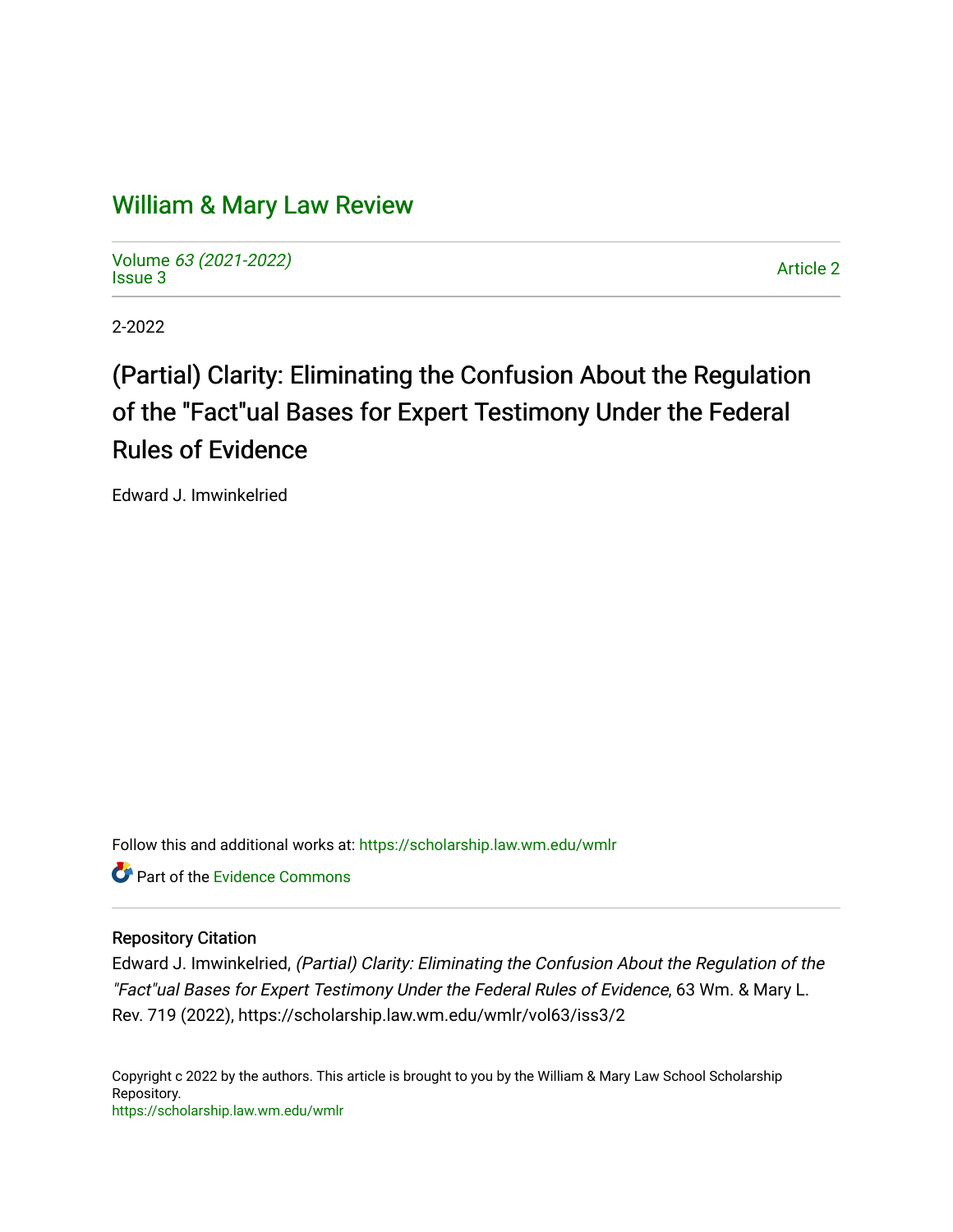# William & Mary Law Review

| VOLUME 63 |  |
|-----------|--|
|-----------|--|

No. 3, 2022

#### (PARTIAL) CLARITY: ELIMINATING THE CONFUSION ABOUT THE REGULATION OF THE "FACT"UAL BASES FOR EXPERT TESTIMONY UNDER THE FEDERAL RULES OF EVIDENCE

#### EDWARD J. IMWINKELRIED\*

#### **ABSTRACT**

*Expert testimony is offered at the vast majority of trials in courts of general jurisdiction in the United States. Federal Rules of Evidence 702-06 govern the admissibility of such testimony. In its May 15, 2021, report accompanying the most recent proposed amendment to Rule 702, the Advisory Committee on the Evidence Rules asserts that "many courts" have misapplied Rule 702 by holding that questions as to whether "the expert has relied on sufficient facts or data ... are questions of weight and not admissibility." Rule 702(b) states that to be admissible, an expert opinion must be "based on sufficient fact or data." The Committee adds that this error has occurred "in a fair number of cases."*

<sup>\*</sup> Edward L. Barrett, Jr. Professor of Law Emeritus, University of California, Davis; former chair, Evidence Section, American Association of Law Schools; coauthor, PAUL C. GIANNELLI, EDWARD J. IMWINKELRIED, ANDREA L. ROTH, JANE CAMPBELL MORIARTY & VALENA BEETY, SCIENTIFIC EVIDENCE (6th ed. 2020) (3 vols.).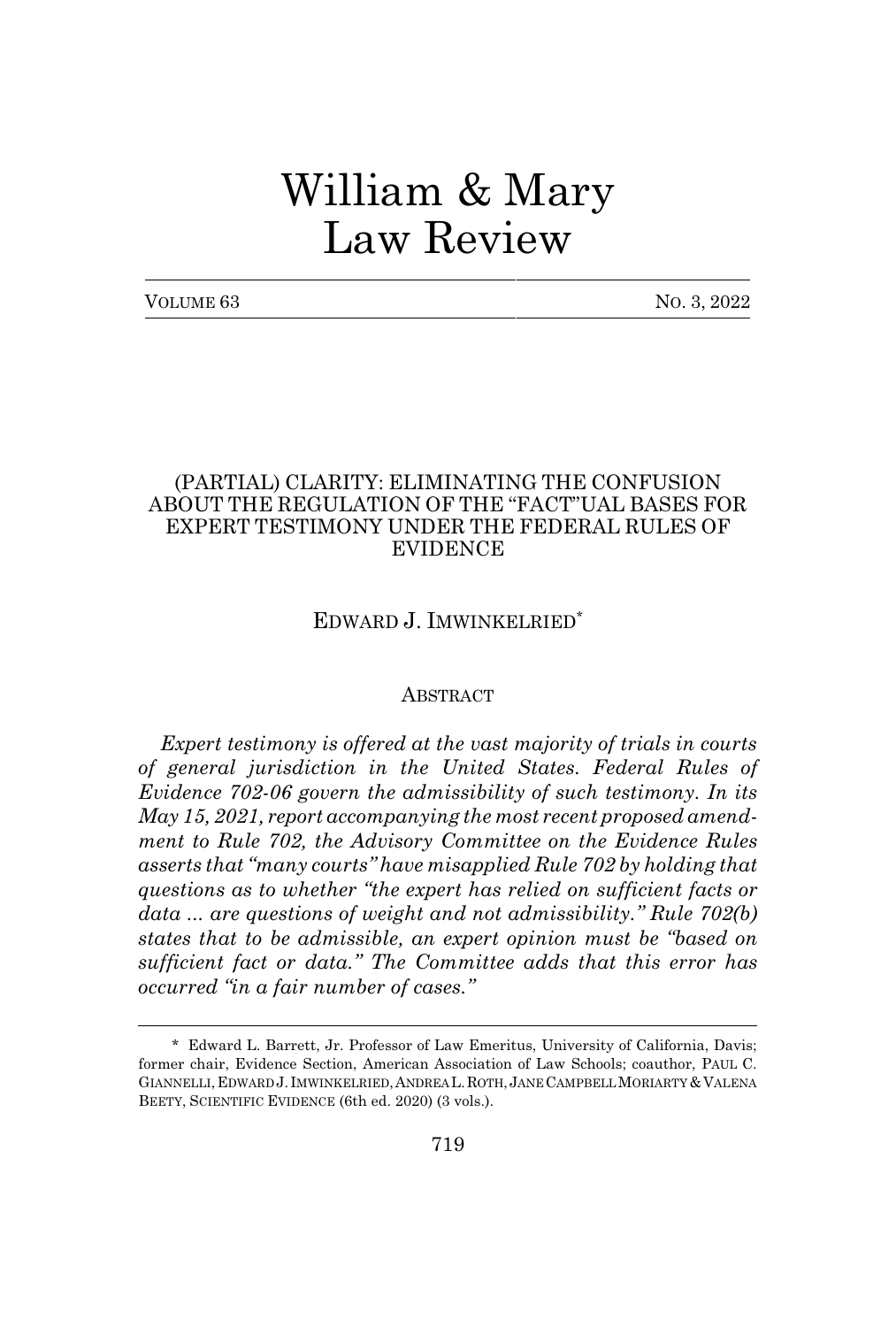*The Committee's criticism is valid—but incomplete. The central contention of this Article is that another major, contributing cause to the problem is the courts' misunderstanding of the relationship between the expression "scientific ... knowledge" in Rule 702 and the expressions "facts" or "facts or data" which appear in Rules 702(b), 702(d), 703, and 705. This Article contends that properly interpreted, the latter expressions include only case-specific information, not research data relevant to the validation of the expert's methodology as reliable "scientific ... knowledge."*

*Positing that interpretation, this Article then attempts to clarify the judge's and jury's roles in evaluating the credibility, quality, and quantity of the factual bases for proffered expert opinions. More specifically, the Article argues that the jury has the exclusive authority to pass on the credibility of the testimony about the factual bases of admitted opinions. However, before admitting the opinion, the judge must assess the quality of the type of case-specific information that the expert contemplates relying on. If the information takes the form of secondhand reports about out-of-court statements, under Rule 703 the judge must determine whether the "experts in the particular field would reasonably rely on those kinds of facts or data."*

*Moreover, again before allowing the expert to submit his or her opinion to the jury, under Rule 702(b) the judge must independently assess the quantity of the information. For example, if an accident reconstruction expert proposes opining about the point of impact (POI) in a case, the judge must inquire whether the expert has identified enough case-specific information such as testimony about the vehicles' final resting places and the location of the debris to adequately support a conclusion about POI.*

*These conclusions not only respect the legitimate authority of both judge and jury, but they also give the Rule provisions on expert testimony logical coherence.*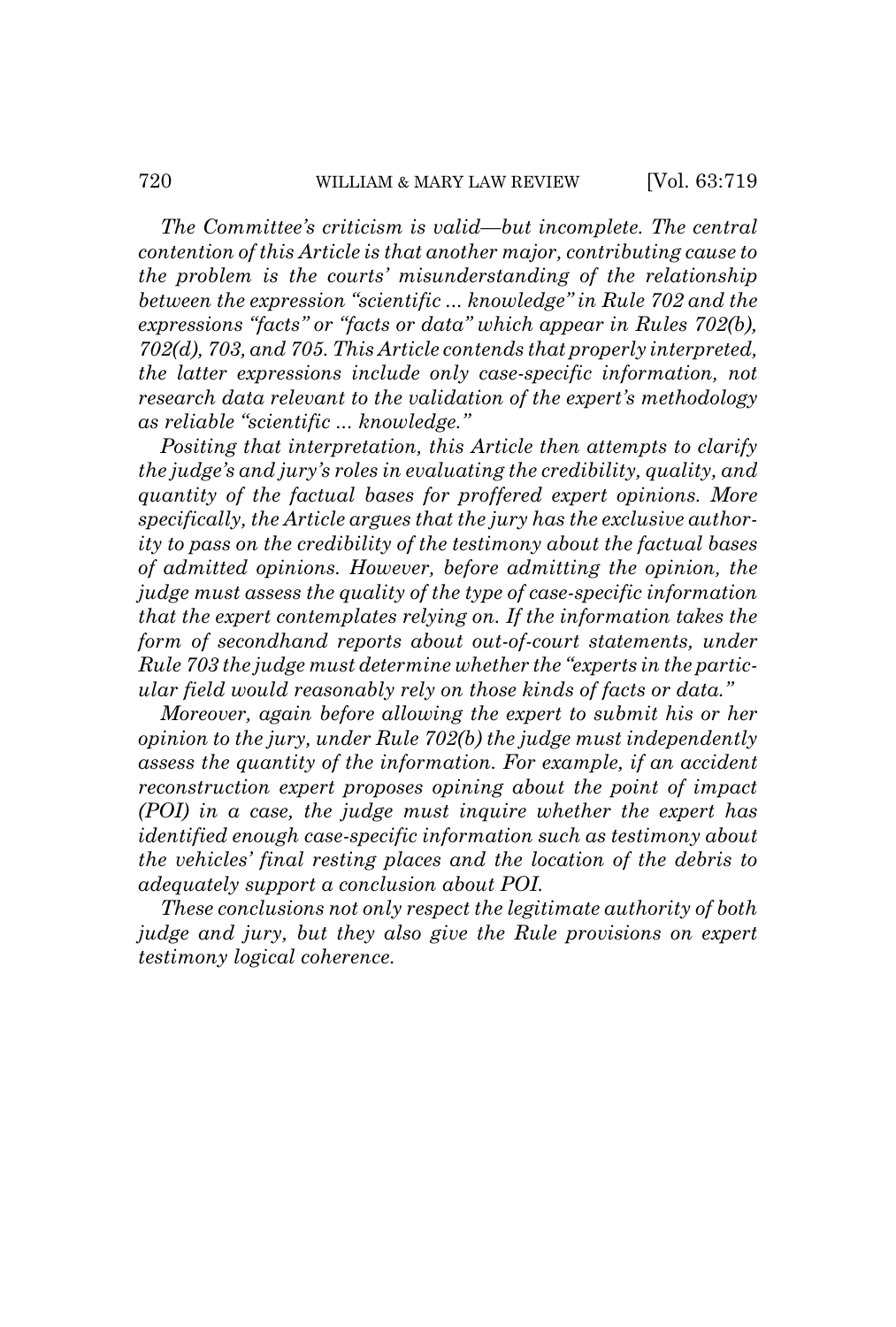### TABLE OF CONTENTS

|                                                                                                   | 723 |
|---------------------------------------------------------------------------------------------------|-----|
| I. A DESCRIPTION OF THE HISTORY OF THE FEDERAL RULES OF                                           |     |
| EVIDENCE PROVISIONS GOVERNING THE ADMISSIBILITY OF                                                |     |
| EXPERT TESTIMONY                                                                                  | 727 |
|                                                                                                   | 729 |
|                                                                                                   | 736 |
|                                                                                                   | 738 |
| II. A DESCRIPTION OF THE CURRENT CONFUSION OVER THE                                               |     |
| <b>JUDICIAL REGULATION OF THE FACTUAL BASES FOR EXPERT</b>                                        |     |
| TESTIMONY UNDER THE FEDERAL RULES OF EVIDENCE                                                     | 739 |
| A. The State of the Jurisprudence on General Expert                                               |     |
| $Testimony \dots \dots \dots \dots \dots \dots \dots \dots \dots \dots \dots \dots \dots$         | 739 |
| B. The State of the Jurisprudence on the Specific                                                 |     |
| Topic of the Factual Bases for Expert Testimony                                                   | 741 |
| III. DRILLING DOWN TO THE KEY INTERPRETIVE ISSUE: THE                                             |     |
| MEANING OF "FACTS OR DATA" IN FEDERAL RULES                                                       |     |
|                                                                                                   | 745 |
| A. The First Level: The Four Permissible Uses of a Witness                                        |     |
|                                                                                                   | 745 |
| B. The Second Level: The Essential Components of the                                              |     |
| Reasoning of an Expert Who Testifies About the                                                    |     |
| Significance of the Facts in the Case $\ldots \ldots \ldots \ldots$                               | 747 |
| C. The Third Level: The Federal Rules Provisions Controlling                                      |     |
| Which Types of Information the Expert May Include in                                              |     |
| His or Her Minor Premise Assumptions About the                                                    |     |
| Facts of the Case                                                                                 | 750 |
| 1. The Meaning of "Facts or Data" in Rule $703$                                                   | 750 |
| 2. The Meaning of "Facts or Data" in Rules 702                                                    |     |
| and $705$                                                                                         | 755 |
| IV. USING THIS INTERPRETATION TO CLARIFY THE JUDICIAL                                             |     |
| REGULATION OF THE FACTUAL BASES FOR EXPERT                                                        |     |
|                                                                                                   | 756 |
| A. Who Has Final Authority to Decide the Credibility of the                                       |     |
| "Facts or Data" Underlying the Expert's Opinion—the                                               |     |
| Jury or the Judge? $\ldots \ldots \ldots \ldots \ldots \ldots \ldots \ldots \ldots \ldots \ldots$ | 756 |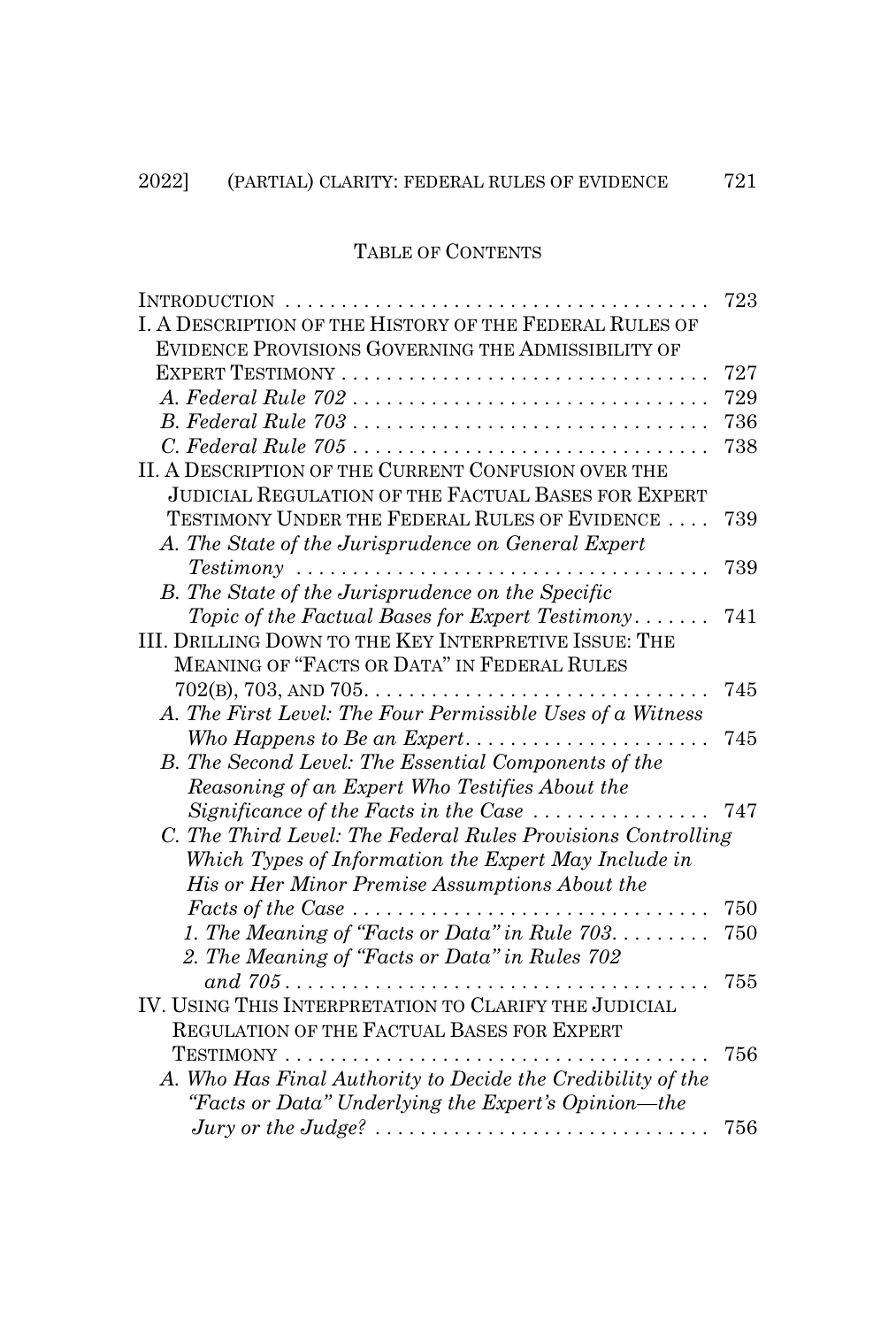### 722 WILLIAM & MARY LAW REVIEW [Vol. 63:719

| B. Who Has the Final Authority to Decide Whether the               |     |
|--------------------------------------------------------------------|-----|
| Secondhand Report That Serves as the Expert's Minor                |     |
| Premise Is "the Kind" That "Experts in the Particular              |     |
| Field Would Reasonably Rely on  in Forming an                      |     |
| Opinion on the Subject"—the Judge or the Expert?                   | 760 |
| C. Who Has Final Authority to Decide Whether the                   |     |
| Case-Specific Information Contained in the Expert's Minor          |     |
| Premise Includes "Sufficient Facts or Data" to Support             |     |
| the Expert's Opinion—the Judge or the Jury? $\dots \dots$          | 763 |
| D. The Legal Sufficiency of the Case-Specific Factual              |     |
| Information to Support the Expert's Opinion vs. the                |     |
| Adequacy of the Empirical Factual Information to                   |     |
| Validate the Expert's Methodology $\dots\dots\dots\dots\dots\dots$ | 766 |
| USION                                                              | 769 |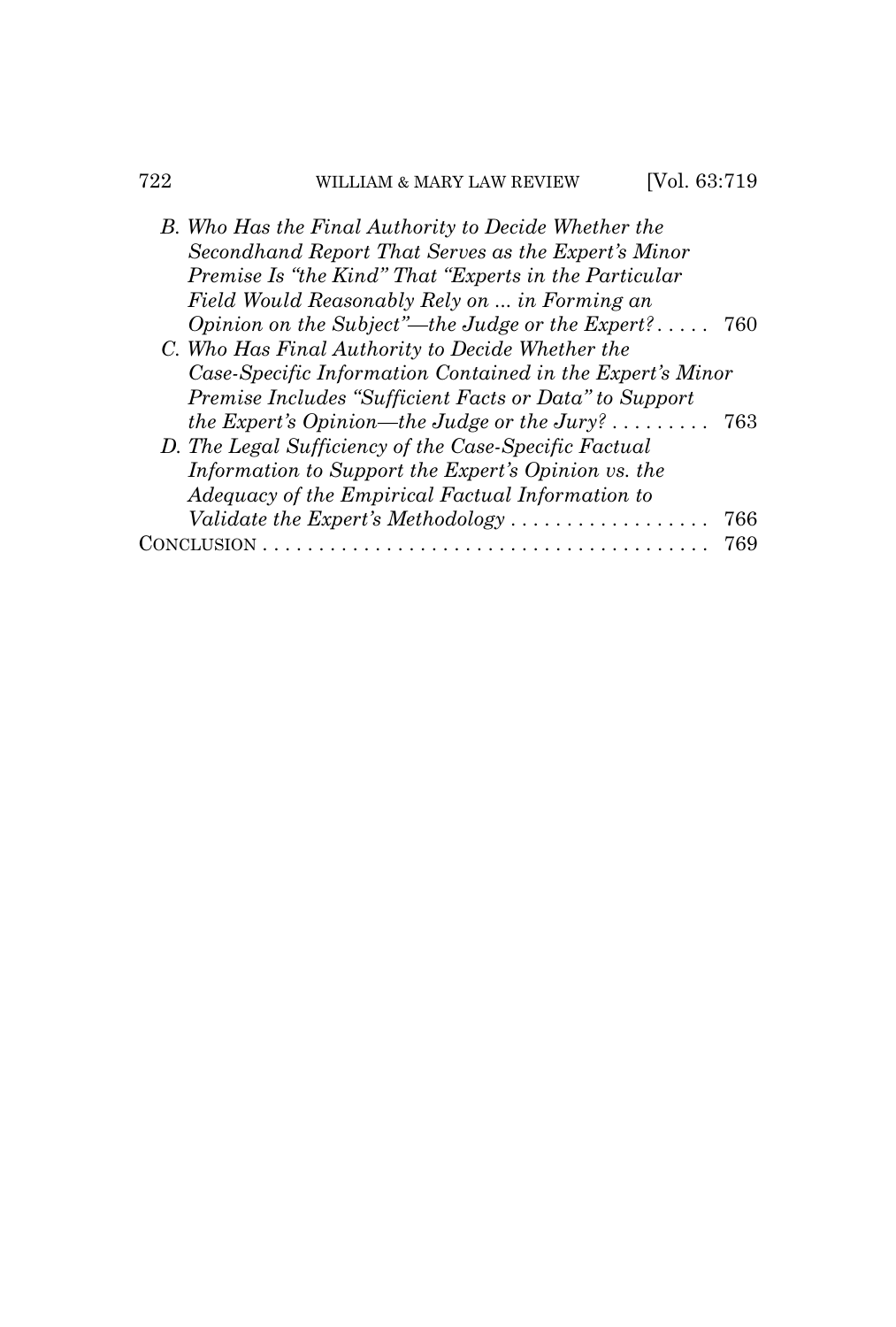#### INTRODUCTION

#### *"[C]larity is the hardest thing of all."—Julian Barnes*<sup>1</sup>

It is a commonplace observation that expert testimony figures prominently in modern trials. In 1980, the National Center for State Courts released the results of a nationwide survey of trial judges and attorneys.<sup>2</sup> In that survey, the respondents indicated that they encountered expert testimony in approximately one-third of their trials.<sup>3</sup> However, by the early 1990s the use of expert testimony had dramatically accelerated and become much more widespread.<sup>4</sup> By the time of the famous 1990 RAND Corporation study of the use of such testimony in California Superior Court civil trials,<sup>5</sup> the researchers discovered that experts appeared in 86 percent of the cases.<sup>6</sup> On average, there were 3.3 experts per trial.<sup>7</sup> A more recent study reported that that figure has risen to 4.3 experts per trial.<sup>8</sup> One prosecutor has claimed that today expert testimony on such topics as DNA typing is "the backbone of every circumstantial evidence case."9 One commentator committed only mild hyperbole when he asserted that in the United States, trial by jury is evolving into trial by expert. $^{10}$ 

Article VII of the Federal Rules of Evidence contains the provisions governing the admissibility of opinion testimony.<sup>11</sup> While Rule 701 controls the admission of lay opinion testimony, Rules 702-06

<sup>1.</sup> JULIAN BARNES, FLAUBERT'S PARROT 102 (1984).

<sup>2.</sup> *Study to Investigate Use of Scientific Evidence*, 7 NAT'L CTR. FOR STATE CTS. REP. 1 (Aug. 1980).

<sup>3.</sup> *Id.*

<sup>4.</sup> *See* Edward J. Imwinkelried, *The Admissibility of Scientific Evidence: Exploring the Significance of the Distinction Between Foundational Validity and Validity as Applied*, 70 SYRACUSE L. REV. 817, 817 (2020).

<sup>5.</sup> *See* Samuel R. Gross, *Expert Evidence*, 1991 WIS. L. REV. 1113, 1120 n.19.

<sup>6.</sup> *Id.* at 1119.

<sup>7.</sup> *Id.*

<sup>8.</sup> *See* RONALD J. ALLEN, RICHARD B. KUHNS, ELEANOR SWIFT, DAVID S. SCHWARTZ & MICHAEL S. PARDO, EVIDENCE: TEXT, PROBLEMS, AND CASES 649 (5th ed. 2011).

<sup>9.</sup> Ward F. Clark, *Scientific Evidence*, *in* THE PROSECUTOR'S DESKBOOK 542 (Patrick F. Healy & James P. Manak eds., 1971).

<sup>10.</sup> William T. Pizzi, *Expert Testimony in the US*, 145 NEW L.J. 82 (1995).

<sup>11.</sup> FED. R. EVID. 701.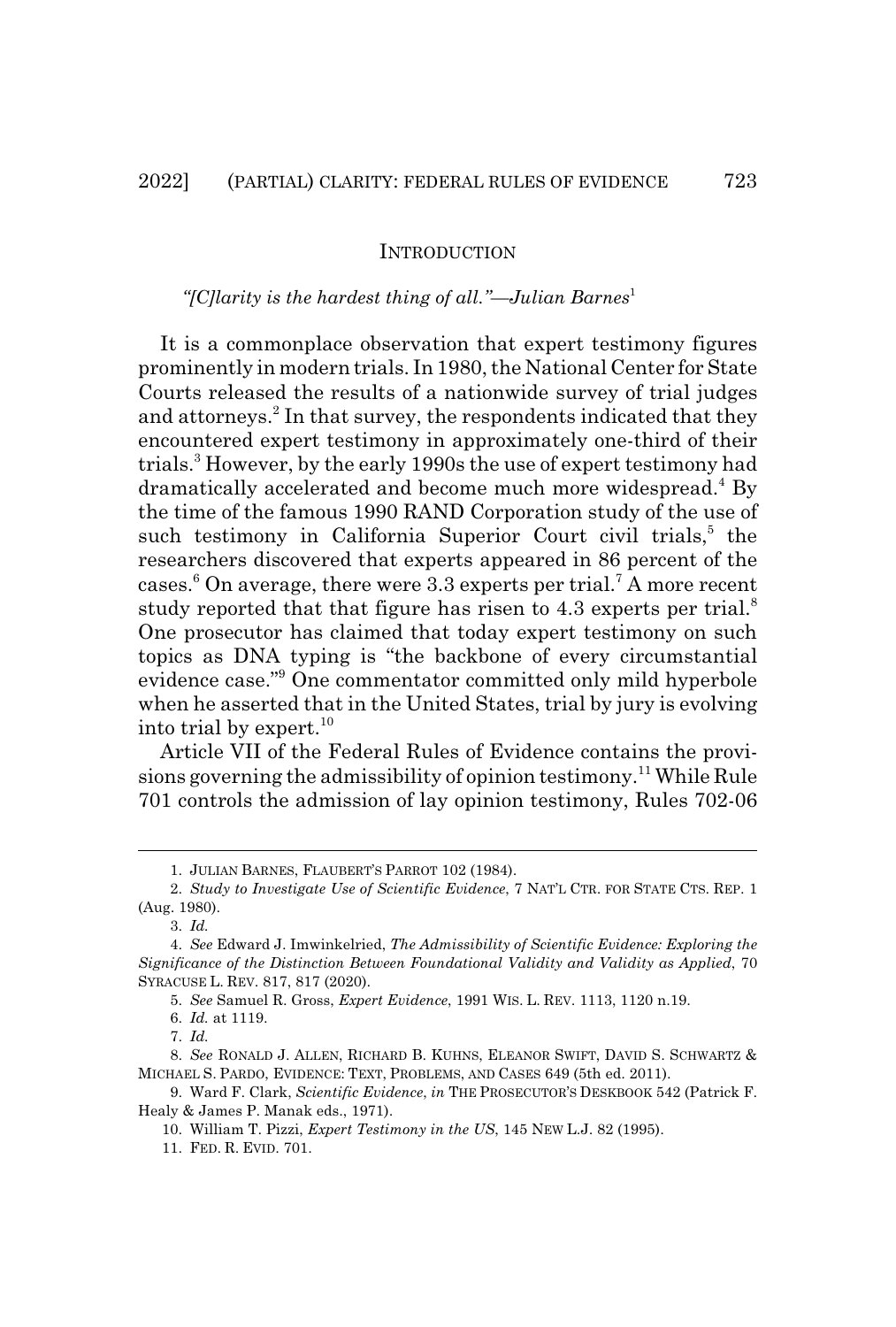contain numerous prescriptions regulating expert testimony.12 Some of those provisions surface again and again in the published  $\text{opinions}.$ <sup>13</sup> For example, when the judge faces the threshold question of whether there is an absolute or relative necessity for resorting to expert testimony, Rule 702(a) is on point; 702(a) announces that the judge must find that the testimony would "help the trier of fact to understand the evidence or to determine a fact in issue."14 If the judge concludes that an expert opinion on the subject would be helpful, the proponent must then lay the other elements of the foundation.15 To begin with, under the Supreme Court's celebrated 1993 *Daubert* decision, the proponent must establish that the expert employed a reliable methodology;<sup>16</sup> in the words of Rule 702(c), these must be "reliable principles and methods."17 Next, the expert applies that methodology to assess the significance of certain facts in the case, such as a DNA sample or a psychiatric patient's case history. Rule 703 speaks to the "kinds" of facts the expert applies the methodology to, $^{18}$  and Rule 702(b) announces that the expert's opinion must be "based on sufficient facts or data."19 Rule 702(d) demands proof that the expert "reliably applied" the methodology to those facts.20 Ultimately, the application of the methodology to the facts of the case yields the expert's final opinion. Rule 704 addresses the limitations on the wording of that opinion, $^{21}$  and Rule 705 discusses which components of his or her reasoning the expert may withhold on direct examination.<sup>22</sup> At least at first blush, these provisions seem to constitute a detailed, comprehensive framework for a judge passing on the admissibility of expert testimony.

Given this apparently comprehensive framework and the frequency with which expert testimony is proffered at trial, one would hope that by now the courts would have developed a clear, coherent

16. *See* Daubert v. Merrell Dow Pharms., Inc., 509 U.S. 579, 597 (1993).

19. FED. R. EVID. 702(b).

20. FED. R. EVID. 702(d); *see* Imwinkelried, *supra* note 4, at 819, 828 (discussing United States v. Gissantaner, 417 F. Supp. 3d 857 (W.D. Mich. 2019)).

- 21. *See* FED. R. EVID. 704.
- 22. *See* FED. R. EVID. 705.

<sup>12.</sup> *See* FED. R. EVID. 701-06.

<sup>13.</sup> *See id.*

<sup>14.</sup> FED. R. EVID. 702(a).

<sup>15.</sup> *See* EDWARD J. IMWINKELRIED, EVIDENTIARY FOUNDATIONS § 4.10 (11th ed. 2020).

<sup>17.</sup> FED. R. EVID. 702(c).

<sup>18.</sup> FED. R. EVID. 703.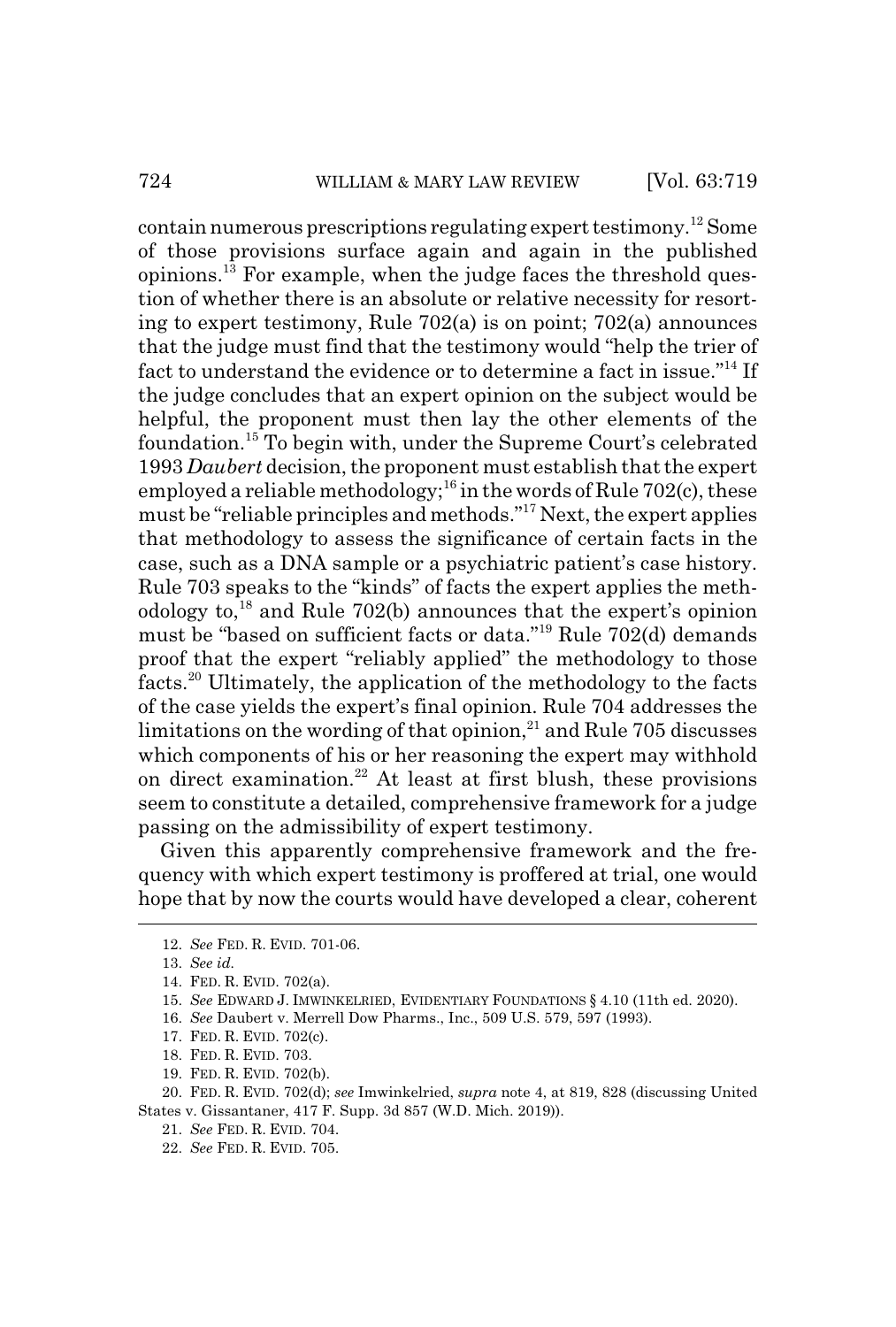analysis to assess the admissibility of expert testimony. After all, the basic structure of the Rule 702-06 scheme has been in place for almost half a century.<sup>23</sup> In their earliest form, these provisions became law on July 1, 1975, the effective date of the Federal Rules of Evidence.24 Yet, sadly, forty-seven years later a coherent analytic framework is still lacking. Even today both judges<sup>25</sup> and academic commentators loudly complain that the judicial application of the Federal Rules' expert testimony provisions is confused and unsatisfactory.26 In particular, the critics assert that despite the thousands of cases applying Rules 702-06 to date, it remains unclear to what extent and how the courts should evaluate the "factual" bases of expert opinion testimony.<sup>27</sup> These questions relate to the fundamental problem of the tripartite division of labor with respect to the factual bases: What is the extent of the judge's authority, what role does the jury play, and which issues, if any, does the expert have the final say on?

This short Article does not undertake the Herculean task of trying to end all the controversies surrounding Article VII. For example, this Article does not address the longstanding, thorny problem of determining the reliability of methodologies used by nonscientific expert witnesses.28 Rather, the limited objective of this

<sup>23.</sup> *See* RONALD L.CARLSON,EDWARD J. IMWINKELRIED,JULIE SEAMAN &ERICA BEECHER-MONAS, EVIDENCE: TEACHING MATERIALS FOR AN AGE OF SCIENCE AND STATUTES 13, 15 (8th ed. 2018).

<sup>24.</sup> *See id.*

<sup>25.</sup> *See* Thomas D. Schroeder, *Toward a More Apparent Approach to Considering the Admission of Expert Testimony*, 95 NOTRE DAME L. REV. 2039, 2043, 2059-60 (2020).

<sup>26.</sup> *See generally* David E. Bernstein & Eric G. Lasker, *Defending* Daubert*: It's Time to Amend Federal Rule of Evidence 702*, 57 WM.&MARY L. REV. 1 (2015); Joseph Sanders, *Applying* Daubert *Inconsistently?: Proof of Individual Causation in Toxic Tort and Forensic Cases*, 75 BROOK. L. REV. 1367 (2010); Jennifer Laser, Note, *Inconsistent Gatekeeping in Federal Courts: Application of* Daubert v. Merrell Dow Pharmaceuticals, Inc. *to Nonscientific Expert Testimony*, 30 LOY. L.A. L. REV. 1379 (1997).

<sup>27.</sup> *See* Schroeder, *supra* note 25, at 2045, 2049, 2055, 2057; Bernstein & Lasker, *supra* note 26, at 17, 30-33.

<sup>28.</sup> *See* Edward J. Imwinkelried, *Evaluating the Reliability of Nonscientific Expert Testimony: A Partial Answer to the Questions Left Unresolved by* Kumho Tire Co. v. Carmichael, 52 ME.L.REV. 19, 35 (2000) [hereinafter Imwinkelried, *Evaluating the Reliability of Nonscientific Expert Testimony*]; Edward J. Imwinkelried, *Admissibility of Nonscientific Expert Testimony*, 32 TRIAL, Oct. 1996, at 58; Edward J. Imwinkelried, *The Next Step After* Daubert*: Developing a Similarly Epistemological Approach to Ensuring the Reliability of Nonscientific Expert Testimony*, 15 CARDOZO L. REV. 2271, 2273-74, 2279 (1994) [hereinafter Imwinkelried, *Next Step After* Daubert].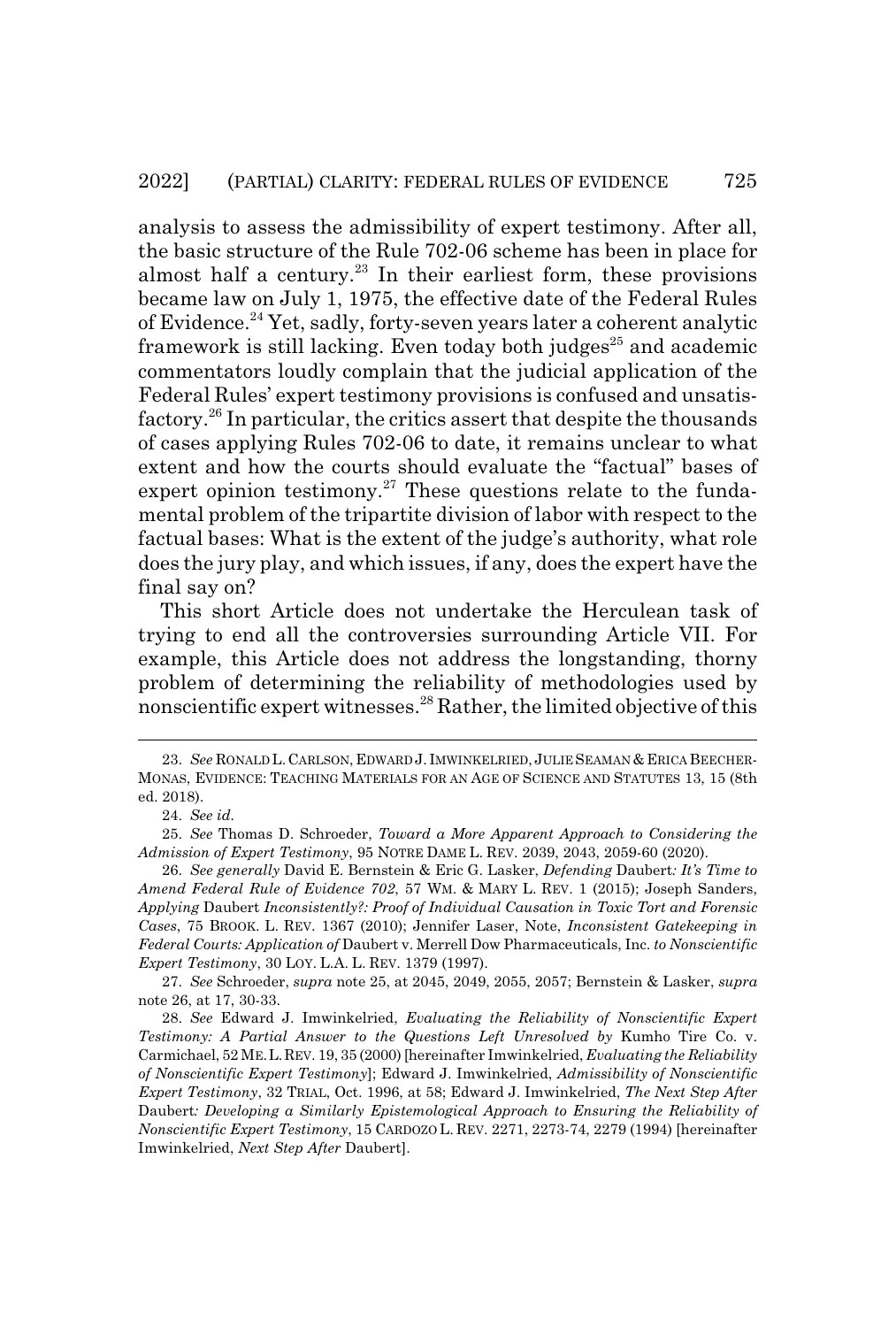Article is to clarify the regulation of the "factual" bases of expert opinion testimony. One thesis of this Article is that the root source of the confusion is the failure of many courts to identify the key interpretive issue, namely, the meaning of the expression "facts and data"—language that appears identically in Rules 702(b), 703, and 705. Admittedly, on its face, the reference to "data" is broad enough to refer to scientific research data, such as the empirical data in studies validating new DNA methodologies—data that could be applied in multiple cases.<sup>29</sup> However, this Article instead argues that the language ought to be construed narrowly to apply only to case-specific facts such as the who, what, where, when, why, and how of the historical events disputed in the particular case. The Article further contends that if the courts were to embrace that interpretation of the language in Rules 702(b), 703, and 705, there would emerge a clear picture of the parameters of legitimate regulation of the factual bases of expert opinions.

To develop those theses, this Article proceeds in four parts. Parts I and II are descriptive. Part I chronicles the history of Rules 702- 05, including the important 2000 amendments and the 2011 restyling. Part II then surveys the confusion in the cases about the respective roles of the judge, jury, and expert in assessing the factual bases of expert opinions. In contrast, Parts III and IV are evaluative. Part III addresses the key statutory construction question: the meaning of the expression "facts or data" in Rules 702(b), 703, and 705. Again, Part III argues for a narrow construction of that language, excluding scientific research "data" transcending the historical events in the specific case. Positing that construction, Part IV then shifts to the question of the regulation of the factual bases of expert opinions. Part IV defines the legitimate roles of the judge and expert under Article VII and, by process of elimination, the remaining, critical role of the jury in gauging the credibility of testimony setting out the factual bases for expert opinions.

<sup>29.</sup> *See* Edward J. Imwinkelried, *Developing a Coherent Theory of the Structure of Federal Rule of Evidence 703*, 47 MERCER L. REV. 447, 452-54 (1996).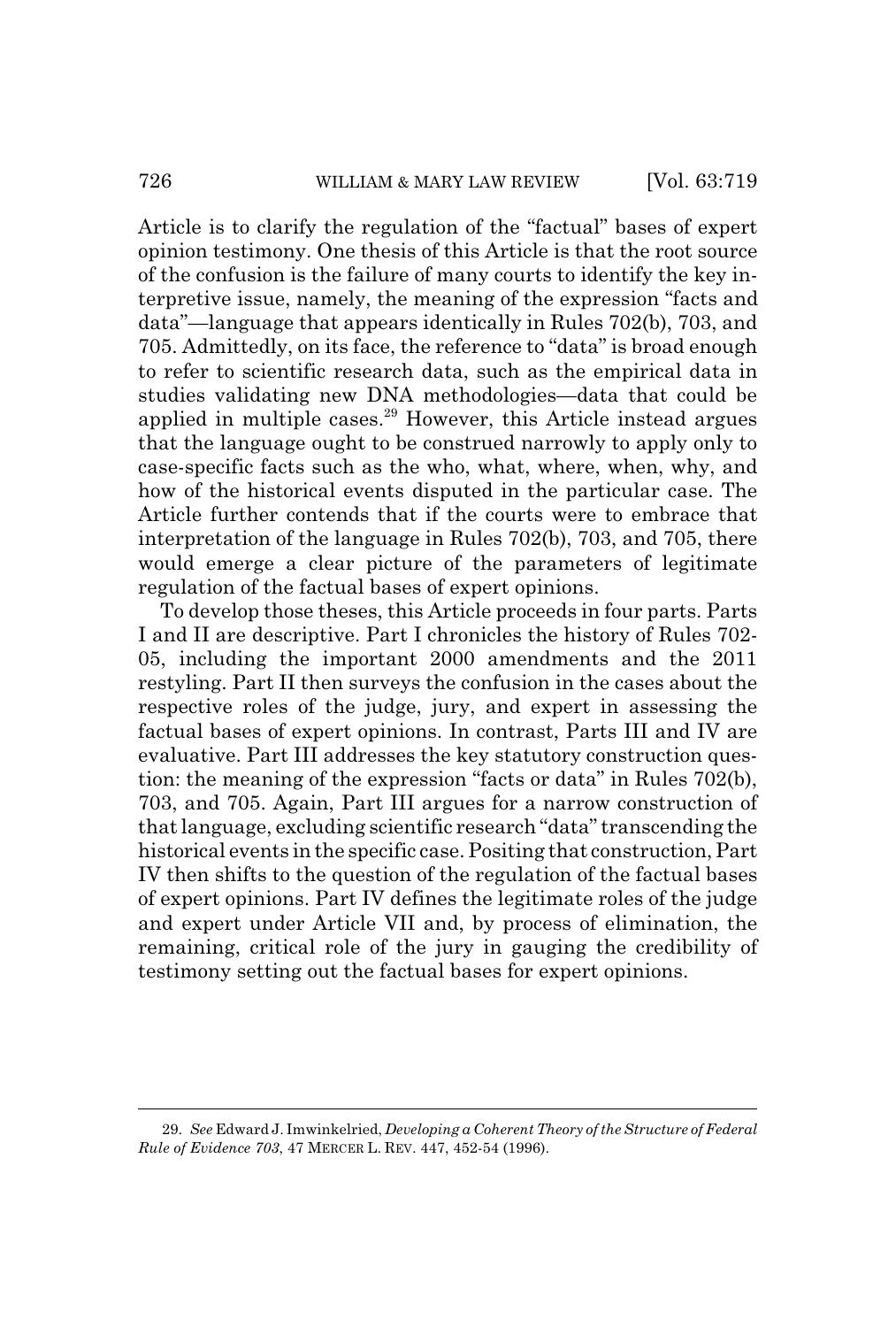#### I. A DESCRIPTION OF THE HISTORY OF THE FEDERAL RULES OF EVIDENCE PROVISIONS GOVERNING THE ADMISSIBILITY OF EXPERT **TESTIMONY**

As previously stated, Article VII of the Federal Rules of Evidence contains five provisions, Rules 702 through 706, that purport to control the admissibility of expert testimony.<sup>30</sup> The current version of three provisions, Rules 702(b), 703, and 705, contains the language that is the focus of this Article, "facts or data."31 If the Rules' scheme governing expert testimony is to cohere at all, those provisions must be harmonized. It is one of the most basic,<sup>32</sup> default principles in statutory construction that if a statutory scheme repeats the same wording in several passages, the passages should ordinarily be given the same meaning.<sup>33</sup> The court of appeals<sup>34</sup> and district court<sup>35</sup> cases recognizing the principle are legion. The Supreme Court itself has invoked the principle on numerous occasions.36 Admittedly, this interpretive maxim does not operate as a full-fledged, invariable rule.<sup>37</sup> Rather, the maxim functions as a

35. *See* Burns v. Cicchi, 702 F. Supp. 2d 281, 288 (D.N.J. 2010); Former Emps. of Murray Eng'g v. Chao, 358 F. Supp. 2d 1269, 1272 (Ct. Int'l Trade 2004); Dillard v. Jones, 89 F. Supp. 2d 1362, 1365, 1369 (N.D. Ga. 2000), *aff'd*, 46 F. App'x 617 (11th Cir. 2002); Johnson v. Garraghty, 57 F. Supp. 2d 321, 325-26 (E.D. Va. 1999); Student Loan Mktg. Ass'n v. Riley, 907 F. Supp. 464, 475 (D.D.C. 1995), *aff'd*, 104 F.3d 397 (D.C. Cir. 1997), *cert. denied*, 522 U.S 913 (1997); Mittendorf v. Stone Lumber Co., 874 F. Supp. 292, 295 (D. Or. 1994).

36. *See* Util. Air Regul. Grp. v. EPA, 573 U.S. 302, 320 (2014); Cohen v. de la Cruz, 523 U.S. 213, 220-21 (1998); Gustafson v. Alloyd Co., 513 U.S. 561, 573-74 (1995); Dep't of Revenue of Or. v. ACF Indus., Inc., 510 U.S. 332, 342 (1994); Atl. Cleaners & Dyers v. United States, 286 U.S. 427, 433 (1932).

37. United States v. Rivera, 662 F.3d 166, 176 (2d Cir. 2011); United States v. Damon, 595

<sup>30.</sup> *See* FED. R. EVID. 702-06.

<sup>31.</sup> FED. R. EVID. 702(b), 703, 705.

<sup>32.</sup> First City Bank v. Nat'l Credit Union Admin. Bd., 111 F.3d 433, 437-38 (6th Cir. 1997), *cert. denied*, 522 U.S. 1146 (1998); Hanson Cold Storage Co. v. Chizek Elevator & Transp., Inc., 205 F. Supp. 3d 920, 924-25 (W.D. Mich. 2016).

<sup>33.</sup> Sargeant v. Hall, 951 F.3d 1280, 1283 (11th Cir. 2020).

<sup>34.</sup> *See* Freeman v. Quicken Loans, Inc., 626 F.3d 799, 803 (5th Cir. 2010); Caldwell v. Dretke, 429 F.3d 521, 526 (5th Cir. 2005); Jackson v. State Bd. of Pardons & Paroles, 331 F.3d 790, 795 (11th Cir. 2003); Hous. Police Officers' Union v. City of Houston, 330 F.3d 298, 303 (5th Cir. 2003); Vielma v. Eureka Co., 218 F.3d 458, 465 (5th Cir. 2000); Timex V.I., Inc. v. United States, 157 F.3d 879, 882 (Fed. Cir. 1998); United States v. Regents of Univ. of Minn., 154 F.3d 870, 874 (8th Cir. 1998); United States v. Sinskey, 119 F.3d 712, 715 (8th Cir. 1997); United States v. Slevin, 106 F.3d 1086, 1088 (2d Cir. 1996); United States v. Hopkins, 53 F.3d 533, 537 (2d Cir. 1995), *cert. denied*, 516 U.S. 1072 (1996).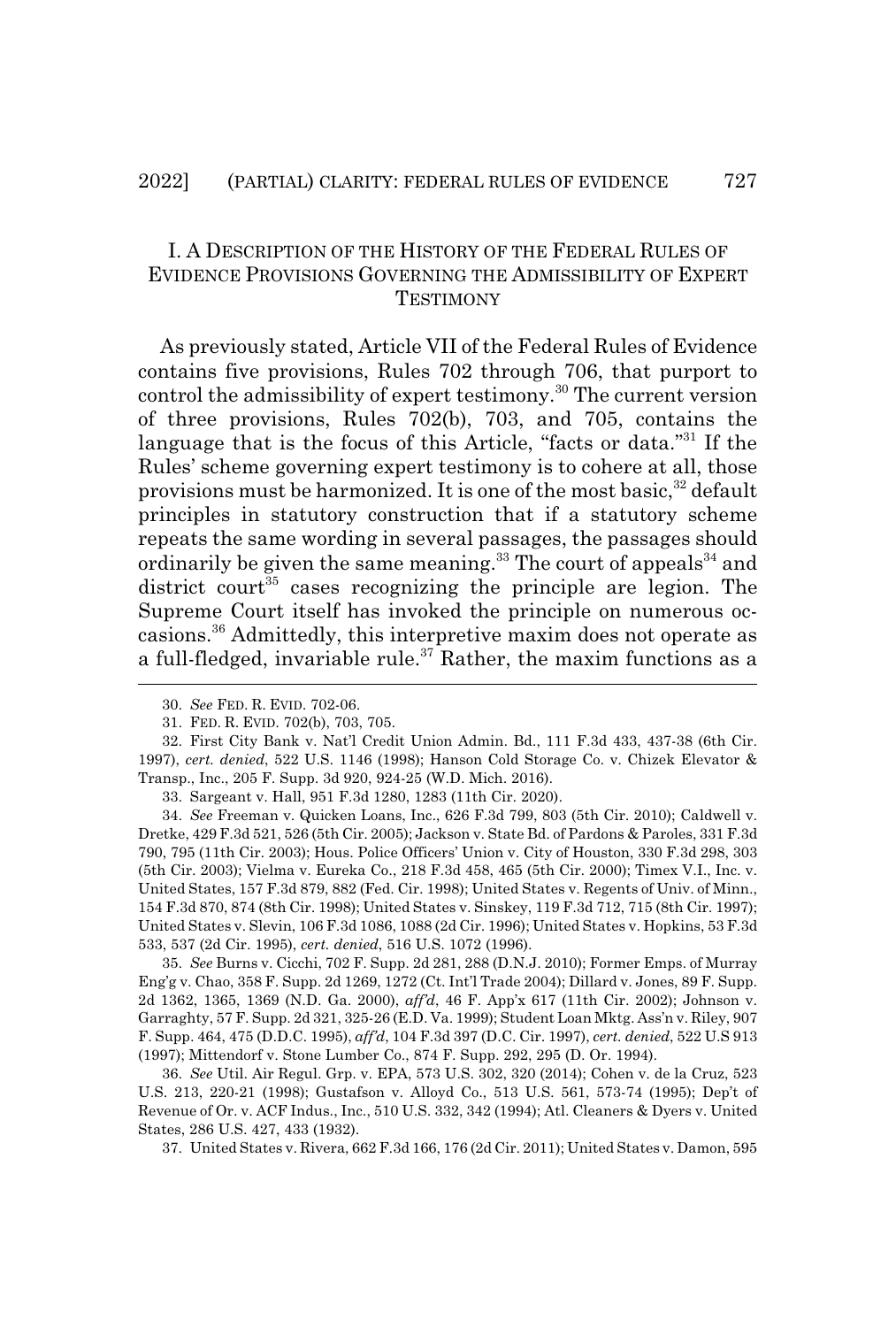rebuttable presumption.<sup>38</sup> Nevertheless, it is a strong presump- $\frac{1}{2}$  tion<sup>39</sup> because it rests on a natural,<sup>40</sup> sensible assumption as to the drafters' intent. $41$ 

In some situations, the presumption has special force. $42$  For several reasons, this is one of those situations. To begin with, the words of these Rules were carefully chosen. The Rules of Evidence legislative package was not rushed or hurried; the Judicial Conference devoted seven years to studying the project before the Supreme Court transmitted the draft to Congress, and Congress then deliberated over the draft for more than two years.<sup>43</sup> Rather than rubberstamping the draft, in some cases, such as Article V on privileges, Congress made extensive changes to the draft's wording.<sup>44</sup> Moreover, the drafters worked on the three provisions simultaneously; as they worked on each provision, the drafters must have been aware of the other provisions. In addition, the subject matters

38. Arevalo v. U.S. Att'y Gen., 872 F.3d 1184, 1195-96 (11th Cir. 2017); United States v. Cinergy Corp., 458 F.3d 705, 710-11 (7th Cir. 2006); Voracek v. Nicholson, 421 F.3d 1299, 1304 (Fed. Cir. 2005); United States v. Balogun, 146 F.3d 141, 145-47 (2d Cir. 1998); Allen v. CSX Transp., Inc., 22 F.3d 1180, 1181-82 (D.C. Cir. 1994); S & M Inv. Co. v. Tahoe Reg'l Plan. Agency, 911 F.2d 324, 326, 328 (9th Cir. 1990); Jackson Purchase Med. Ctr. v. U.S. Dep't of Health & Hum. Servs., 122 F. Supp. 3d 668, 673-74 (E.D. Ky. 2015).

39. Off. Comm. *ex rel*. Cybergenics Corp. v. Chinery, 330 F.3d 548, 559 (3d Cir. 2003), *cert. dismissed*, 540 U.S. 1001 (2003); Taylor v. Dir., Off. of Workers Comp. Programs, 201 F.3d 1234, 1240 (9th Cir. 2000).

40. Sw. Power Admin. v. Fed. Energy Regul. Comm'n, 763 F.3d 27, 35 (D.C. Cir. 2014); Netcoalition v. SEC, 715 F.3d 342, 350 (D.C. Cir. 2013); U.S. Steel Corp. v. United States, 637 F. Supp. 2d 1199, 1215 (Ct. Int'l Trade 2009), *aff'd*, 621 F.3d 1351 (Fed. Cir. 2010), *cert. denied*, 565 U.S. 821 (2011).

41. Oppedisano v. Holder, 769 F.3d 147, 150 (2d Cir. 2014), *cert. denied*, 577 U.S. 872 (2015); Drescher v. Shatkin, 280 F.3d 201, 206 (2d Cir. 2002).

42. Butler v. Soc. Sec. Admin., 331 F.3d 1368, 1372 (Fed. Cir. 2003).

43. *See* CARLSON ET AL., *supra* note 23, at 14-15.

44. *See* 1 EDWARD J. IMWINKELRIED, THE NEW WIGMORE: EVIDENTIARY PRIVILEGES § 4.2.2 (4th ed. 2021).

F.3d 395, 400 (1st Cir. 2010), *cert. denied*, 571 U.S. 1220 (2014); Verizon Cal., Inc. v. FCC, 555 F.3d 270, 273, 275 (D.C. Cir. 2009); Lippoldt v. Cole, 468 F.3d 1204, 1213 (10th Cir. 2006) (stating no per se rule); Moreland v. Fed. Bureau of Prisons, 431 F.3d 180, 188 (5th Cir. 2005) (declaring that it is not an absolute directive), *cert. denied*, 547 U.S. 1106 (2006); Theodoropoulos v. Immigr. & Naturalization Serv., 358 F.3d 162, 171 (2d Cir. 2002) (not rigid), *cert. denied*, 543 U.S. 823 (2004); Vanscoter v. Thompson, 920 F.2d 1441, 1446, 1448 (9th Cir. 1990); Citizens for Pa.'s Future v. Wheeler, 469 F. Supp. 3d 920, 927 (N.D. Cal. 2020) (stating the importance of context); Animal Legal Def. Fund v. Kelly, 434 F. Supp. 3d 974, 989-90 (D. Kan. 2020); United States v. Trs. of Bos. Coll., 831 F. Supp. 2d 435, 446 (D. Mass. 2011) (stating the importance of context); FCC v. IFC Credit Corp., 543 F. Supp. 2d 925, 934, 938 (N.D. Ill. 2008) (declaring the interpretation not mandatory).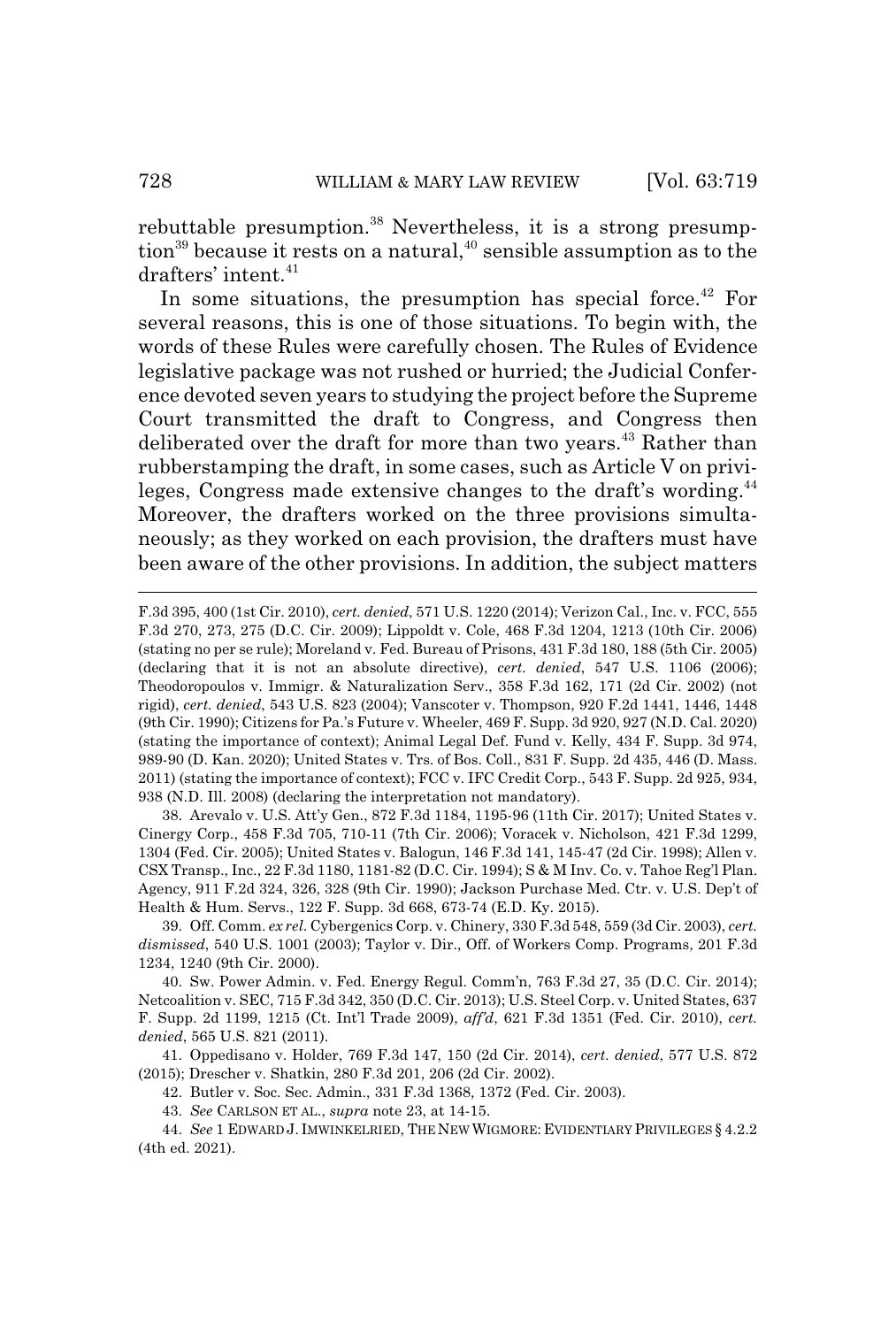of the three provisions are closely related in a policy sense.<sup>45</sup> All three Rules purport to be and are intended to be regulations of expert testimony. $^{46}$  It stands to reason that the drafters would have wanted the Rules to work together in a rational fashion. Finally, the Rules are proximate; Rules 702 and 703 are immediately adjacent, and they are separated from Rule 705 by only one provision, Rule 704.47 The more proximate statutory provisions are, the more overpowering is the inference that the drafters intended the same language to have the identical meaning in all of the provisions.<sup>48</sup> Again, Article VII contains five provisions concerning expert testimony. Since the language, "facts and data," appears verbatim in the majority of those provisions, common sense dictates that the interpretation of that language is an important clue to the essential design of Article VII's scheme for regulating expert testimony.49 In that light, we turn to the history of Rules 702, 703, and 705.

#### *A. Federal Rule 702*

The original version of Rule 702, which took effect in 1975, was relatively short:

If scientific, technical, or other specialized knowledge will assist the trier of fact to understand the evidence or to determine a fact in issue, a witness qualified as an expert by knowledge, skill, experience, training, or education, may testify thereto in the form of an opinion or otherwise. $50$ 

The original version did not contain any reference to "facts or data." On three occasions during the 1990s, the Supreme Court layered important judicial gloss onto the Rule. Initially, the Court rendered

<sup>45.</sup> *See* Eley v. District of Columbia, 47 F. Supp. 3d 1, 9-10 (D.D.C. 2014).

<sup>46.</sup> *See* FED. R. EVID. 702, 703, 705.

<sup>47.</sup> *See id.*

<sup>48.</sup> *See* State Farm Mut. Auto. Ins. Co. v. Comm'r of Internal Revenue, 698 F.3d 357, 370- 71 (7th Cir. 2012) (consecutive provisions); United States v. LaFaive, 618 F.3d 613, 617 (7th Cir. 2010) (close together); United States v. Kowal, 527 F.3d 741, 746-47 (8th Cir. 2008) (close proximity), *cert. denied*, 555 U.S. 1038 (2008); Chi. Area I.B. of T. Health & Welfare Tr. Fund v. Zaccone, 874 F. Supp. 188, 191 (N.D. Ill. 1995).

<sup>49.</sup> *See* FED. R. EVID. 702, 703, 705.

<sup>50.</sup> Daubert v. Merrell Dow Pharms., Inc., 509 U.S. 579, 588 (1993) (quoting FED.R.EVID. 702).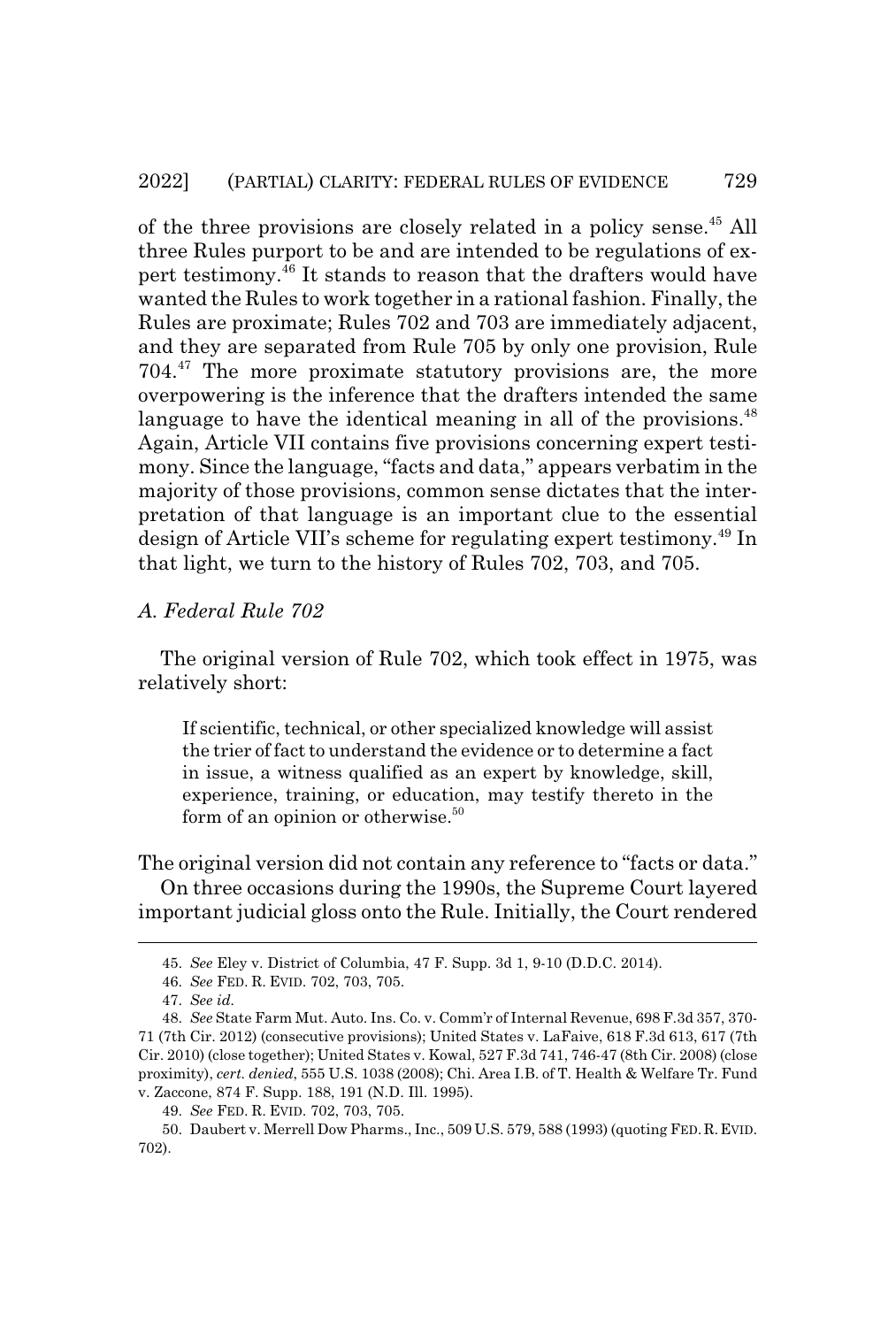#### 730 WILLIAM & MARY LAW REVIEW [Vol. 63:719

its 1993 decision in *Daubert v. Merrell Dow Pharmceuticals, Inc.*<sup>51</sup> In that case, the plaintiff alleged that her use of the defendant's anti-nausea drug, Bendectin, caused her child to be born with limb deformities.52 The *Daubert* Court assigned trial judges a new "gatekeeping"<sup>53</sup> responsibility to screen out unreliable testimony.<sup>54</sup> To define that responsibility, the Court addressed the interpretation of the expression, "scientific  $\ldots$  knowledge," in Rule 702.<sup>55</sup> The Court held that to serve as a basis for admissible expert testimony, a purported scientific methodology must be reliable.<sup>56</sup> The Court reached that holding in two interpretive steps. First, the Court considered the noun, "knowledge."<sup>57</sup> The Court asserted that "the word 'knowledge' connotes more than subjective belief or unsupported speculation."58 Second, the Court took up the meaning of the adjective, "scientific."59 The Court gave the term a methodological definition.60 Rather than equating the adjective with a set of substantive propositions,<sup>61</sup> the Court viewed science as "a *process* for proposing and refining theoretical explanations about the world that are subject to further testing and refinement<sup> $n=62$ </sup>—in other words, the classic methodology of observing phenomena, formulating a hypothesis to explain the phenomena, subjecting the hypothesis to empirical testing to validate or falsify the hypothesis, and then critically evaluating the results of the test. The Court stated that to qualify as reliable scientific knowledge, a hypothesis "must be supported by appropriate validation."<sup>63</sup> After announcing the requirement for a showing of reliability, the Court provided lower courts with a non-exhaustive<sup>64</sup> list of factors that they should

54. *Id.* at 589, 596-97.

57. *Id.* at 590.

<sup>51.</sup> *Id.* at 597.

<sup>52.</sup> *Id.* at 582.

<sup>53.</sup> *Id.* at 597.

<sup>55.</sup> *Id.* at 589-90.

<sup>56.</sup> *Id.* at 597.

<sup>58.</sup> *Id.*

<sup>59.</sup> *Id.*

<sup>60.</sup> Edward J. Imwinkelried, *The* Daubert *Decision:* Frye *Is Dead, Long Live the Federal Rules of Evidence*, 29 TRIAL, Sept. 1993, at 60, 62.

<sup>61.</sup> *Daubert*, 509 U.S. at 590.

<sup>62.</sup> *Id.*

<sup>63.</sup> *Id.*

<sup>64.</sup> *Id.* at 593 (not a "definitive checklist").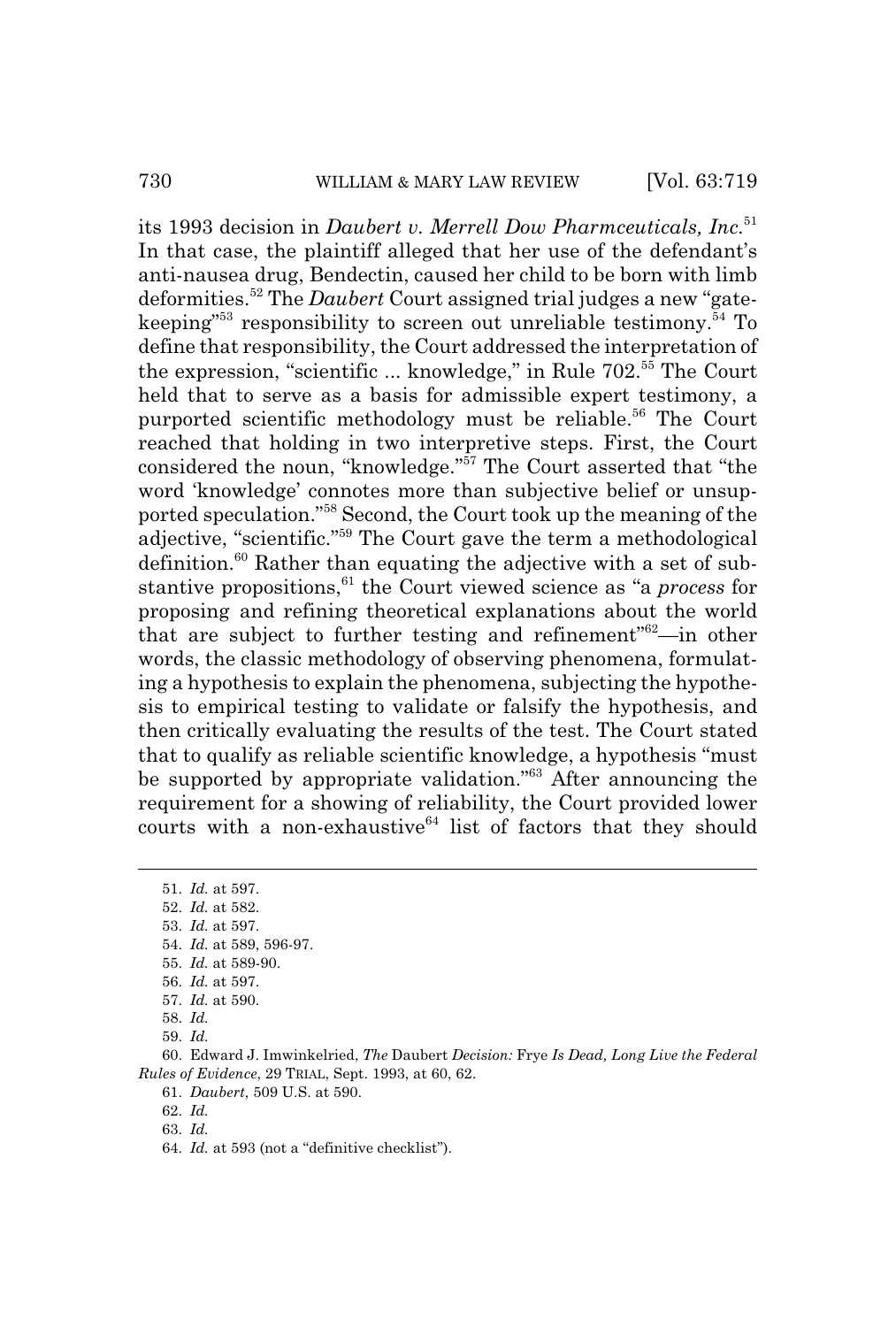consider in assessing the sufficiency of the validation of the methodology: whether the theory or technique can be empirically tested; whether it has in fact been tested; whether the methodology has been subjected to peer review and publication; whether the methodology has a known or potential error rate; whether there are recognized standands for using the methodology; and whether the methodology enjoys general acceptance in the relevant scientific fields.65 Although the primary focus of the opinion is on the reliability of the scientific expert's methodology,<sup>66</sup> the Court also mentioned that the lower courts ought to inquire "whether that ... methodology properly can be applied to the facts in issue."67 In addition to formulating a new substantive admissibility test, the Court clarified the procedure for administering the test; the Court specified that Federal Rule 104(a) governed the findings of fact required to apply the test. $68$  When 104(a) applies, the trial judge acts as a true fact finder and may pass on the credibility of the foundational testimony.<sup>69</sup>

The Court's second occasion to comment on Rule 702 came in 1997 in *General Electric Co. v. Joiner.70* In part, the Court accepted

70. 522 U.S. 136 (1997).

<sup>65.</sup> *Id.* at 593-94.

<sup>66.</sup> *Id.* at 592-95.

<sup>67.</sup> *Id.* at 592-93.

<sup>68.</sup> *Id.* at 592.

<sup>69.</sup> *See* Edward J. Imwinkelried, *Determining Preliminary Facts Under Federal Rule 104*, 45 AM. JUR. TRIALS 1, 14 (1992). The current version of Rule 104(a) reads: "In General. The court must decide any preliminary question about whether a witness is qualified, a privilege exists, or evidence is admissible. In so deciding, the court is not bound by evidence rules, except those on privilege." FED. R. EVID. 104(a). Contrast Rule 104(b). When Rule 104(b) applies, the judge must accept the proponent's foundational testimony at face value and cannot assess its credibility. In pertinent part, Rule 104(b) reads: "Relevance That Depends on a Fact. When the relevance of evidence depends on whether a fact exists, proof must be introduced sufficient to support a finding that the fact does exist." FED. R. EVID. 104(b). The wording of Rules 602 (personal knowledge) and 901(a) (authentication) incorporates the 104(b) standard. FED. R. EVID. 602, 901(a). In these situations, the judge decides only the question of the legal sufficiency of the foundational testimony to support a permissive inference that the witness had firsthand knowledge or that the document is authentic. If so, the judge allows the proponent to submit the evidence to the jury; and the jury passes on credibility and decides whether in fact the witness has personal knowledge or whether the document is genuine. We trust the jury to make this detemination; if the jurors decide that the witness "doesn't know what he's talking about" or that the exhibit "isn't worth the paper it's written on," common sense will naturally lead them to disregard the testimony during their deliberations. *See* CARLSON ET AL., *supra* note 23, at 95. Thus, the jurors' exposure to the foundational testimony on those issues will not distort their deliberations or create the risk of a wrongful verdict.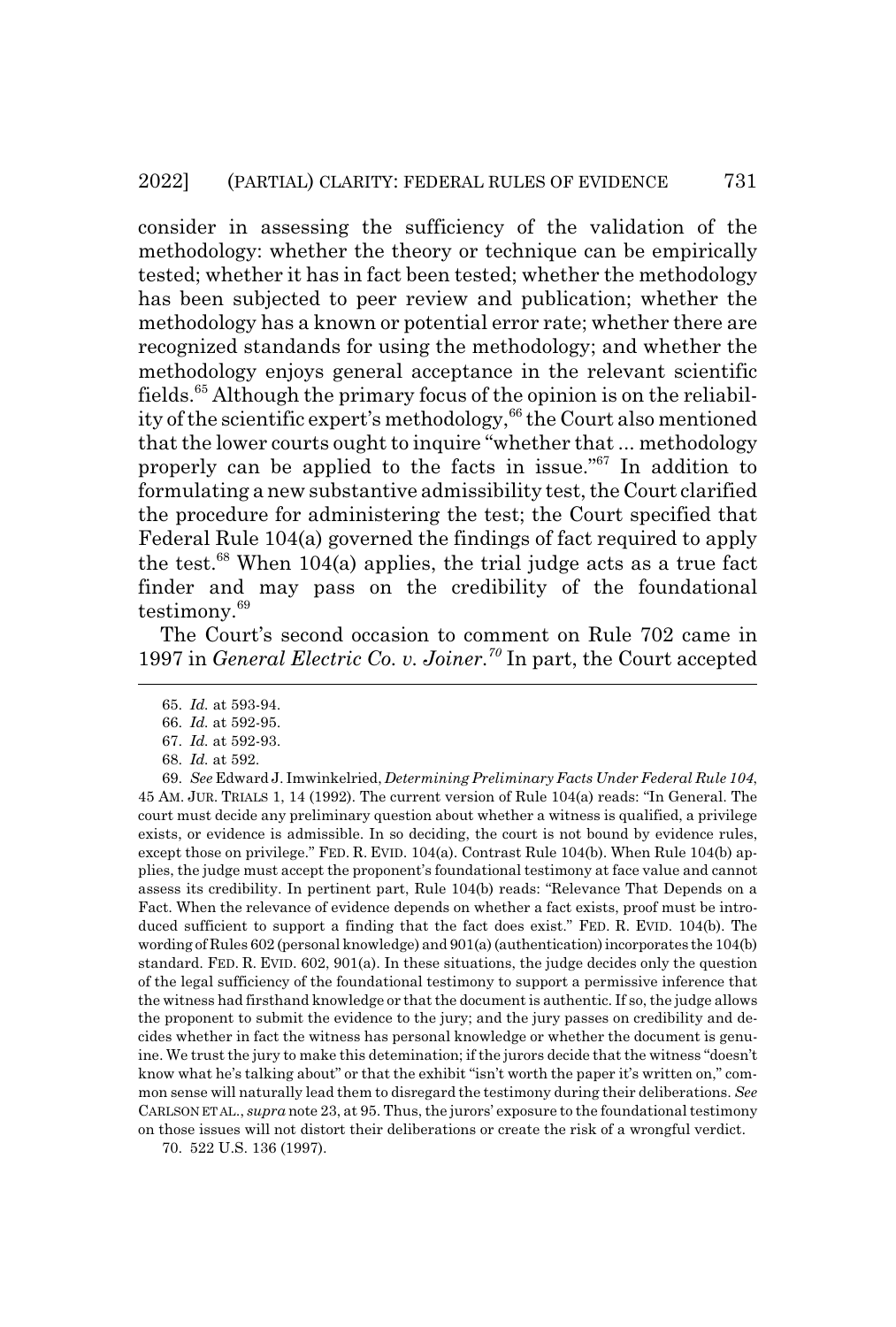#### 732 WILLIAM & MARY LAW REVIEW [Vol. 63:719]

the *Joiner* case because, after *Daubert,* the courts of appeals had split over the question of the scope of review of trial court *Daubert* rulings.<sup>71</sup> Some courts had held that a broader scope was appropriate when the lower court ruling was outcome determinative in the sense that it excluded testimony that was essential to the plaintiff's prima facie case.<sup>72</sup> The Court resolved that division of authority by announcing that across the board the appropriate scope of review is the deferential abuse of discretion standard.73 However, in the course of the opinion the Court also harked back to *Daubert*'s substantive teachings. As previously stated, the *Daubert* Court directed lower courts to inquire both whether the scientist had utilized a reliable methodology and whether the methodology could be properly applied to the instant fact situation.74 The *Joiner* Court elaborated on the latter point:

Trained experts commonly extrapolate from existing data. But nothing in either *Daubert* or the Federal Rules of Evidence requires a district court to admit opinion evidence that is connected to existing data only by the *ipse dixit* of the expert. A court may conclude that there is simply too great an analytical gap between the data and the opinion proffered.<sup>75</sup>

To use terminology popularized by a 2016 report of the President's Council of Advisors on Science and Technology,  $76$  the judge ought to ensure both that the methodology is foundationally reliable and that the application of the method to the present fact situation is valid validity as applied. $77$ 

At the very end of the 1990s—while the Judicial Conference was working on a proposed amendment to Rule 702—the Supreme Court

<sup>71.</sup> *See* Bernstein & Lasker, *supra* note 26, at 5-6.

<sup>72.</sup> *Joiner*, 522 U.S. at 141.

<sup>73.</sup> *Id.* at 142-43.

<sup>74. 509</sup> U.S. 579, 592-93 (1993).

<sup>75. 522</sup> U.S. at 146.

<sup>76.</sup> PRESIDENT'S COUNCIL OF ADVISORS ON SCI.&TECH., EXEC. OFF. OF THE PRESIDENT, FORENSIC SCIENCE IN CRIMINAL COURTS: ENSURING SCIENTIFIC VALIDITY OF FEATURE-COMPARISON METHODS 42-43 (2016), https://obamawhitehouse.archives.gov/sites/default/files/ microsites/ostp/PCAST/pcast\_forensic\_science\_report\_final.pdf [https://perma.cc/N82Z-MYKU].

<sup>77.</sup> Imwinkelried, *supra* note 4, at 825-31 (discussing United States v. Gissantaner, 417 F. Supp. 3d 857 (W.D. Mich. 2019)).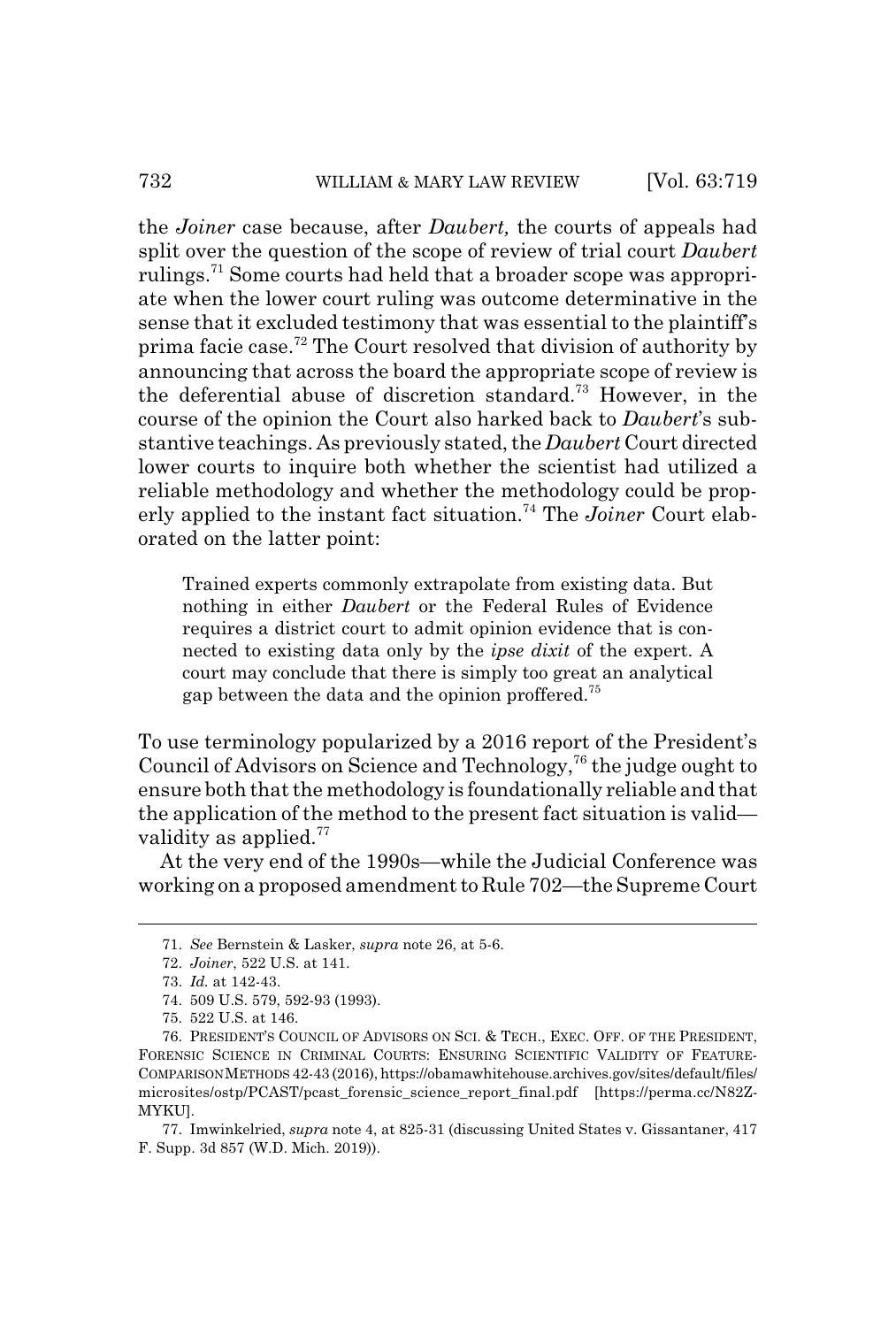decided *Kumho Tire Co. v. Carmichael*. <sup>78</sup> *Kumho* completes the socalled *Daubert* trilogy. As previously stated, to reach its decision, the *Daubert* Court had construed the adjective "scientific" preceding the noun "knowledge."79 However, there were four intervening words between "scientific" and "knowledge": "technical, or other specialized."80 The question arose whether *Daubert* extends to nonscientific expert testimony. Just as the Court accepted the *Joiner* case to end the split of authority over the scope of review, $81$  the Court took *Kumho* to resolve the division of authority over the applicability of *Daubert* to nonscientific expertise.<sup>82</sup> On the one hand, the Court held that *Daubert*'s general requirement of a showing of reliability applies.<sup>83</sup> All expert testimony must qualify as "knowledge" in the manner that *Daubert* had explicated that term.84 On the other hand, the Court recognized that the specific factors listed in *Daubert* were largely derived from a traditional model of scientific methodology.85 The Court stated that in a given case involving nonscientific expertise, one or more of those factors might be irrelevant.<sup>86</sup> In *Joiner*, the Court accorded trial judges discretion in applying the factors listed in *Daubert* when they undertake to assess the reliability of a purportedly scientific methodology.87 In *Kumho,* the Court went further and granted trial judges a deeper type of discretion to select factors that would be "reasonable measures of [the] reliability" of a proffered nonscientific expert theory or technique.<sup>88</sup> The Court made the vague remark that "we can neither rule out, nor rule in, for all cases and for all time the applicability of the factors mentioned in *Daubert,* nor can we now do so for subsets of cases categorized by category of expert or by kind of evidence."89

<sup>78. 526</sup> U.S. 137 (1999); Bernstein & Lasker, *supra* note 26, at 16.

<sup>79. 509</sup> U.S. at 589-90.

<sup>80.</sup> *Id.* at 588.

<sup>81.</sup> *See* Bernstein & Lasker, *supra* note 26, at 5-6.

<sup>82.</sup> *See Kumho*, 526 U.S. at 141.

<sup>83.</sup> *Id.* at 149.

<sup>84.</sup> *Id.*

<sup>85.</sup> *See id.* at 147.

<sup>86.</sup> *Id.* at 149-50.

<sup>87.</sup> *See* Gen. Elec. Co. v. Joiner, 522 U.S. 136, 146 (1997) (holding that the applicable standard of review is abuse of discretion).

<sup>88.</sup> *Kumho*, 526 U.S. at 153.

<sup>89.</sup> *Id.* at 150.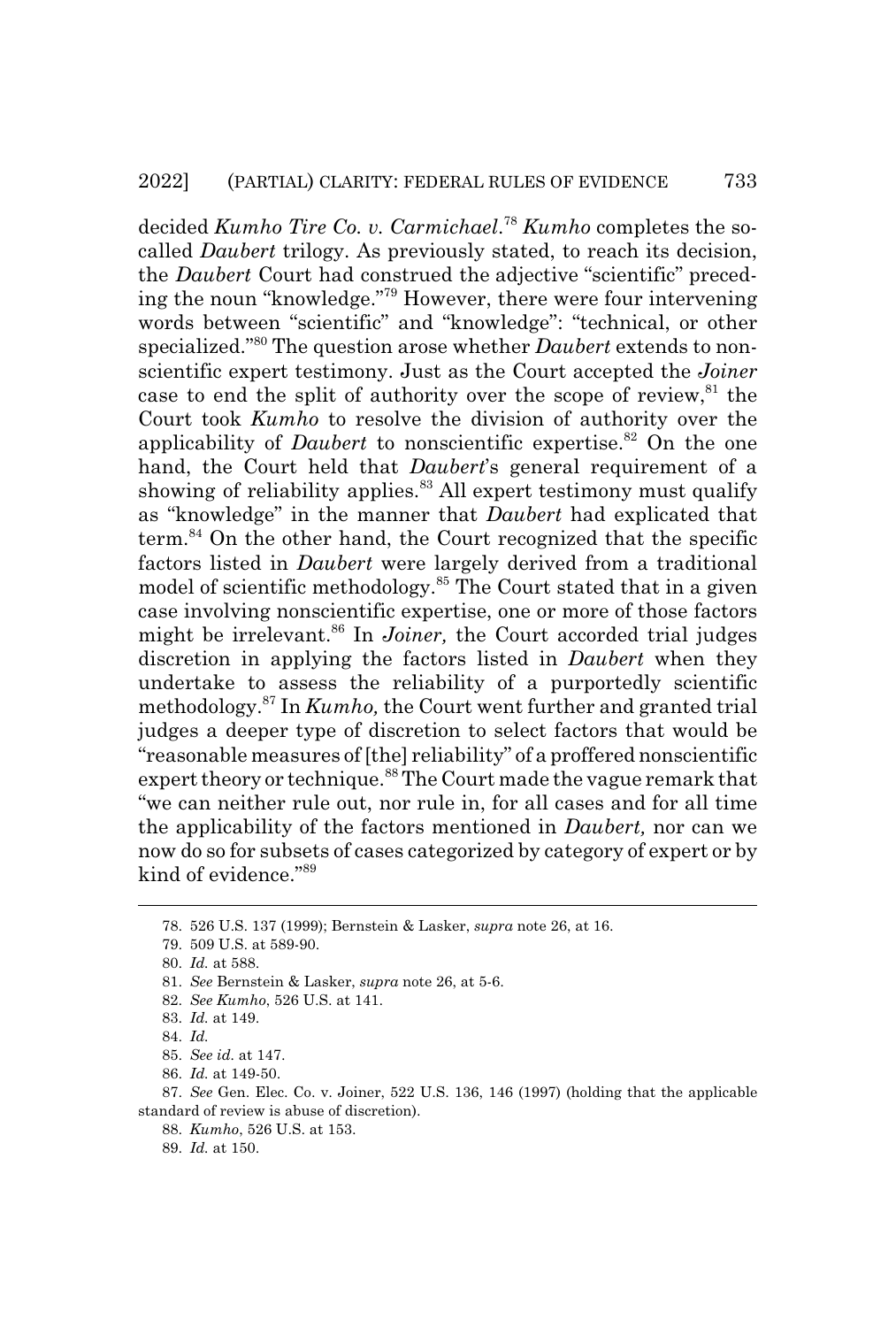#### 734 WILLIAM & MARY LAW REVIEW [Vol. 63:719

In 2000, at the beginning of the next decade, Rule 702 was amended.90 As we have seen, the 1993 *Daubert* decision spawned a number of splits of authority over Rule 702. In both *Joiner* and *Kumho,* the Court had felt compelled to intervene to resolve particularly troublesome splits.<sup>91</sup> For its part, the Judicial Conference believed that it was advisable to amend Rule 702 to quell other splits of authority and to encourage the courts to adopt a more "structured" approach to admissibility analysis under *Daubert*. 92 Given the vagueness of the *Kumho* Court's remark about the applicability of the *Daubert* factors to nonscientific expertise,<sup>93</sup> many district court judges undoubtedly believed that more definite guidance was in order.

Consequently, in 2000 the following amended version of Rule 702 became law:

If scientific, technical, or other specialized knowledge will assist the trier of fact to understand the evidence or to determine a fact in issue, a witness qualified as an expert by knowledge, skill, experience, training, or education, may testify thereto in the form of an opinion or otherwise, if (1) the testimony is based upon sufficient facts or data, (2) the testimony is the product of reliable principles and methods, and (3) the witness has applied the principles and methods reliably to the facts of the case.  $94$ 

Some things remained the same. For example, like the original version of the Rule, the amended version referred to "scientific, technical, or other specialized knowledge"95—the language from which the *Daubert* and *Kumho* Courts had derived the general reliability standard.<sup>96</sup> For that matter, amended  $702(2)$  confirmed the teaching of *Daubert* and *Kumho* that the language necessitates a foundational showing that the expert is employing a general methodology,

<sup>90.</sup> *See* Bernstein & Lasker, *supra* note 26, at 6.

<sup>91.</sup> *See id.* at 5-6.

<sup>92.</sup> *Id.* at 6-7 (citing a 1999 Advisory Committee of Evidence report on the proposed amendment).

<sup>93.</sup> *See Kumho*, 526 U.S. at 150.

<sup>94.</sup> FEDERAL RULES OF EVIDENCE HANDBOOK: 2011-12 REVISED EDITION 42 (2011) [hereinafter RULES OF EVIDENCE HANDBOOK].

<sup>95.</sup> *See* Bernstein & Lasker, *supra* note 26, at 38.

<sup>96.</sup> *See id.*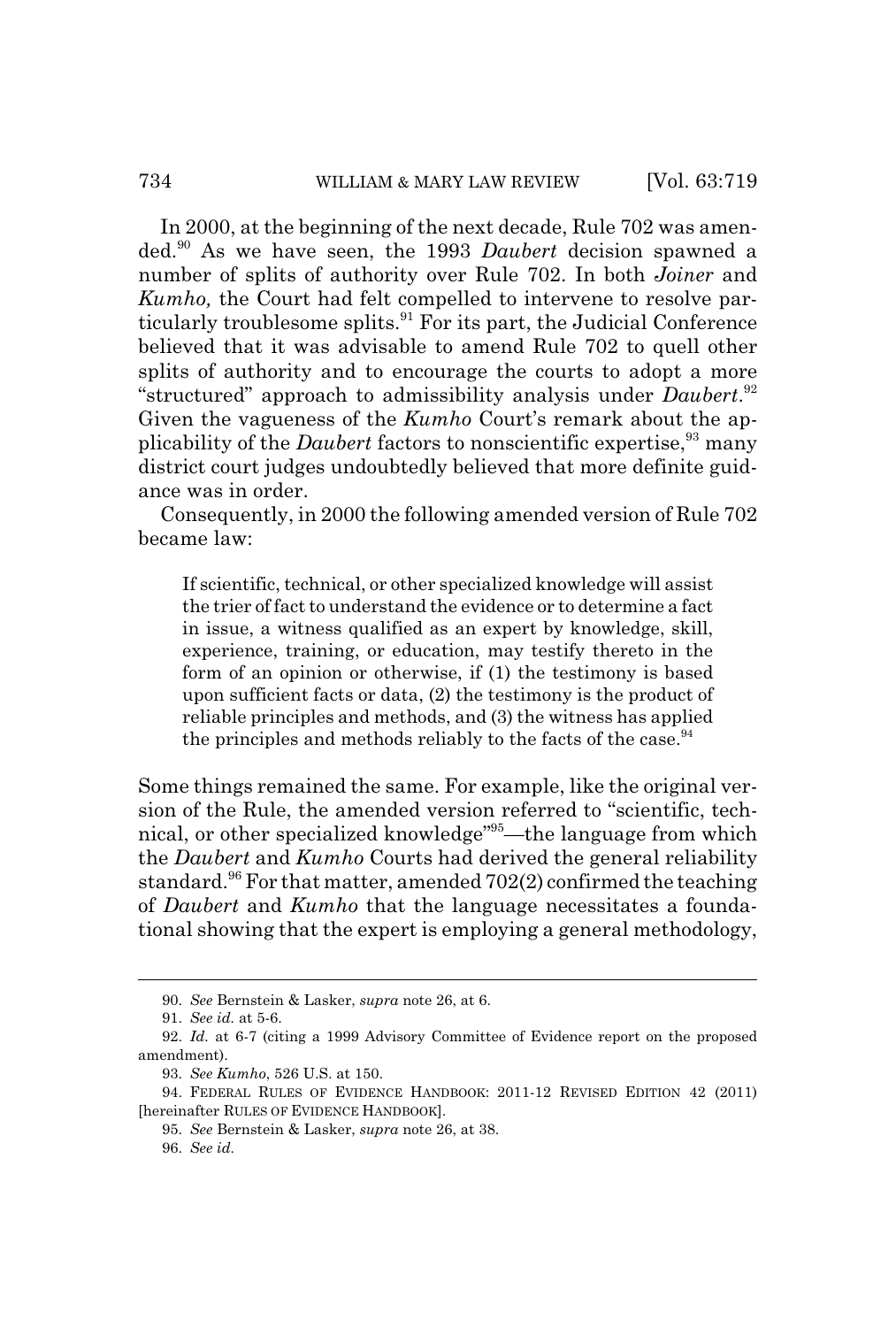"principles and methods," that are reliable. $97$  However, some provisions were new. Amended Rule 702(3) made explicit what was at least implicit in *Daubert* and *Joiner*: the proponent's need to establish validity as applied as well as foundational validity.<sup>98</sup> Most importantly for our present inquiry, for the first time the Rule referred to "facts or data" in  $702(1).^{99}$ 

In 2011, the Federal Rules of Evidence were "restyled."100 The Advisory Committee rephrased the Rules to conform their wording to the format of the Federal Rules of Civil and Criminal Procedure.101 However, the Committee issued an accompanying Note for every restyled provision, including Rules 702, 703, and 705, to the effect that the resytling was not intended to effect substantive alteration or change the result in any case.<sup>102</sup> As restyled, Rule  $702$ now reads:

A witness who is qualified as an expert by knowledge, skill, experience, training, or education may testify in the form of an opinion or otherwise if:

(a) the expert's scientific, technical, or other specialized knowledge will help the trier of fact to understand the evidence or to determine a fact in issue;

(b) the testimony is based on sufficient facts or data;

(c) the testimony is the product of reliable principles and methods; and

(d) the expert has reliably applied the principles and methods to the facts of the case. $103$ 

The crucial reference to "facts or data" now appears in Rule  $702(b).^{104}$ 

<sup>97.</sup> *See id.* at 26.

<sup>98.</sup> *See id.* at 31.

<sup>99.</sup> *See id.*

<sup>100.</sup> FED. R. EVID. 101 advisory committee's note to 2011 amendment.

<sup>101.</sup> *Id.*

<sup>102.</sup> FED. R. EVID. 702, 703, 705 advisory committee's note to 2011 amendments.

<sup>103.</sup> CARLSON ET AL., *supra* note 23, at 921-22.

<sup>104.</sup> RULES OF EVIDENCE HANDBOOK, *supra* note 94, at 42.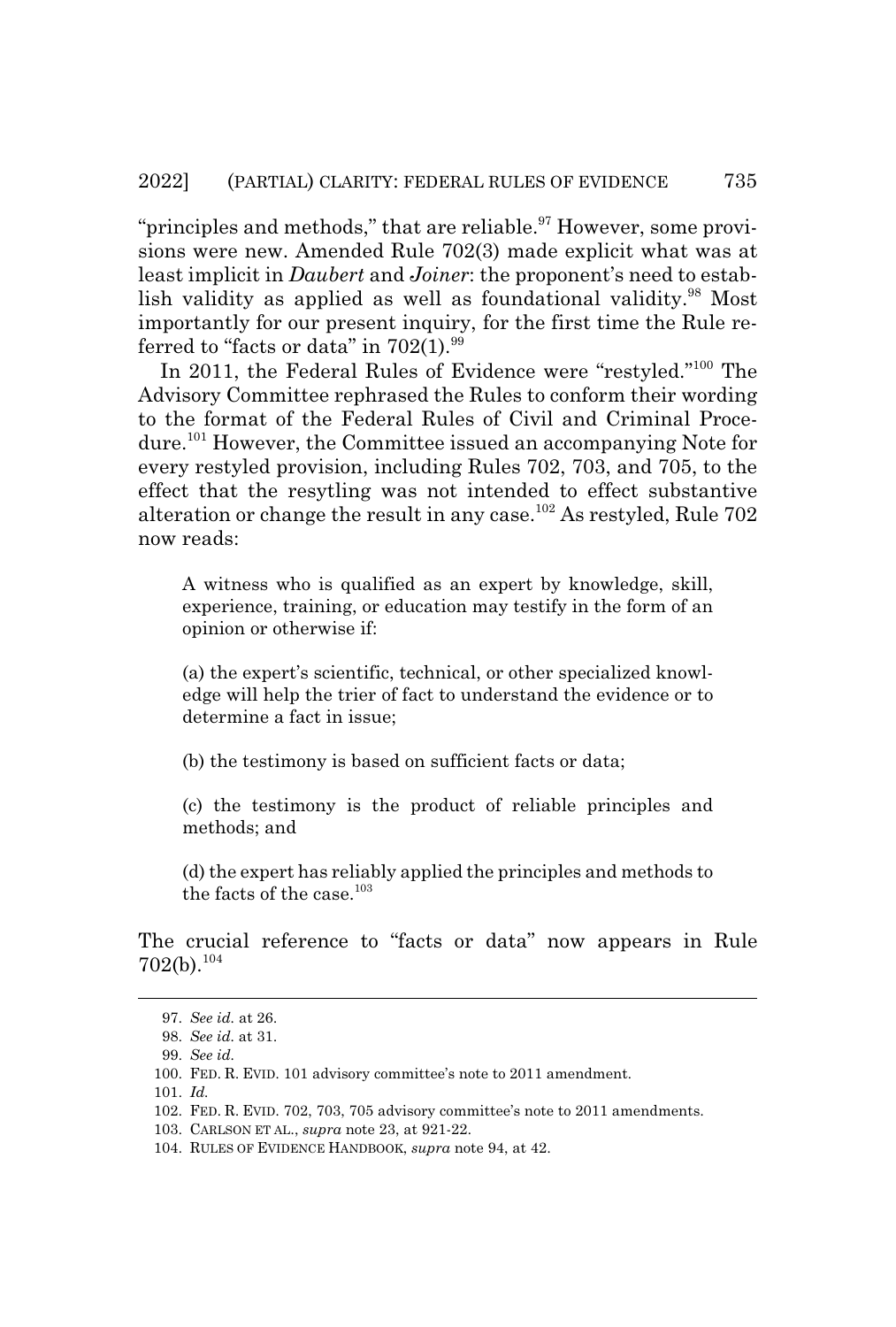#### *B. Federal Rule 703*

Unlike the original version of Rule 702, the original version of Rule 703 contained the expression "facts or data."105 In fact, the original version included the expression twice.106 However, just as the original version of Rule 702 was briefer than the current version, the original version of Rule 703 was shorter than its current version. The original version consisted of only two sentences:

The facts or data in the particular case upon which an expert bases an opinion or inference may be those perceived by or made known to the expert at or before the hearing. If of a type reasonably relied upon by experts in the particular field in forming opinions or inferences ... the facts or data need not be admissible in evidence in order for the opinion or inference to be admitted.<sup>107</sup>

Just as the emergence of splits of authority led to the 2000 amendment of Rule 702, a similar development prompted a 2000 amendment of Rule 703. In the case of Rule 703, the primary split of authority related to the construction of the second sentence in the original version of the Rule.108 Suppose that in forming his or her opinion, the expert relies on a third party's report. For instance, assume that a psychiatrist rested an opinion about an accused's insanity in part on a report by a third party who had observed bizarre conduct by the accused. If the report was an essential part of the expert's reasoning but did not fall within any recognized exception to the hearsay rule, could the expert nevertheless disclose the contents of the report to the jury?109 On its face, the second sentence authorized the disclosure of only "the opinion or inference;"110 but the counterargument was that the jury could not intelligently evaluate the opinion without knowing the underlying factual

<sup>105.</sup> FED. R. EVID. 703 (1978).

<sup>106.</sup> *Id.*

<sup>107.</sup> RULES OF EVIDENCE HANDBOOK, *supra* note 94, at 43.

<sup>108.</sup> *See* JoAnne A. Epps, *Clarifying the Meaning of Federal Rule of Evidence 703*, 36 B.C. L. REV. 53, 54-55 (1994).

<sup>109.</sup> *See* FED. R. EVID. 702 advisory committee's note to 2000 amendment.

<sup>110.</sup> FED. R. EVID. 703 (2000).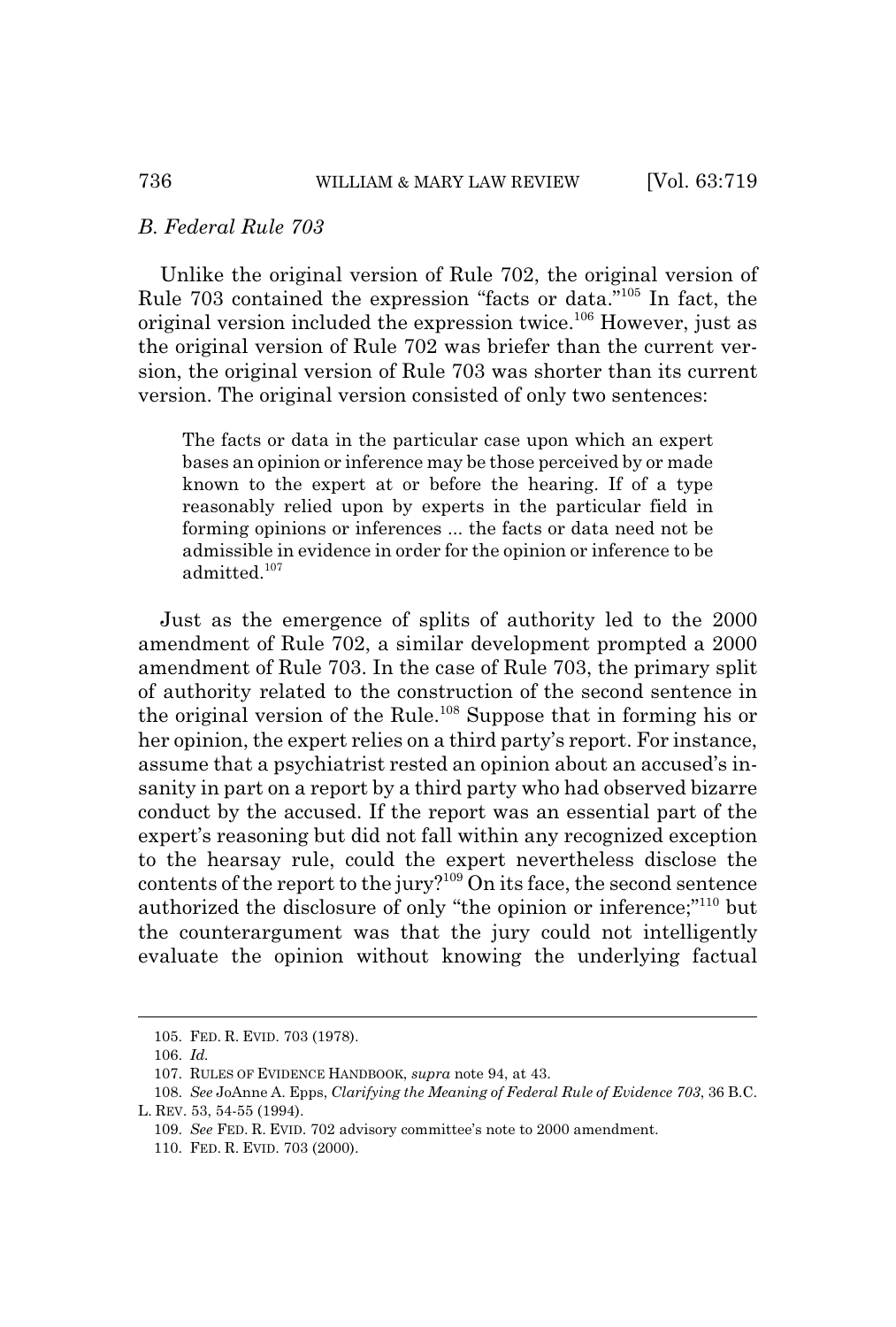report.111 The Advisory Committee proposed a compromise that took effect in 2000. The compromise took the form of adding a third sentence to the text of the Rule; the new third sentence provided that:

Facts or data that are otherwise inadmissible shall not be disclosed to the jury by the proponent of the opinion or inference unless the court determines that their probative value in assisting the jury to evaluate the expert's opinion substantially outweighs their prejudicial effect.<sup>112</sup>

In effect, the third sentence created a rebuttable presumption against disclosure of the inadmissible report to the jury.113 By virtue of the third sentence, the expert could reveal the report to the jury only in exceptional circumstances, such as when the report was an essential premise of the expert's reasoning but the report did not relate to a central, disputed historical event on the merits of the case.

There is a further parallel to Rule 702. Like Rule 702, Rule 703 was restyled in 2011. The current version of the Rule now reads:

An expert may base an opinion on facts or data in the case that the expert has been made aware of or personally observed. If experts in the particular field would reasonably rely on those kinds of facts or data in forming an opinion on the subject, they need not be admissible for the opinion to be admitted. But if the facts or data would otherwise be inadmissible, the proponent of the opinion may disclose them to the jury only if their probative value in helping the jury evaluate the opinion substantially outweighs their prejudicial effect. $114$ 

The style of the restyled version differs slightly from the 2000 version. For example, while the first sentence in both the original and 2000 versions of the Rule referred to "facts or data in the particular case,"115 the reference has been modified to "facts or data in

<sup>111.</sup> Epps, *supra* note 108, at 55.

<sup>112.</sup> RULES OF EVIDENCE HANDBOOK, *supra* note 94, at 43.

<sup>113.</sup> FED. R. EVID. 703 advisory committee's note to 2000 amendment.

<sup>114.</sup> CARLSON ET AL., *supra* note 23, at 922.

<sup>115.</sup> FED. R. EVID. 703 (2000).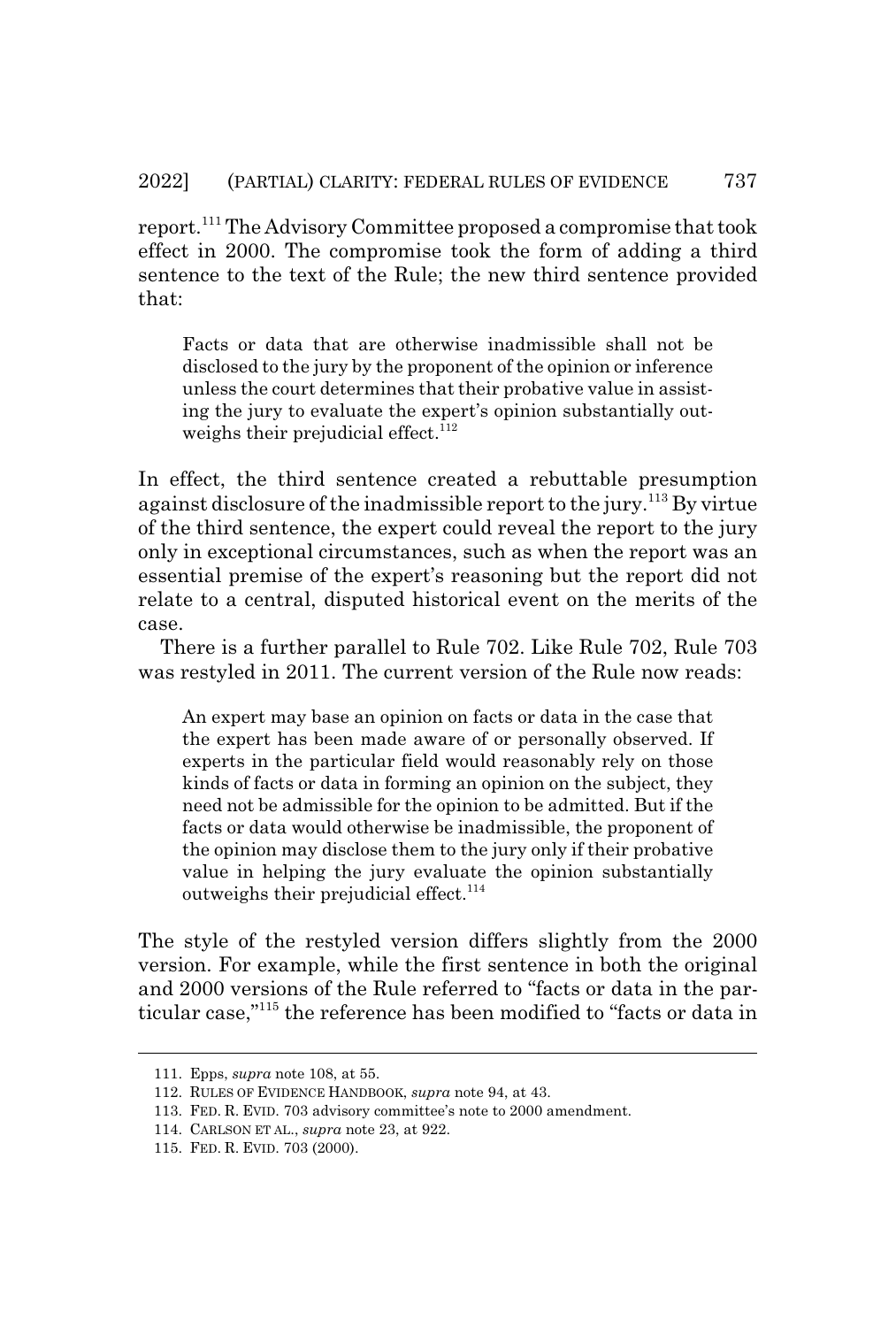the case."116 In addition, the word "type" in the second sentence of the original and 2000 versions of the Rule<sup>117</sup> was changed to "kinds" in the 2011 restyling.<sup>118</sup> However, like the 2011 version of Rule 702, the 2011 version of Rule 703 is accompanied by an Advisory Committee Note stating that in revising the wording of the Rule, the drafters did not intend to change the substantive outcome in any case.119 Most importantly, though, like the 2000 version, the 2011 version contains three explicit references to "facts or data."120

#### *C. Federal Rule 705*

Unlike the original versions of Rule 702 and 703, the original version of Rule 705 was amended in 1993, not in 2000.<sup>121</sup> The purpose of the 1993 amendment was to make it clear that the Rule does not apply in the pretrial setting governed by the Federal Rules of Civil and Criminal Procedure.122 By its terms, Rule 705 allows the proponent's expert to withhold certain information on direct examination.<sup>123</sup> Prior to the amendment, some parties had contended that Rule 705 allowed them to refuse to disclose such information "in advance of trial" even if the discovery provisions of Civil Rule 26 or Criminal Rule 16 otherwise required the disclosure.<sup>124</sup> The amendment ended that "arguable conflict."125 Furthermore, like Rules 702 and 703, Rule 705 was restyled in 2011 and presently reads:

Unless the court orders otherwise, an expert may state an opinion—and give the reasons for it—without first testifying to the underlying facts or data. But the expert may be required to disclose those facts or data on cross-examination.<sup>126</sup>

- 118. FED. R. EVID. 703 (2012).
- 119. FED. R. EVID. 703 advisory committee's note to 2011 amendment.
- 120. *Id.*

- 125. *Id.*
- 126. CARLSON ET AL., *supra* note 23, at 922.

<sup>116.</sup> FED. R. EVID. 703 (2012).

<sup>117.</sup> FED. R. EVID. 703 (2000).

<sup>121.</sup> FED. R. EVID. 705 advisory committee's note to 1993 amendment.

<sup>122.</sup> *Id.*

<sup>123.</sup> *Id.*

<sup>124.</sup> *See id.*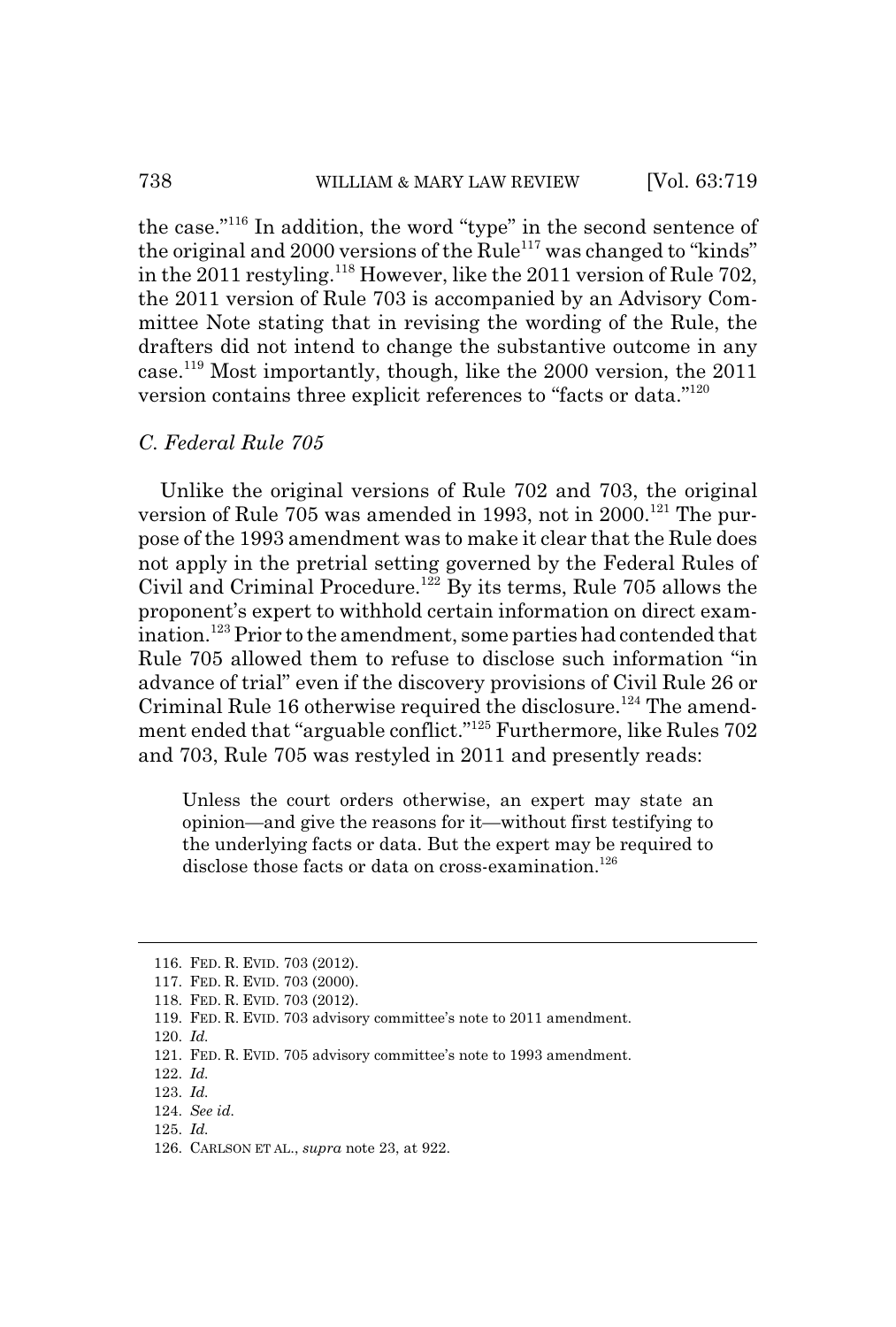The most significant common denominator is that like Rules 702(b) and 703, Rule 705 uses the precise language, "facts or data."127 In short, the expression now appears once in Rule  $702(b)$ ,  $^{128}$  twice in Rule  $705^{129}$  and three times in Rule  $703^{130}$ 

#### II. A DESCRIPTION OF THE CURRENT CONFUSION OVER THE JUDICIAL REGULATION OF THE FACTUAL BASES FOR EXPERT TESTIMONY UNDER THE FEDERAL RULES OF EVIDENCE

There has been sharp criticism of the state of both the general expert testimony jurisprudence under the Federal Rules and the specific case law concerning the factual bases for expert opinions.

#### *A. The State of the Jurisprudence on General Expert Testimony*

The critics fault many courts for muddling the law governing the admissibility of expert testimony in federal court.<sup>131</sup> The Evidence Rules Advisory Committee, in comments related to a proposed amendment to Rule 702, has stated:

[M]any courts have declared that the reliability requirements set forth in Rule 702(b) and (d)—that the expert has relied on sufficient facts or data and has reliably applied a reliable methodology—are questions of weight and not admissibility, and more broadly that expert testimony is presumed to be admissible. These statements can be read to misstate Rule 702, because its admissibility requirements must be met by a preponderance of the evidence. The Committee has determined that in a fair number of cases, the courts have found expert testimony admissible even though the proponent has not satisfied the Rule 702(b) and (d) requirements by a preponderance of the evidence.132

<sup>127.</sup> FED. R. EVID. 705.

<sup>128.</sup> FED. R. EVID. 702(b).

<sup>129.</sup> FED. R. EVID. 705.

<sup>130.</sup> FED. R. EVID. 703.

<sup>131.</sup> *See* Schroeder, *supra* note 25, at 2039.

<sup>132.</sup> Memorandum from Hon. Patrick J. Schiltz, Chair, Advisory Comm. on Evidence Rules to Hon. John D. Bates, Chair, Comm. on Rules of Prac. & Proc. 6 (May 15, 2021).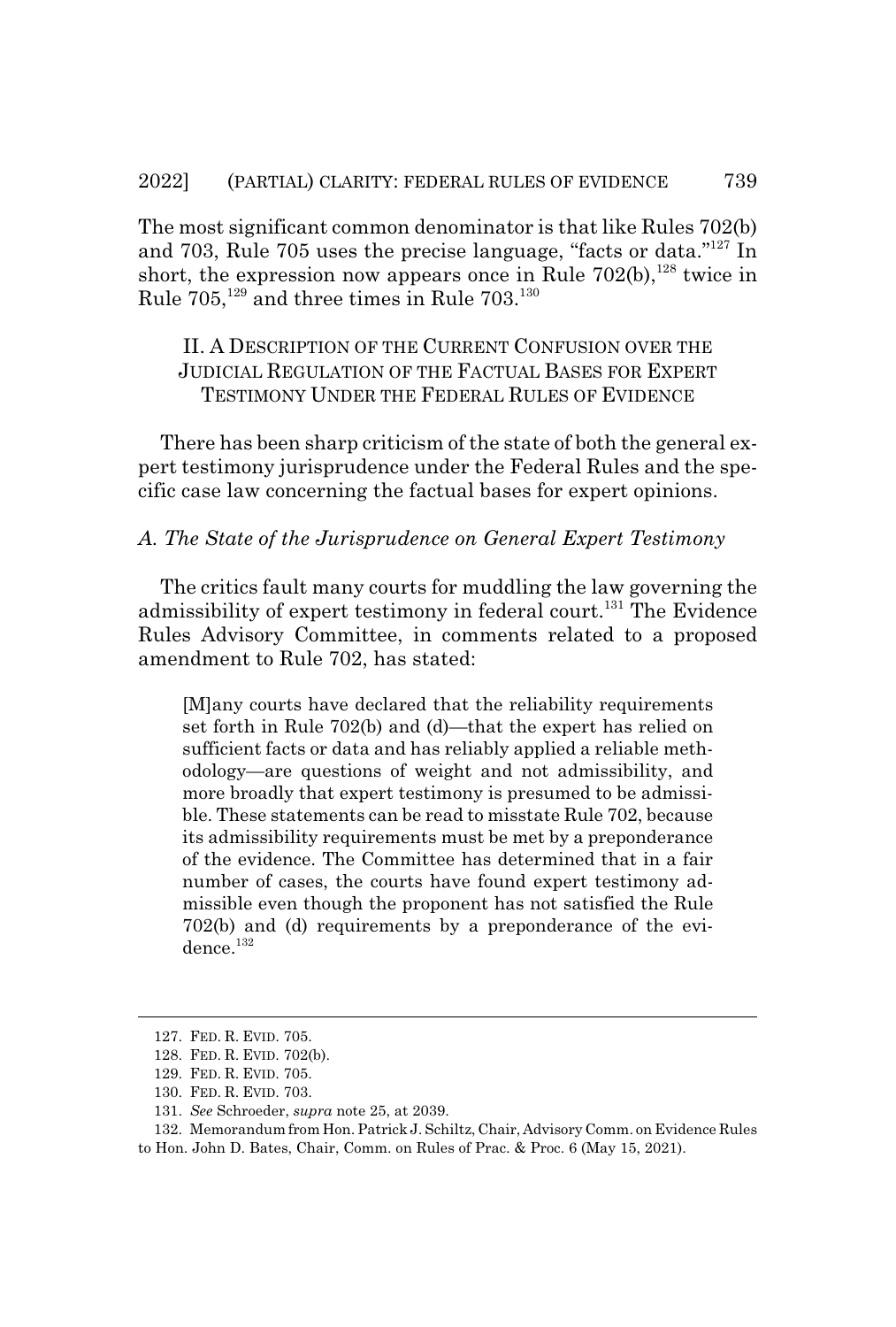The critics have characterized the courts' attitude as at best "lackadaisical,"<sup>133</sup> and at worst "recalcitrant."<sup>134</sup> Many courts have seemingly willfully<sup>135</sup> ignored the new requirements prescribed by the 2000 amendment to Rule 702.136 In the critics' view, many courts have resisted enforcing the amendment's provisions.<sup>137</sup> Rather than fulfilling their gatekeeping responsibility<sup>138</sup> by applying the provisions in amended Rules  $702$  and  $703$ ,  $^{139}$  these courts rely on "outdated case law"140—often on decisions antedating the 2000 amendments<sup>141</sup> and, on occasion, even cases predating *Daubert*.<sup>142</sup>

One of the critics' targets has been the courts' "uneven administration<sup>"143</sup> of the new requirement in Rule 702(d) that the expert establish that he or she has "reliably applied" the methodology "to the facts of the case."<sup>144</sup> Admittedly, at common law the courts are divided over the question of whether the foundation for expert testimony had to include a showing that the expert had properly applied the general methodology that he or she proposed relying on.145 However, the 2000 amendment to Rule 702 definitively settled that question in federal practice; Rule 702(d) now explicitly mandates such a showing. $146$  Yet, as the critics note, in cases such as *City of Pomona v. SQM North America Corp.*,<sup>147</sup> many courts have misapplied the provision<sup>148</sup> and indicated that the issue of reliable

<sup>133.</sup> DAVID L. FAIGMAN, EDWARD K. CHENG, JENNIFER L. MNOOKIN, ERIN E. MURPHY, JOSEPH SANDERS & CHRISTOPHER SLOBOGIN, MODERN SCIENTIFIC EVIDENCE: THE LAW AND SCIENCE OF EXPERT TESTIMONY § 1:30 (2020); Bernstein & Lasker, *supra* note 26, at 10.

<sup>134.</sup> Bernstein & Lasker, *supra* note 26, at 8.

<sup>135.</sup> *Id.* at 22.

<sup>136.</sup> *Id.* at 8, 11, 19, 20, 23; Schroeder, *supra* note 25, at 2046-47, 2059.

<sup>137.</sup> *See* Bernstein & Lasker, *supra* note 26, at 25.

<sup>138.</sup> *See* Schroeder, *supra* note 25, at 2043.

<sup>139.</sup> Bernstein & Lasker, *supra* note 26, at 18, 46.

<sup>140.</sup> *Id.* at 11; Schroeder, *supra* note 25, at 2060.

<sup>141.</sup> Schroeder, *supra* note 25, at 2045, 2058 (collecting cases); Bernstein & Lasker, *supra* note 26, at 8, 21 (collecting cases).

<sup>142.</sup> *See* Bernstein & Lasker, *supra* note 26, at 8, 21 (collecting cases).

<sup>143.</sup> *Id.* at 9.

<sup>144.</sup> FED. R. EVID. 702(d).

<sup>145.</sup> *See* Edward J. Imwinkelried, *The Debate in the DNA Cases over the Foundation for the Admission of Scientific Evidence: The Importance of Human Error as a Cause of Forensic Misanalysis*, 69 WASH. U. L.Q. 19, 23 (1991).

<sup>146.</sup> FED. R. EVID. 702(d).

<sup>147. 750</sup> F.3d 1036 (9th Cir. 2014).

<sup>148.</sup> *See* Schroeder, *supra* note 25, at 2050-52; Bernstein & Lasker, *supra* note 26, at 7, 22, 28-30 (collecting cases).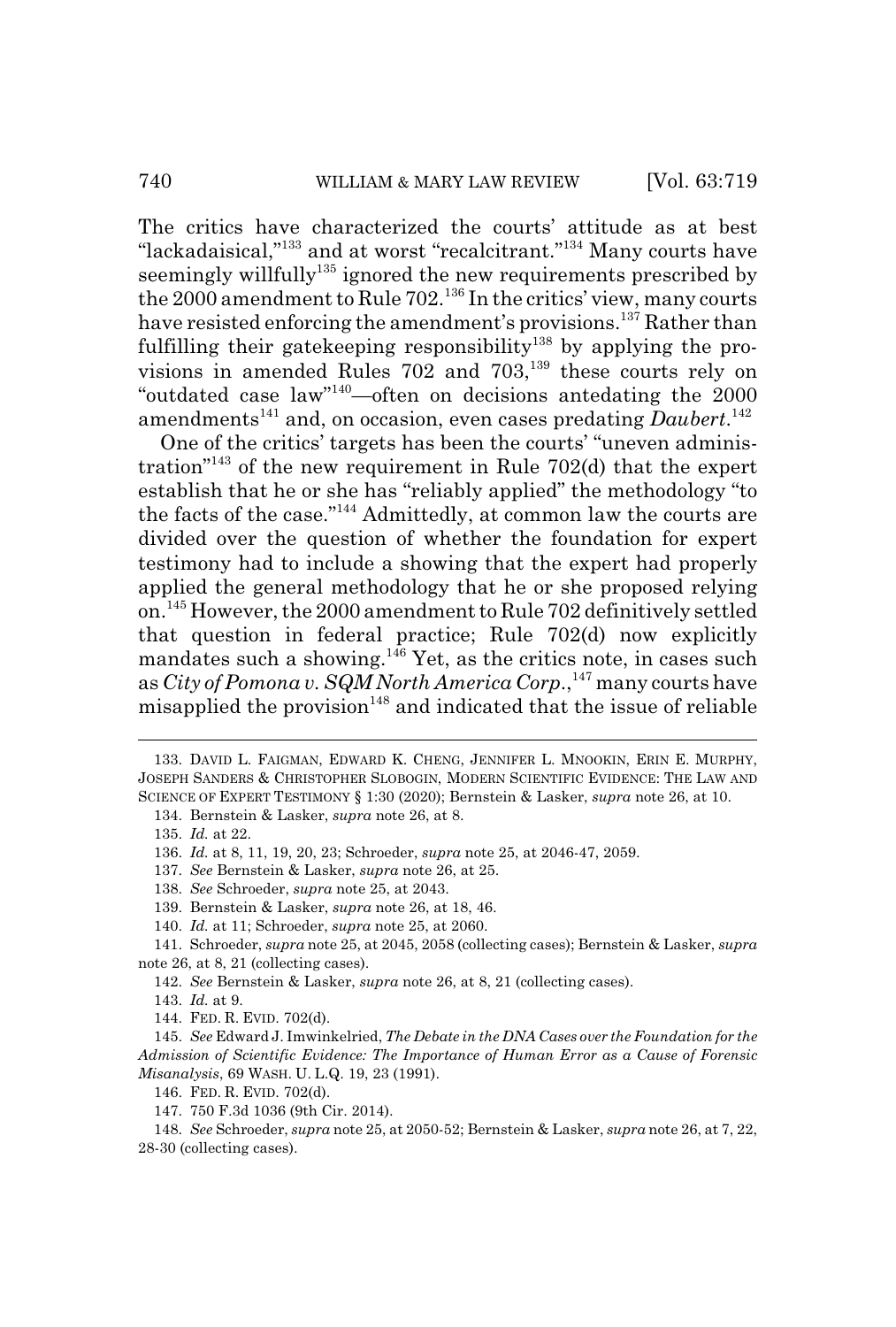application is a weight question<sup>149</sup> for the jury<sup>150</sup> rather than an admissibility question the judge must decide as part of his or her gatekeeping responsibility.<sup>151</sup>

#### *B. The State of the Jurisprudence on the Specific Topic of the Factual Bases for Expert Testimony*

As the Introduction stated, while this Article necessarily touches on the general state of expert testimony jurisprudence in federal court, the primary focus of this Article is much narrower: the regulation of the "factual" bases for such testimony. Confusion is especially manifest here. There is confusion in two important respects.

First, there is confusion with respect to the allocation of responsibility for evaluating various aspects of the factual bases for expert testimony. Two of the Rules seem to expressly assign some decisions to the judge. Rule 702(b), added by the 2000 amendment, requires the judge to find that there has been a foundational showing that "the testimony is based on sufficient facts or data."152 Moreover, when the expert contemplates relying on factual information that is not independently admissible under the hearsay rule, Rule 703 tasks the judge with deciding whether the information in question is the "kind[ ]" that "experts in the particular field would reasonably rely on ... in forming an opinion on the subject."153 Yet, in the face of such mandatory language, the cases are replete with courts' blanket statements<sup>154</sup> to the effect that questions concerning the credibility,<sup>155</sup> soundness,<sup>156</sup> weakness,<sup>157</sup> or weight<sup>158</sup> of the factual

<sup>149.</sup> Schroeder, *supra* note 25, at 2058 (collecting cases).

<sup>150.</sup> Bernstein & Lasker, *supra* note 26, at 7.

<sup>151.</sup> *See id.* at 36.

<sup>152.</sup> FED. R. EVID. 702(b).

<sup>153.</sup> FED. R. EVID. 703.

<sup>154.</sup> Schroeder, *supra* note 25, at 2051.

<sup>155.</sup> *Id.* at 2045 (collecting cases).

<sup>156.</sup> Bernstein & Lasker, *supra* note 26, at 33 (collecting cases).

<sup>157.</sup> *Id.* at 23 (collecting cases); Schroeder, *supra* note 25, at 2055, 2057 (collecting cases); Innovation Ventures v. Custom Nutrition Lab'ys L.L.C., 520 F. Supp. 3d 872, 885 (E.D. Mich. 2021).

<sup>158.</sup> Bernstein & Lasker, *supra* note 26, at 23 (collecting cases); Schroeder, *supra* note 25, at 2039, 2043, 2054 (collecting cases).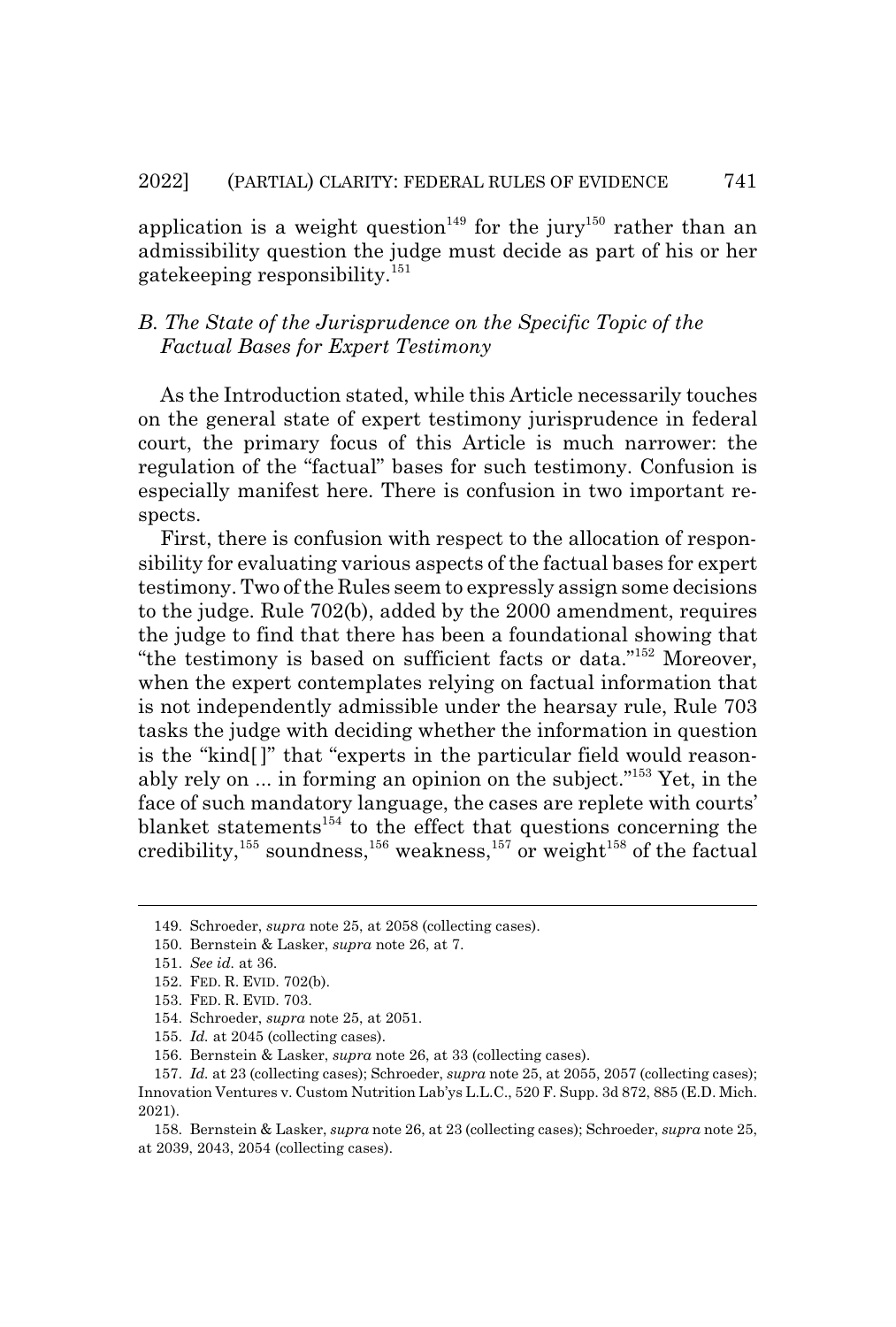"underpinnings" of expert testimony are matters for the jury.159 At the very least these statements are overbroad. Worse still, they are flatly at odds with the express requirements of the governing  $Rules<sup>160</sup>$ 

Second—and, as we shall see in Part III, even more importantly—there is confusion in the cases as to what is a "factual" foundation for an expert opinion.<sup>161</sup> Many cases consider two very different types of information—apples and oranges—under the umbrella of "factual" foundation. Consider a toxic tort case in which the plaintiff must establish both general and specific causation. To prove general causation, the plaintiff might call an epidemiologist.<sup>162</sup> To investigate the question of whether exposure to a particular pesticide can cause a certain type of cancer, the epidemiologist might conduct a cohort study.<sup>163</sup> The epidemiologist would collect facts about the incidence of the disease in both a group exposed to the pesticide and a group that had not been exposed—facts in the nature of empirical research data.164 After comparing the facts about the incidence of the disease in the two groups, the epidemiologist would reach a conclusion on the general causation question, namely, whether that exposure is capable of causing that type of cancer.165 That conclusion and the underlying factual information (the empirical research data) would be relevant in any suit in which a plaintiff alleged that exposure to that pesticide caused him or her to develop that type of cancer.<sup>166</sup>

<sup>159.</sup> Bernstein & Lasker, *supra* note 26, at 33 (citing Milward v. Acuity Specialty Prods. Grp., Inc., 639 F.3d 11, 22 (1st Cir. 2011)); Schroeder, *supra* note 25, at 2045 (citing *Milward*, 639 F.3d at 22).

<sup>160.</sup> *See, e.g.*, FED. R. EVID. 703.

<sup>161.</sup> *See, e.g.*, *id.*

<sup>162.</sup> *See* 1 PAUL C.GIANNELLI,EDWARD J.IMWINKELRIED,ANDREA L.ROTH,JANE CAMPBELL MORIARTY & VALENA E. BEETY, SCIENTIFIC EVIDENCE, § 2.05[5][b] (6th ed. 2020).

<sup>163.</sup> *See id.* § 2.05[5][a], at 2-67.

<sup>164.</sup> *See id.*

<sup>165.</sup> *Id.* (explaining that the epidemiologist could express the comparison arithmetically in terms of relative risk (RR), odds ratio (OR), or attributable risk (AR)).

<sup>166.</sup> In *Daubert*, the plaintiff alleged that her use of the anti-nausea drug Bendectin during her pregnancy caused her baby to develop limb deformities. 509 U.S. 579, 582 (1993). There were more than two thousand lawsuits in which other plaintiffs made the same claim about Bendectin. Peter W. Huber, *Science on Trial*, CHEMISTRY & INDUS., Aug. 2, 1993, at 604. The plaintiff relied on epidemiological data to prove general causation in *Daubert.* That factual information would have been equally relevant in any of the two thousand lawsuits.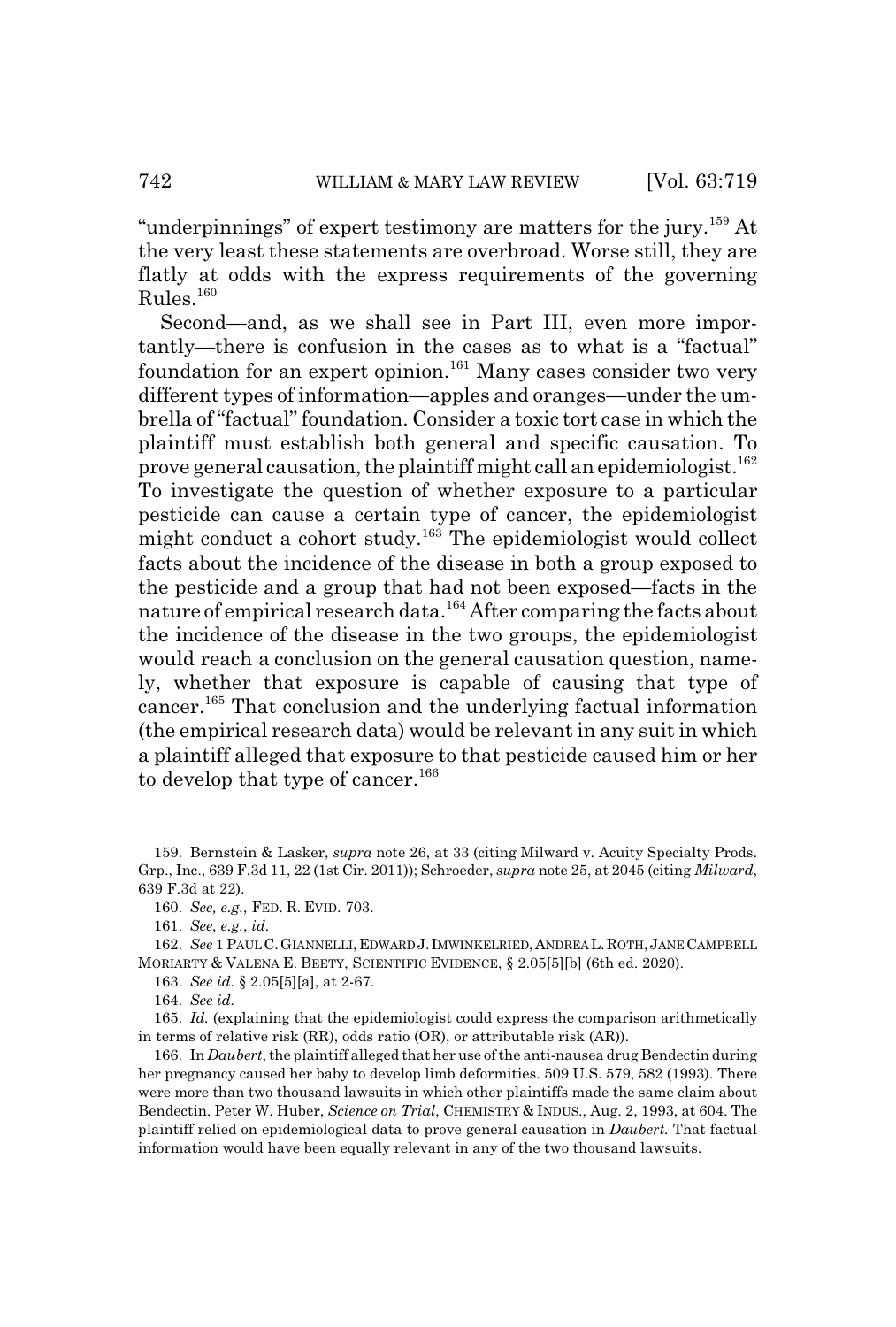Of course, to complete his or her case for tort liability, the plaintiff must also establish specific causation, that is, whether the exposure caused this plaintiff's cancer.<sup>167</sup> To do so, the plaintiff could call a physician trained in toxicology. This expert might testify to a differential etiology analysis, intended to determine the cause of this plaintiff's cancer.168 Like the epidemiologist, the toxicologist would collect factual information to form his or her opinion. More specifically, the toxicologist might gather reports from nurses, family members, and other third parties about the symptoms the plaintiff exhibited. They would provide reports containing factual information on such questions as whether the plaintiff had bouts of nausea or dizziness. Both the research data used to prove general causation and the reports used to establish specific causation are "factual" in a broad sense; but unlike the research data, these reports would be relevant only in the lawsuit filed by this plaintiff.

Some courts have treated both types of information as "facts or data" within the intendment of that expression.<sup>169</sup> For instance, in a leading, pre-*Daubert* Bendectin case, *Richardson v. Richardson-Merrell, Inc.*, the court applied 703, which references "facts or data," to general research data, including animal and in vitro studies. $170$ More recently, in *Milward v. Acuity Specialty Products Group, Inc.*, the plaintiff alleged that exposure to benzene can cause acute promyelocytic leukemia.171 In assessing the sufficiency of the "factual underpinnings" of the expert's opinion under Rule 702, the court considered an epidemiological analysis of the famous Bradford Hill factors<sup>172</sup>—once again information including general research data that transcended the plaintiff's lawsuit and would have been relevant in any lawsuit in which the plaintiff pressed a similar claim.<sup>173</sup>

173. *See* Bernstein & Lasker, *supra* note 26, at 34 (discussing the courts' consideration of

<sup>167.</sup> *See* RESTATEMENT (THIRD) OF TORTS § 4 (AM. L. INST. 2000).

<sup>168.</sup> *See* 2 GIANNELLI ET AL., *supra* note 162, § 21.50.

<sup>169.</sup> Edward J. Imwinkelried, *The Meaning of "Facts or Data" in Federal Rule of Evidence 703: The Significance of the Supreme Court's Decision to Rely on Federal Rule 702 in* Daubert v. Merrell Dow Pharmaceuticals, Inc., 54 MD. L. REV. 352, 360 (1995) (collecting cases).

<sup>170. 857</sup> F.2d 823, 826 (D.C. Cir. 1988), *cert. denied*, 493 U.S. 882 (1989).

<sup>171. 639</sup> F.3d 11, 13 (1st Cir. 2011), *cert. denied*, 565 U.S. 1111 (2012).

<sup>172.</sup> Schroeder, *supra* note 25, at 2044-46. The factors are: "the strength, frequency, consistency, and specificity of the association; the temporal relationship; the dose-response curve; biological plausibility; coherence of the explanation with generally known factors of the disease; experimental data; and analogous causal relationships." *See id.*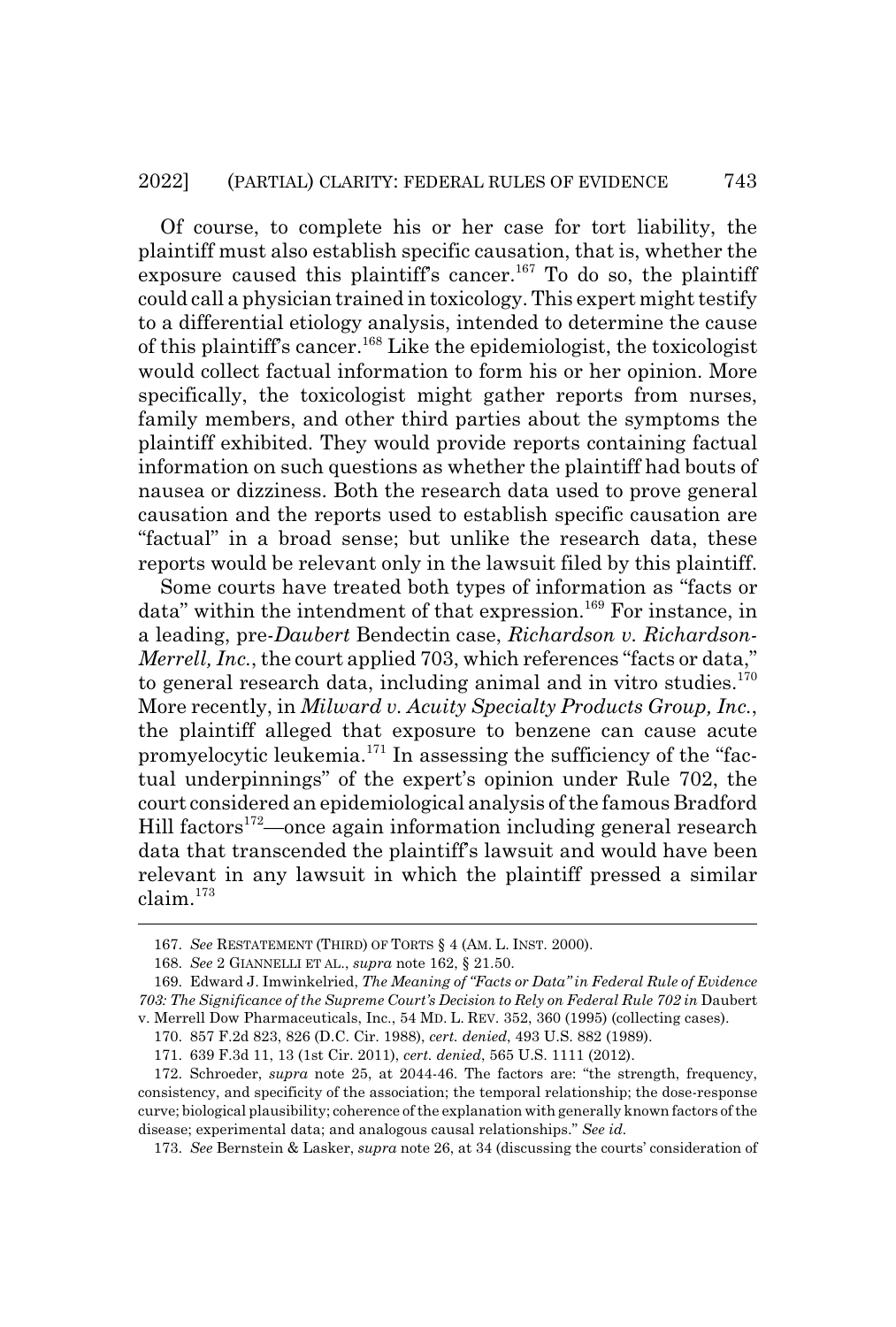Although some courts have interpreted "facts or data" broadly, other courts construe the language narrowly as being limited to case-specific information.174 These courts stress that the two types of facts are fundamentally different.<sup>175</sup> It is not only that the factual information in empirical scientific studies can apply in multiple cases while, by definition, case-specific information is limited to a particular lawsuit. More importantly, as Parts III and IV elaborate, the distinction between the two types of facts relates to the basic division of labor among judge, jury, and expert under Article VII.<sup>176</sup> In designing a division of labor or authority among several parties, any rational decisionmaker takes into account the relative competencies of the parties. If the question is the significance of the factual information in a cohort study, an expert epidemiologist is much more competent to answer that question than a lay juror or judge. A layperson would find the information at the very least perplexing. However, if the question is the credibility of information about a particular patient's symptoms such as nausea or dizziness, the question falls squarely within the province of the lay trier of fact.<sup>177</sup> That is the sort of question that laypersons in jury trials and lay judges at bench trials routinely resolve.<sup>178</sup>

That insight becomes central in Parts III and IV. Part III explains why the sounder interpretation of "facts or data" in Article VII is that the expression means only case-specific information. Concededly, "data" is an expansive term; and scientists often refer to their "data." However, on reflection, considering the text, context, and legislative history of Rule 703 in particular, the narrow interpretation emerges as the better view.<sup>179</sup> And since Rules 702(b) and 705 use identical language, the interpretation of that language in Rule 703 informs the construction of Rules 702 and 705.180 Part

general empirical studies in assessing the sufficiency of the opinion's factual support under Rule 702); *see also* Michael D. Green, *Expert Witnesses and Sufficiency of Evidence in Toxic Substances Litigation: The Legacy of* Agent Orange *and Bendectin Litigation*, 86 NW. U. L. REV. 643, 668 (1992).

<sup>174.</sup> *See* Imwinkelried, *supra* note 169, at 360.

<sup>175.</sup> *Id.* at 361.

<sup>176.</sup> *See* FED. R. EVID. 701-06, 801.

<sup>177.</sup> *See* Bernstein & Lasker, *supra* note 26, at 45-46.

<sup>178.</sup> *See id.*

<sup>179.</sup> *See* FED. R. EVID. 703.

<sup>180.</sup> FED. R. EVID. 703, 702(b), 705.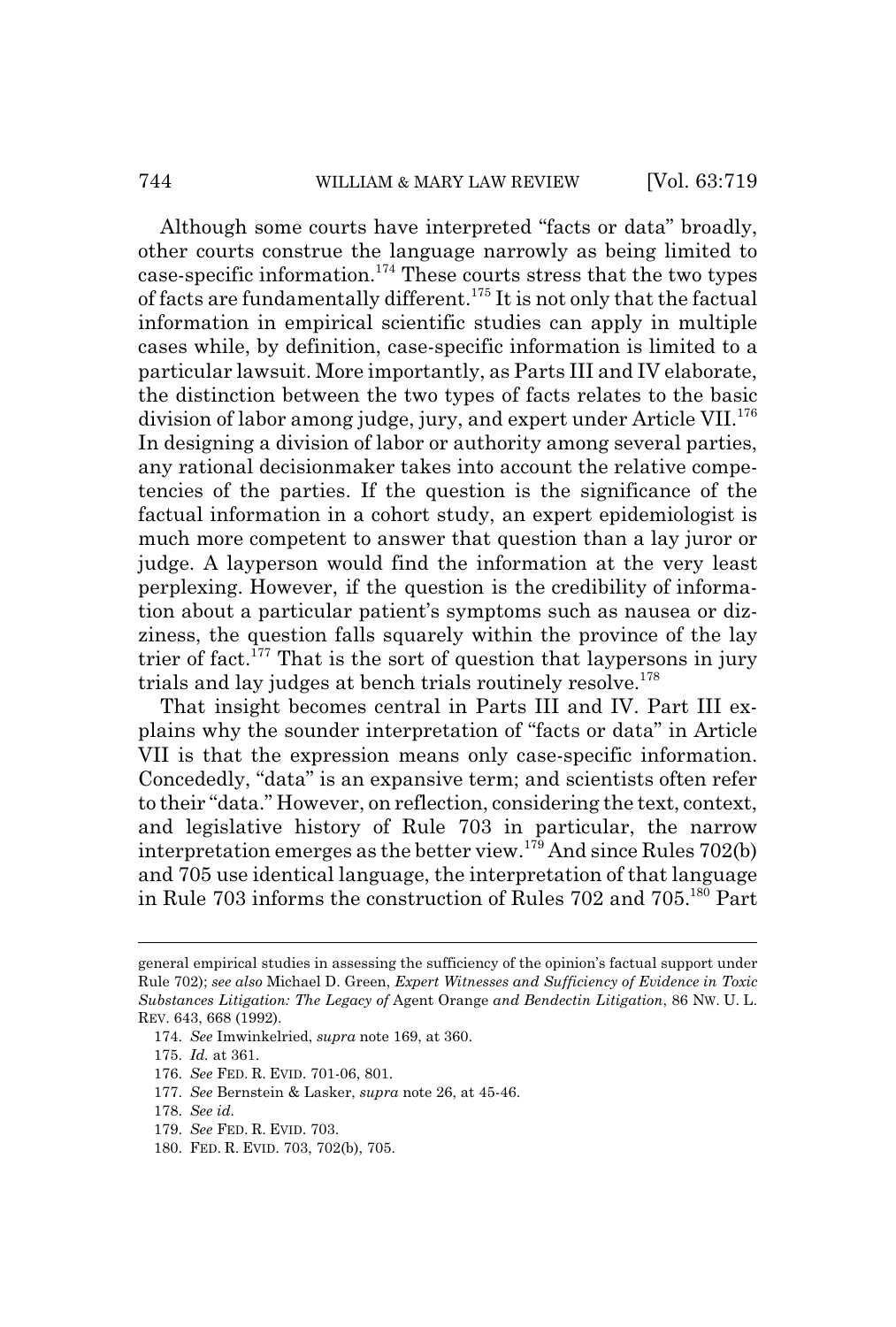IV then explains why, positing that narrow interpretation, Rules 702, 703, and 705 can function as a coherent, sensible scheme for regulating the "factual" bases of expert testimony.

#### III. DRILLING DOWN TO THE KEY INTERPRETIVE ISSUE: THE MEANING OF "FACTS OR DATA" IN FEDERAL RULES 702(B), 703, AND 705

To appreciate the nature and importance of the language, "facts or data," in Rules 702, 703, and 705, we need to drill down through three levels of the law of expert testimony: the permissible uses of a witness who happens to be an expert, the essential components of the reasoning of an expert who offers an opinion about the facts in the case, and finally the provisions that govern the component specifying the case-specific facts that the opinion is premised on.

#### *A. The First Level: The Four Permissible Uses of a Witness Who Happens to Be an Expert*

Courts and commentators frequently refer to the "use" of expert witnesses as if there is only one way to press such witnesses into service at trial. In truth, there are four different ways in which such witnesses can be used.<sup>181</sup> Consider a witness who is a toxicologist.

Assume that the witness is driving to work one morning and observes a traffic accident at an intersection. More specifically, she sees a blue car run through a red light and collide with a yellow car which had a green light. The witness has firsthand, personal knowledge that the blue car went through the red light and smashed into the yellow car. Under Federal Rule of Evidence 602, she can testify to those observed facts.182 The witness may be a distinguished, eminently qualified toxicologist; but that does not disqualify her from testifying to observed facts. Like a layperson with no background in toxicology, she is competent to give that testimony under Rule 602.<sup>183</sup>

<sup>181. 1</sup> KENNETH S. BROUN, GEORGE E. DIX, EDWARD J. IMWINKELRIED, DAVID H. KAYE & ELEANOR SWIFT, MCCORMICK ON EVIDENCE 98-100 (Robert P. Mosteller ed., 8th ed. 2020) [hereinafter MCCORMICK ON EVIDENCE].

<sup>182.</sup> *See* FED. R. EVID. 602.

<sup>183.</sup> *See id.*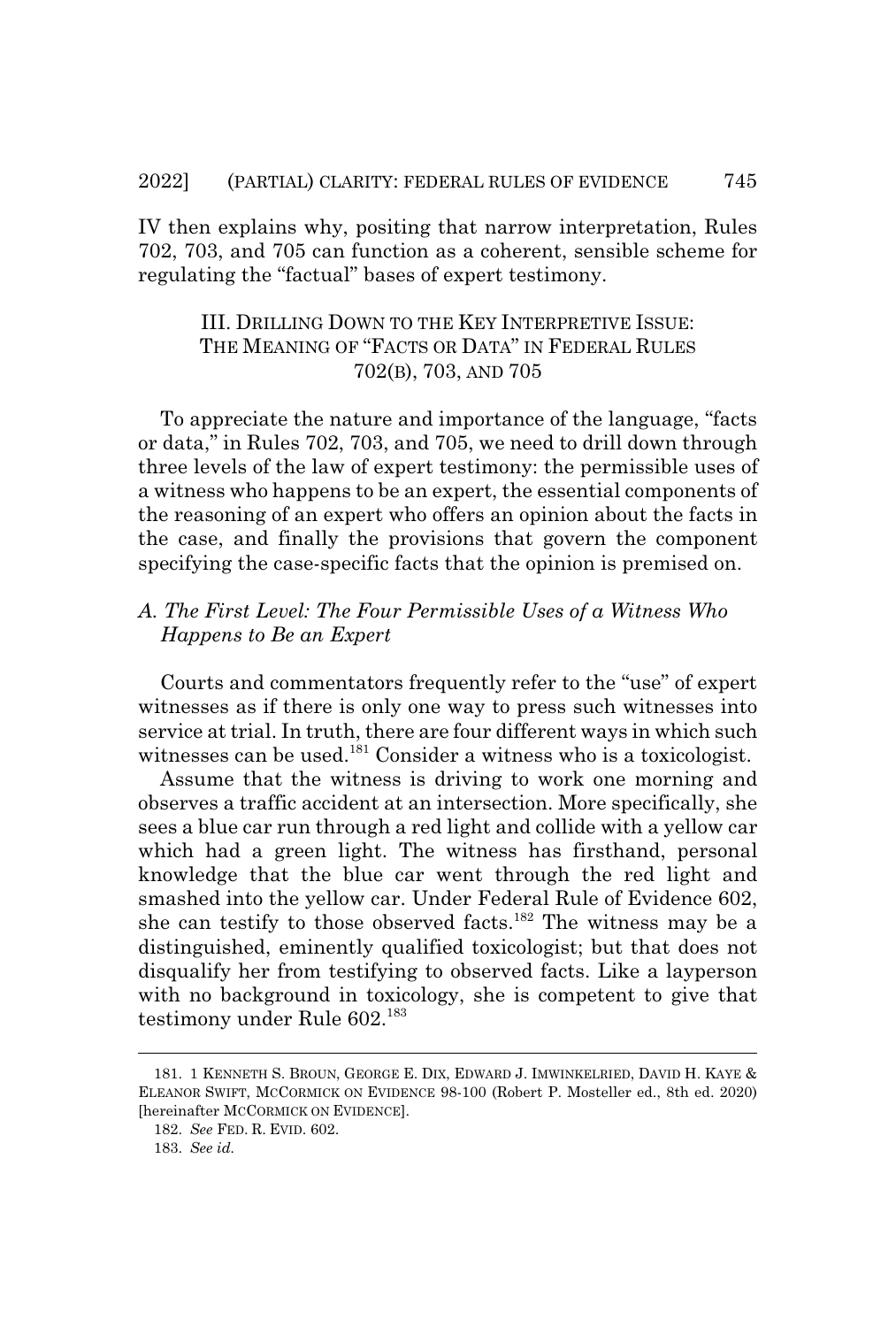Now assume further that immediately after the collision, she exits her car, approaches the badly damaged blue car, and talks to the driver who has just exited the blue car. She observes that he is stumbling, his speech is incoherent, and he reeks of alcohol. At common law, based on such observations, a layperson could not only describe those observations; the lay witness could also opine that the person was intoxicated.<sup>184</sup> As at common law, the opinion is admissible under Federal Rule of Evidence 701.185 A layperson with no background in toxicology could offer that lay opinion, and it is equally permissible for the toxicologist to do so.

Take a further step. After the collision, the driver of the yellow car sues the driver of the blue car for compensation for personal injury and property damage. At the trial of the lawsuit, the police officer who investigated the accident has already taken the stand. The officer testifies to administering an infrared breath test $^{186}$  to the driver of the blue car. The officer adds that when the driver blew into the device, the output gave a digital display of 0.13 percent alcohol, a reading that under state law supports an inference of intoxication.187 The next witness is the toxicologist. The plaintiff's attorney elicits the toxicologist's testimony about the general reliability of infrared breath testing devices. The attorney is content with that testimony; the attorney does not ask the witness to apply their expertise to testify to an expert opinion as to whether, given the 0.13 percent reading, the driver of the blue car was intoxicated. The wording of Rule 702 is pertinent here; the Rule allows experts to "testify in the form of an opinion or otherwise."188 Initially, the wording, "or otherwise," might appear strange; but the Advisory Committee Note accompanying Rule 702 explains:

Most of the literature assumes that experts testify only in the form of opinions. The assumption is logically unfounded. The rule accordingly recognizes that an expert on the stand may give a dissertation or exposition of scientific or other principles

<sup>184.</sup> MCCORMICK ON EVIDENCE, *supra* note 181, § 11, at 23.

<sup>185.</sup> *See* FED. R. EVID. 701.

<sup>186.</sup> *See* 2 GIANNELLI ET AL., *supra* note 162, § 22.03[3][b], at 22-50.

<sup>187.</sup> *Id.* § 22.08[3].

<sup>188.</sup> FED. R. EVID. 702.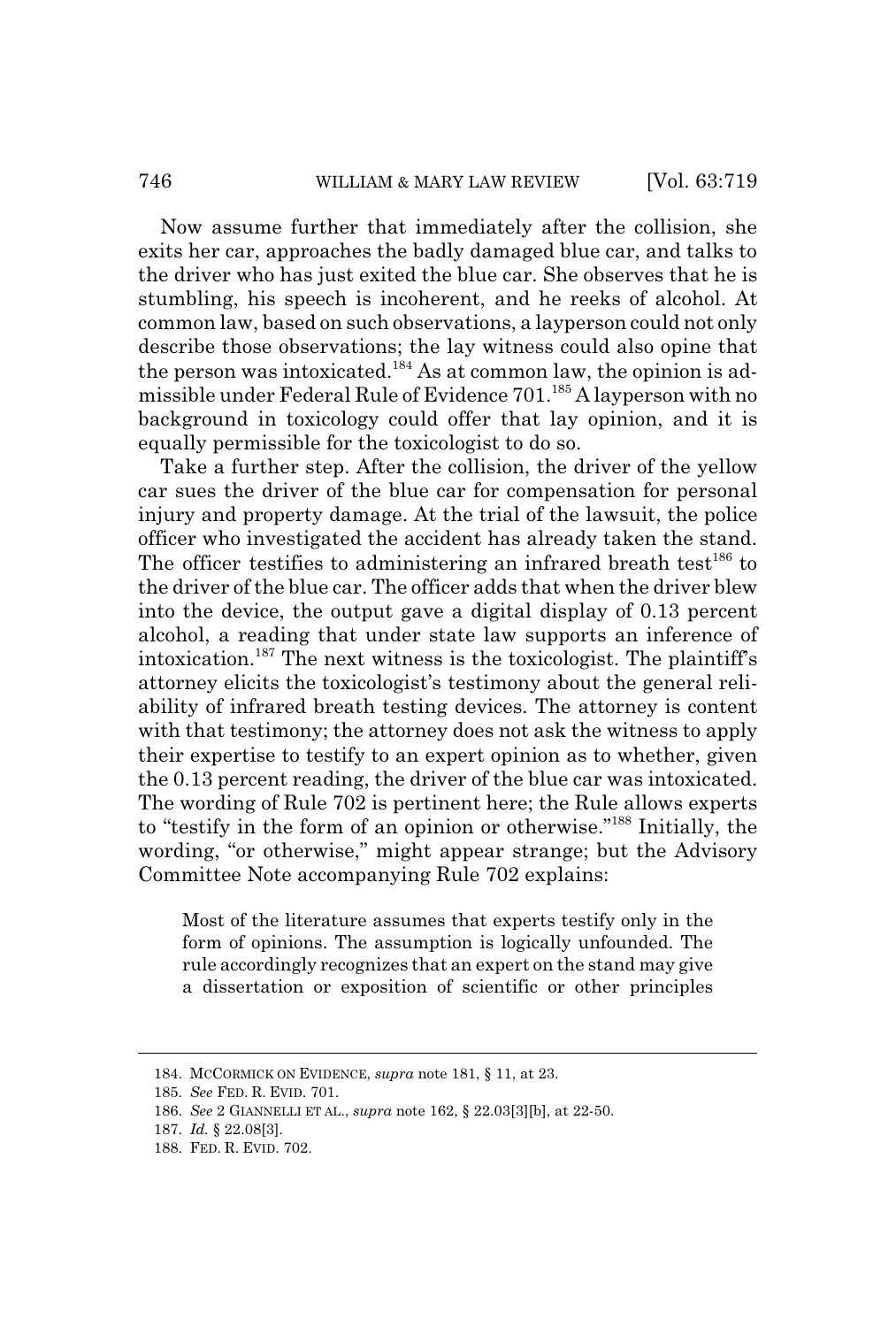relevant to the case, leaving the trier of fact to apply them to the facts.<sup>189</sup>

In this variation of the hypothetical, the expert has done precisely that. The witness has testified in an expert capacity but limited her testimony to a general "principle[ ]," that is, the reliability of infrared breath testing devices.190 The expert may confine her testimony to a general discussion of an expert methodology. That testimony is admissible even if the witness does not utter a word about the specific facts of the case or venture an expert opinion as to the sobriety of the driver of the blue car.

Although an expert may give the sort of limited testimony described in the preceding paragraph, "[i]n the overwhelming majority of cases" the proponent invites the expert to go further.<sup>191</sup> The proponent wants the expert to take the next step; the proponent asks the expert to apply that methodology to the facts of the case and thereby form an opinion about the significance of one or more of the facts of the case. That is why the quoted phrase in Rule 702 begins with the wording, "in the form of an opinion."192 As we see in Section B, when the expert testifies in this manner, the expert's reasoning has several distinct components.

#### *B. The Second Level: The Essential Components of the Reasoning of an Expert Who Testifies About the Significance of the Facts in the Case*

Of course, to give any expert testimony, in the words of Rule 702, the witness must be "qualified as an expert by knowledge, skill, experience, training, or education."193 Suppose that at the beginning of her direct examination, the witness testifies to the credentials qualifying her as an expert. Now assume that in the instant case, the proponent wants the expert to testify in the typical manner, namely, deriving an opinion by applying a general methodology to one or more of the specific facts of the case. In that event, the

<sup>189.</sup> FED. R. EVID. 702 advisory committee's notes on proposed rules.

<sup>190.</sup> *See id.*

<sup>191.</sup> MCCORMICK ON EVIDENCE, *supra* note 181, § 12, at 99.

<sup>192.</sup> FED. R. EVID. 702.

<sup>193.</sup> *Id.*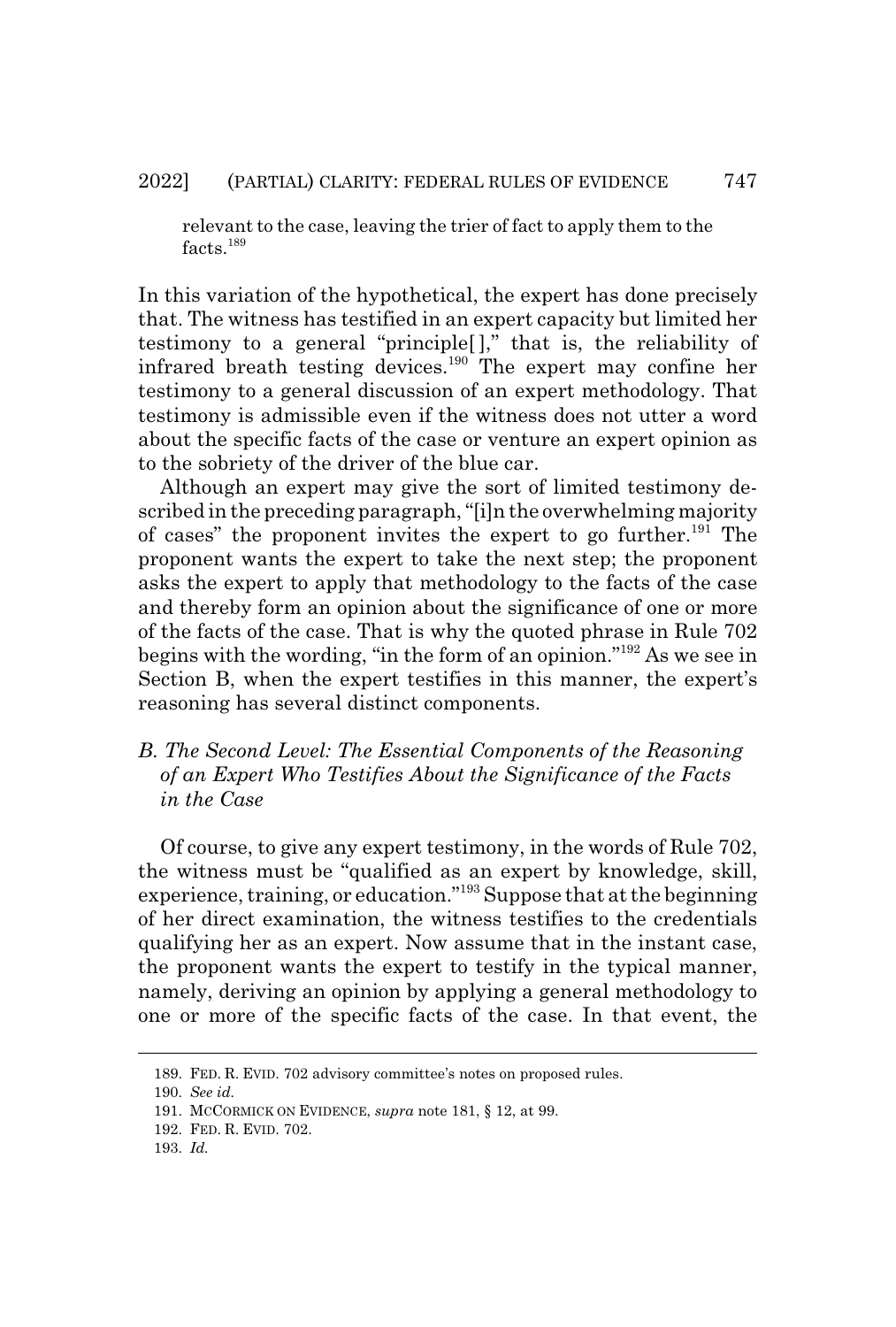structure of the witness's testimony will be somewhat similar to that of a syllogism.194 A classic syllogism consists of a major premise, a minor premise, and a conclusion.195 The content of the typical expert's testimony is analogous.<sup>196</sup> If we dissect the expert's reasoning process, the expert testifies on four distinct topics: (1) the reliability of the general methodology that they propose to rely on; $^{197}$ (2) the case-specific facts they contemplate applying the methodology to;<sup>198</sup> $(3)$  the application of the methodology to those facts;<sup>199</sup> and (4) the final conclusion or opinion derived by applying the methodology to the facts.<sup>200</sup> By way of example, a psychiatrist could derive an opinion about a testator's mental competence by applying some general diagnostic criteria to the testator's case history.<sup>201</sup> Or a DNA expert might form an opinion about a perpetrator's genetic profile by applying the Short Tandem Repeat (STR) typing technique to a blood stain discovered at the crime scene.<sup>202</sup>

Consider the various components. The first component functions much like a major premise. This component consists of what Rule 702(c) describes as the "reliable principles and methods" that the expert employs.<sup>203</sup> *Daubert* speaks to this component.204 In that case, the Court reviewed the adequacy of the empirical validation for the general proposition that a pregnant woman's ingestion of Bendectin in her first trimester can cause certain sorts of limb defects in her baby.<sup>205</sup>

The second component serves a purpose similar to that of a minor premise in a classic syllogism.206 To derive an opinion about the

<sup>194.</sup> *See* Edward J. Imwinkelried, *The Educational Significance of the Syllogistic Structure of Expert Testimony*, 87 NW. U. L. REV. 1148, 1149-50 (1993); Edward J. Imwinkelried, *The "Bases" of Expert Testimony: The Syllogistic Structure of Scientific Testimony*, 67 N.C.L. REV.

<sup>1, 2-3 (1989) [</sup>hereinafter Imwinkelried, *"Bases" of Expert Testimony*].

<sup>195.</sup> Imwinkelried, *"Bases" of Expert Testimony*, *supra* note 194, at 2-3. 196. *Id.*

<sup>197.</sup> MCCORMICK ON EVIDENCE, *supra* note 181, § 13.

<sup>198.</sup> *Id.* § 14.

<sup>199.</sup> *Id.* § 15.

<sup>200.</sup> *Id.* § 16.

<sup>201.</sup> *See id.* §§ 12, 14.

<sup>202. 2</sup> GIANNELLI ET AL., *supra* note 162, § 18.03[5][a], at 18-41.

<sup>203.</sup> FED. R. EVID. 702(c).

<sup>204.</sup> *See generally* Daubert v. Merrell Dow Pharms., Inc., 509 U.S. 579 (1993).

<sup>205.</sup> *Id.* at 582-85.

<sup>206.</sup> *See* Imwinkelried, *"Bases" of Expert Testimony*, *supra* note 194, at 2-3.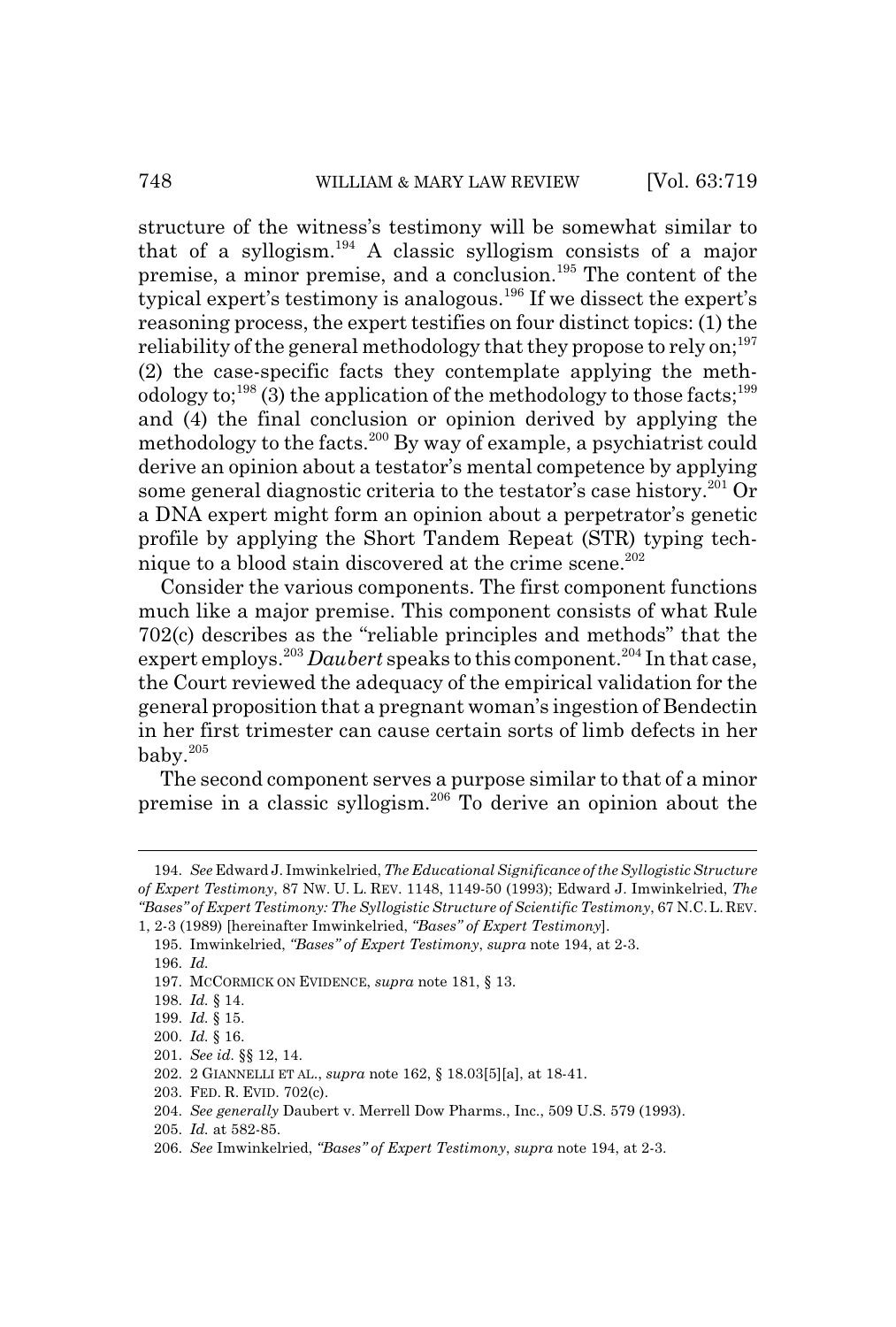significance of certain facts in the case, the expert must make certain assumptions about the case-specific facts. Modernly, it is permissible for the expert to do so if: the expert has personal knowledge of the facts; the facts are posed to the expert in a proper hypothetical question; or the expert has received a certain type of out-of-court report about the fact. $207$ 

The next step in the expert's reasoning process is component (3). As previously stated, at common law there was a division of authority whether the foundation for expert testimony required a showing of proper test procedure.<sup>208</sup> Today, Federal Rule 702(d) is dispositive.<sup>209</sup> By its terms, that provision requires that the proponent show that "the expert has reliably applied the principles and methods to the facts of the case."210 Thus, in the above DNA example, the expert would not only have to testify that he or she utilized the generally reliable STR typing methodology; the expert would also have to vouch that they had followed the accepted procedure for employing STR.<sup>211</sup>

The last component of the expert's reasoning is the statement of the opinion itself. Both at common law and under the Federal Rules, there are restrictions on the opinion's wording. For instance, at common law, at one time many courts forbade experts from opining on "ultimate" issues in the case.<sup>212</sup> Although Federal Rule  $704(a)$ overturns the ultimate issue prohibition, Rule 704(b) states:

In a criminal case, an expert witness must not state an opinion about whether the defendant did or did not have a mental state or condition that constitutes an element of the crime charged or of a defense. Those matters are for the trier of fact alone.<sup>213</sup>

With this structure in mind, we can revisit the question that the Introduction identified as the primary focus of this Article: What Federal Rules provisions govern judicial regulation of the "factual" bases of expert testimony? If by that expression we mean the

<sup>207.</sup> *See* MCCORMICK ON EVIDENCE, *supra* note 181, § 14.

<sup>208.</sup> Imwinkelried, *supra* note 145, at 21-22.

<sup>209.</sup> FED. R. EVID. 702(d).

<sup>210.</sup> *Id.*

<sup>211. 2</sup> GIANNELLI ET AL., *supra* note 162, § 18.05[3][a], at 18-119.

<sup>212.</sup> MCCORMICK ON EVIDENCE, *supra* note 181, § 16.

<sup>213.</sup> FED. R. EVID. 704(b).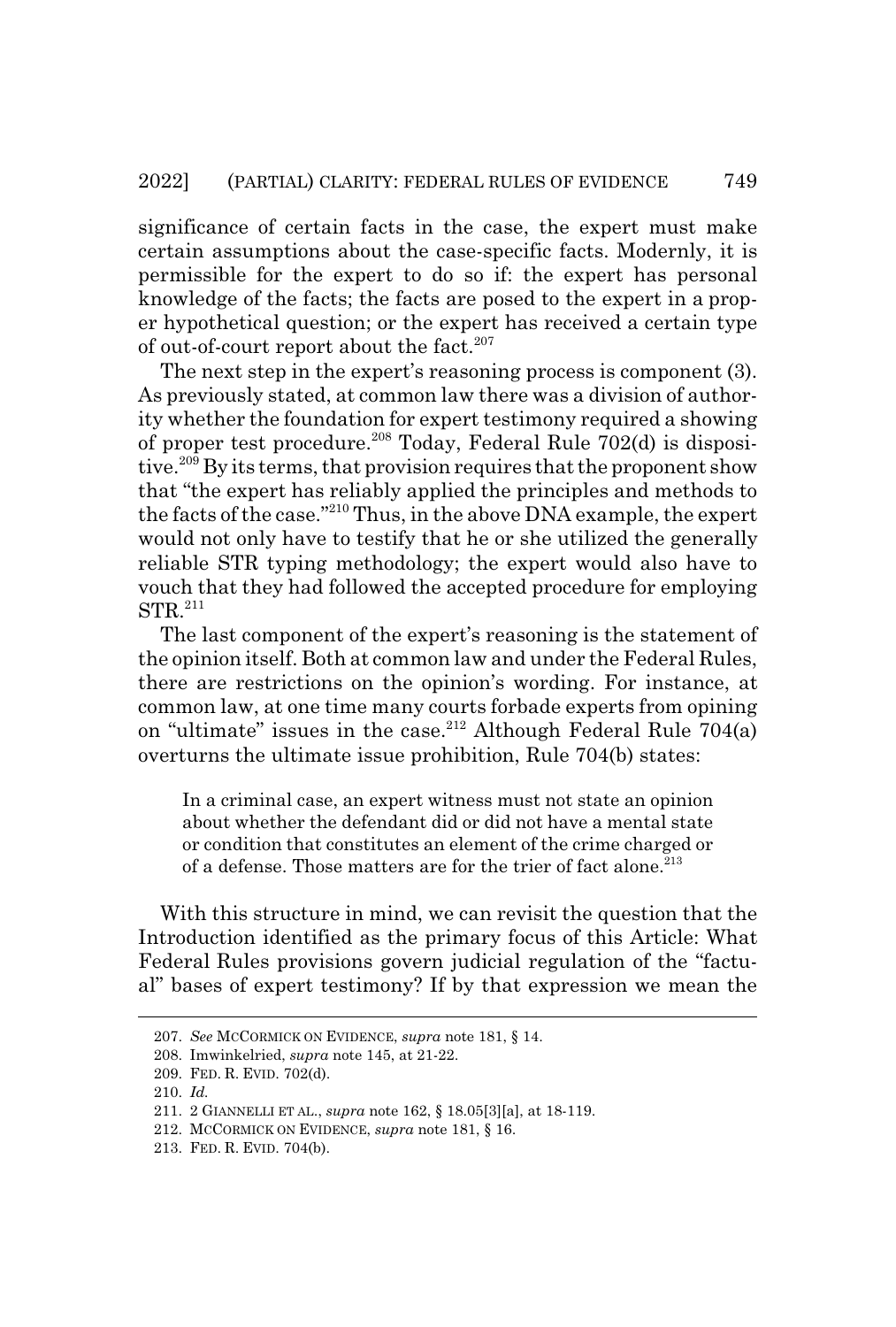case-specific facts serving as the expert's minor premise, which provisions control? To answer that question, we must drill down to the third level.

*C. The Third Level: The Federal Rules Provisions Controlling Which Types of Information the Expert May Include in His or Her Minor Premise Assumptions About the Facts of the Case*

Assume that at the first level, the proponent is using the expert in the typical fashion, asking the expert to derive an opinion by applying a general expert methodology to certain case-specific facts. Assume further that at the second level, the opponent makes the expert's minor premise (the expert's assumption about the casespecific facts) the point of attack. As Part II demonstrated, there is considerable confusion in the cases over the regulation of the factual bases of expert opinions. The critical, third question then becomes which Federal Rule provisions the judge should apply in order to determine what information the expert may include in his or her minor premise. Of course, the words "facts or data" immediately come to mind—the language that currently appears once in Rule 702, twice in Rule 705, and thrice in Rule 703.<sup>214</sup>

#### *1. The Meaning of "Facts or Data" in Rule 703*

As previously stated, under the original version of the Federal Rules, the courts divided over the question of whether they should look to Rule 703 or elsewhere to decide which information the expert may consider about the facts that the expert is applying the general methodology to.<sup>215</sup> Some courts suggested that that was at least not the sole function of Rule 703 and that "facts or data" in Rule 703 included empirical research data supporting the validity of the expert's general methodology. $2^{16}$  As the Introduction stated, though, the better view is that the reference to "facts or data" in 703 means only case-specific factual information.217 The text of the Rule, its context, and its legislative history all point to that conclusion.

<sup>214.</sup> FED. R. EVID. 702, 705, 703.

<sup>215.</sup> Imwinkelried, *supra* note 29, at 451-57; Imwinkelried, *supra* note 169, at 355-56.

<sup>216.</sup> Imwinkelried, *supra* note 169, at 360; Imwinkelried, *supra* note 29, at 452-54.

<sup>217.</sup> *See* FED. R. EVID. 703.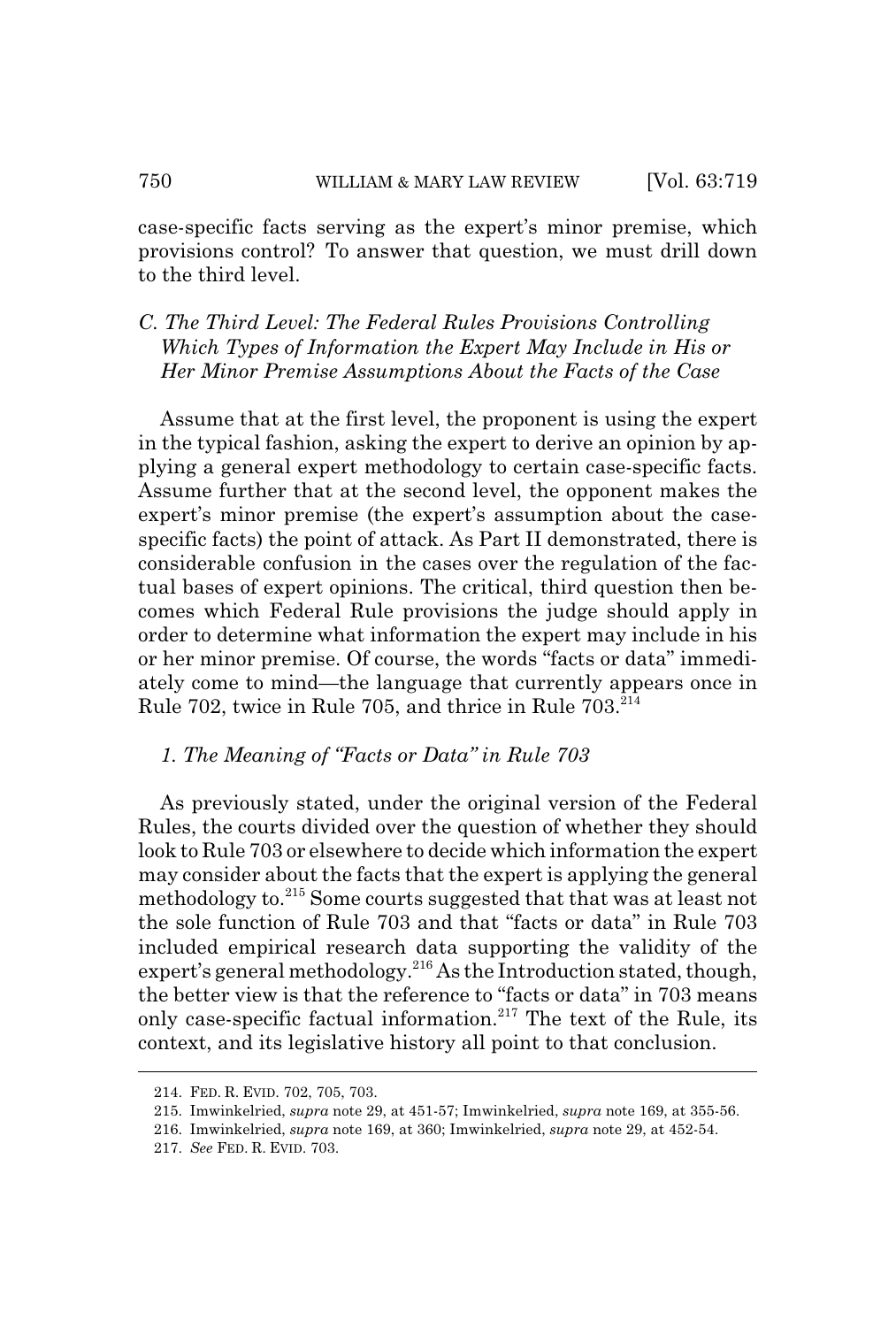Initially, consider the text of Rule 703. As Part I noted, the original and 2000 versions of Rule 703 alluded to "[t]he facts or data in the particular case."218 When the Rule was restyled in 2011, that language was changed to "facts or data in the case"; but the accompanying Advisory Committee Note stated that the linguistic change was not intended to effect any substantive change.<sup>219</sup> The popular, dictionary meaning of "particular" is "relating to a single person or thing."220 In studies designed to validate general expert methodologies, scientists collect factual empirical information; but that information would be relevant in any case in which an expert employs the same methodology.<sup>221</sup> As previously stated, there were over two thousand Bendectin lawsuits.<sup>222</sup> The epidemiological data that the plaintiffs proffered in *Daubert* was factual in a broad sense, but it was not "particular" or peculiar to that lawsuit by any stretch of the imagination. $223$ 

Like the text of Rule 703, its context lends support to the narrow construction of "facts or data" in 703. Rule 703 must be interpreted in light of and harmonized with the other provisions in Article VII, such as Rules 702 and 705. As Part I noted, the original version of Rule 702 did not contain the current Rule 702(b) requiring foundational proof that "the testimony is based on sufficient facts or data."224 The contrast between the original version of the two Rules was stark. Rule 702 contained no language explicitly or impliedly limiting the "scientific ... knowledge" to information specific to the particular case.225 Again, in *Daubert* the question was the validity of the general proposition that a pregnant woman's ingestion of Bendectin during the first trimester could cause certain types of limb defects in her baby.<sup>226</sup> When the question was the validity of that proposition, the *Daubert* Court looked to Rule 702, not 703; when the Court described the trial judge's gatekeeping responsibility to

<sup>218.</sup> *See supra* notes 115-16 and accompanying text.

<sup>219.</sup> FED. R. EVID. 703 advisory committee's note to 2011 amendment.

<sup>220.</sup> Imwinkelried, *supra* note 29, at 454.

<sup>221.</sup> *See, e.g.*, *id.* at 451.

<sup>222.</sup> Huber, *supra* note 166, at 604.

<sup>223.</sup> *See* Imwinkelried, *supra* note 29, at 451.

<sup>224.</sup> FED. R. EVID. 702(b).

<sup>225.</sup> *Id.*

<sup>226.</sup> Daubert v. Merrell Dow Pharms., Inc., 509 U.S. 579, 582 (1993).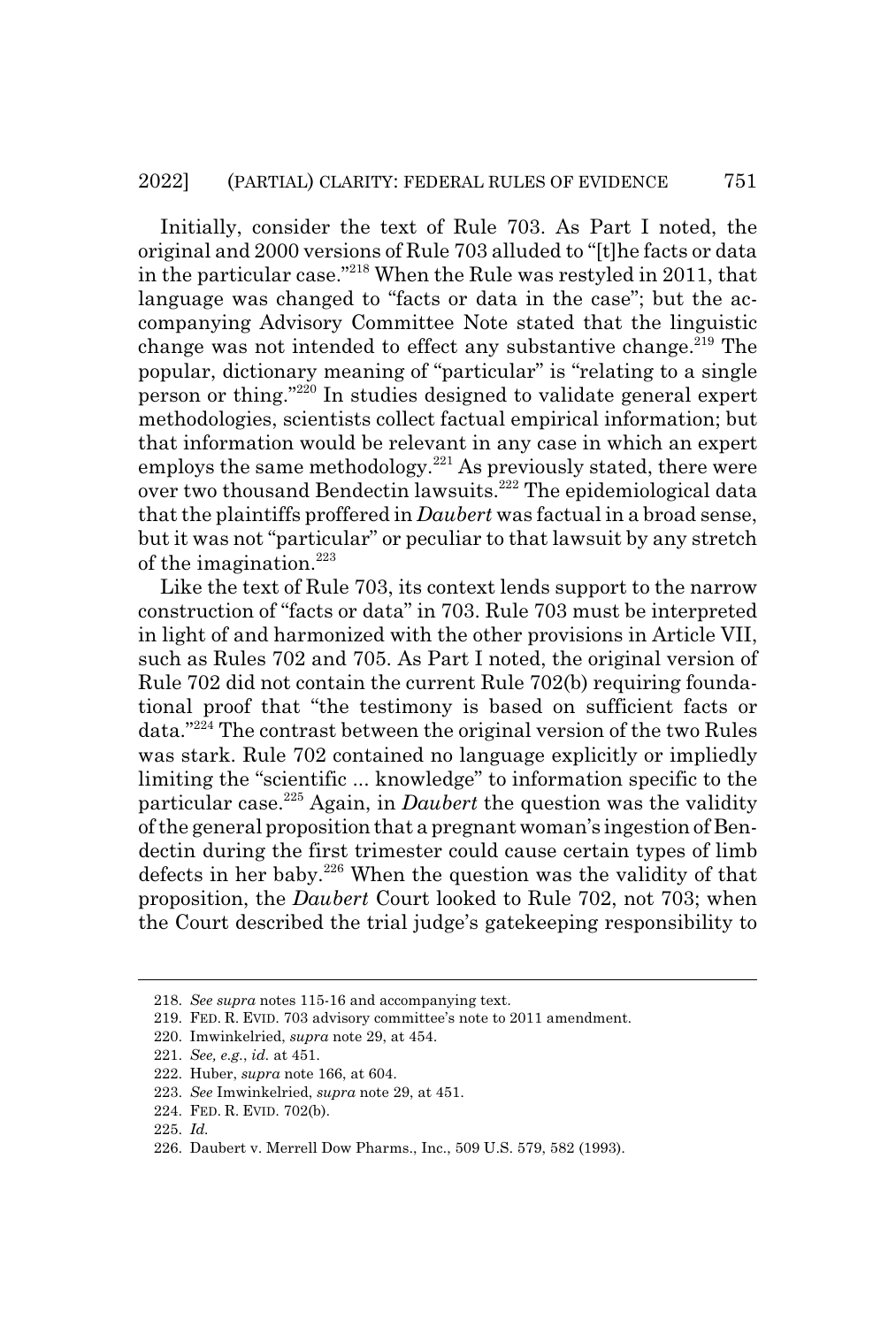screen out unreliable theories and techniques, the Court declared that "[t]he primary locus of this obligation is Rule 702."<sup>227</sup>

The context of Rule 705 sheds even more light on the proper interpretation of "facts or data" in Rule 703. As Part I pointed out, throughout its history Rule 705 has allowed an expert on direct to state an "opinion" and the "reasons" for the opinion "without first testifying to the underlying facts or data."228 Initially, posit the broad view that "facts or data" includes even empirical research data validating general scientific hypotheses and methodologies. Again, in *Daubert,* the battleground was over the validity of the hypothesis of a causal nexus between maternal Bendectin use and limb defects in babies.<sup>229</sup> The Court reviewed the empirical data (in vitro test tube experiments, in vivo live animal studies, and epidemiological data) that the plaintiffs proffered to validate that hypothesis.230 If "facts or data" in Rule 705 included all the research data and Rule 705 allowed the expert to withhold all that data, what could the expert's proponent do on direct? The expert's proponent could be content to elicit this testimony: "I'm an epidemiologist, I conducted an epidemiological study, and my opinion is that a mother's use of Bendectin in the first trimester can cause limb defects in their babies."231 By unduly expanding the scope of the expression "facts or data," the broad view drains "reasons" of virtually all its content.<sup>232</sup> The result would be a direct examination that is conclusory in the extreme.233 Tellingly, in both *Kumho* and *Joiner* the Court cautioned lower courts that an expert's "*ipse dixit*" pronouncements do not satisfy *Daubert.*<sup>234</sup>

Contrast what the expert's direct would look like if the judge enforced the narrow interpretation of "facts or data." To be sure, the expert could still withhold the case-specific facts about the frequency of Mrs. Daubert's use of the drug and her symptoms. However, the expert would have to elaborate on the empirical

<sup>227.</sup> *Id.* at 589.

<sup>228.</sup> FED. R. EVID. 705.

<sup>229.</sup> *Daubert*, 509 U.S. at 582.

<sup>230.</sup> *Id.* at 582-83.

<sup>231.</sup> See Imwinkelried, *supra* note 29, at 455.

<sup>232.</sup> *See id.*

<sup>233.</sup> *See id.*

<sup>234.</sup> *See* Kumho Tire Co. v. Carmichael, 526 U.S. 137, 157 (1999); Gen. Elec. Co. v. Joiner, 522 U.S. 136, 146 (1997).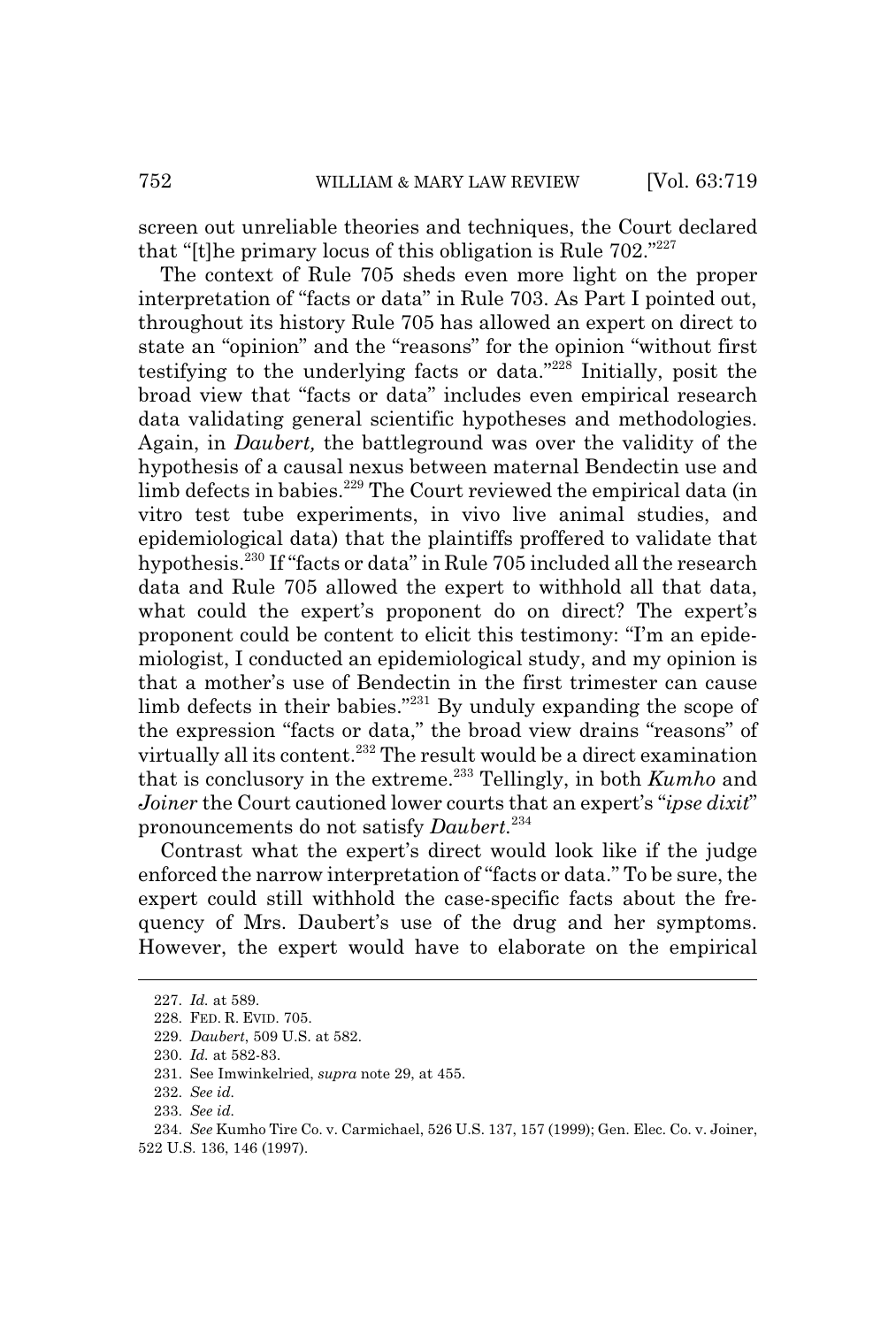research data that the expert claims validated the hypothesis of a causal connection.<sup>235</sup> The upshot is that the jury would be in a much better position to make an intelligent decision whether to accept the expert's opinion.<sup>236</sup> Rule 702(a) imposes the requirement that expert testimony must "help the trier of fact to understand the evidence or to determine a fact in issue."237 On several occasions, Professor Ronald Allen has made the salient point that in order to satisfy that requirement, the courts should construe Article VII in a way that forces the expert to educate the jury about substantive merit of the proffered testimony.<sup>238</sup> The narrow interpretation of "facts or data" provides much better assurance that the expert testimony submitted to it will actually educate the jury and enable them to make an intelligent, independent decision.<sup>239</sup>

Finally, the extrinsic legislative history of Rule 703 also provides powerful support for the narrow interpretation. Two passages in the Advisory Committee Note are pertinent. In one passage, the Note furnishes examples of the appropriate scope of "facts or data" under the Rule—a patient's statement that he experienced pain, a report by a relative that the patient complained of pain, a hospital record quoting the patient's complaint about pain, or an X-ray showing the possible cause of the pain.<sup>240</sup> All of the Committee's examples are case-specific facts, not the sort of empirical research data employed to validate proposed general methodologies.<sup>241</sup>

In another passage, the Note makes it clear that the Rule's real innovation is its grant of permission to experts to rely on secondhand, out-of-court reports in addition to personally observed facts and the facts stated in hypothetical questions.<sup>242</sup> At common law, most jurisdictions restricted experts to reliance on firsthand knowledge and hypothetical questions.<sup>243</sup> In crafting Rule 703, the drafters

<sup>235.</sup> *See* Imwinkelried, *supra* note 29, at 448-49.

<sup>236.</sup> *See id.* at 455.

<sup>237.</sup> FED. R. EVID. 702(a).

<sup>238.</sup> Ronald J. Allen, *Fiddling While Rome Burns: The Story of the Federal Rules and Experts*, 86 FORDHAM L. REV. 1551, 1552-53, 1556 (2018). *See generally* Ronald J. Allen & Joseph S. Miller, *The Common Law Theory of Experts: Deference or Education?*, 87 NW. U. L. REV. 1131 (1993).

<sup>239.</sup> *See* Imwinkelried, *supra* note 29, at 455.

<sup>240.</sup> FED. R. EVID. 703 advisory committee's note on proposed rules.

<sup>241.</sup> *See id.*

<sup>242.</sup> *Id.*

<sup>243.</sup> MCCORMICK ON EVIDENCE, *supra* note 181, § 14.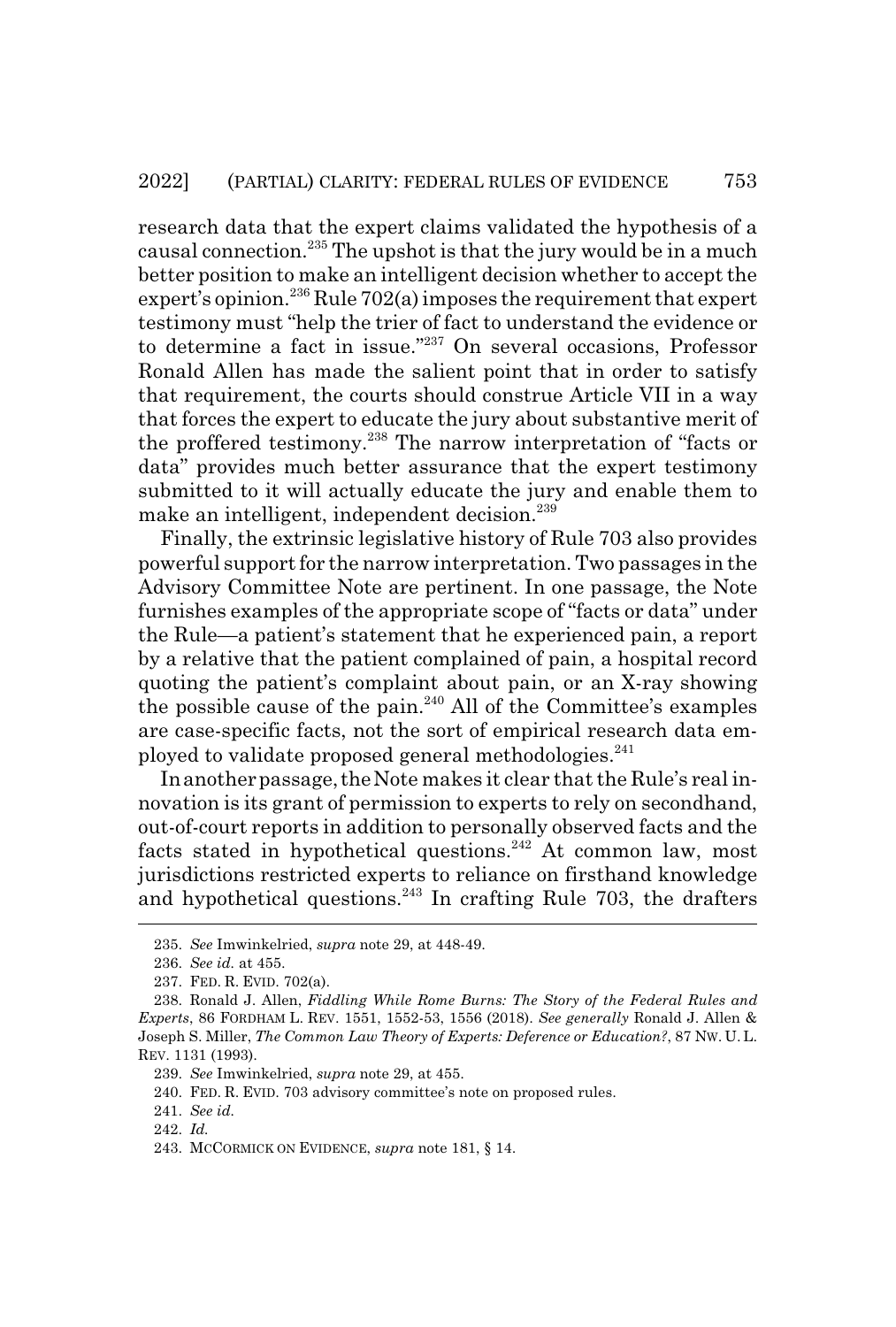intended to create a new, more workable alternative to the oftencriticized hypothetical question.<sup>244</sup>

First, assume the narrow view of the scope of "facts or data." Positing that assumption and further assuming that secondhand reports and hypothetical questions apply to the same types of facts, in *Daubert* the plaintiff's attorney might pose the following hypothetical question to an epidemiologist:

Professor, I want you to assume the following facts. (1) Mrs. Daubert regularly ingested an anti-nausea drug during her first trimester. (2) That drug was Bendectin. (3) Jason Daubert was born as a result of that pregnancy. And (4) at the time of birth, Jason's limbs were deformed. Based on those facts, do you have an opinion as to the cause of Jason's limb defects?<sup>245</sup>

Each element of the hypothesis relates to a case-specific fact. Just as those facts would be appropriate subjects for secondhand, out-ofcourt reports, they are suitable for inclusion in a hypothetical question.

Alternatively, assume the broad reading of "facts or data," the interpretation that expands its scope to include empirical research data. Positing that interpretation, the plaintiff's attorney might add another element to the hypothesis posed to the expert: "Epidemiological studies show that there is a statistically significant relationship between maternal use of Bendectin and birth defects."246 Under the broad view, this phrasing is unobjectionable because, like the specific facts stated in (1)-(4), this research data falls into the category of "facts or data." It is submitted, though, that "[a]ny judge in her right mind would sustain an objection to that phrasing."247 It is the epidemiologist's province to tell the court, including the attorney calling the expert, what the empirical epidemiological data shows; it is not the attorney's role to tell the epidemiologist what the epidemiological data shows.248 By adding element (5) to the hypothesis, the attorney has attempted to reverse

<sup>244.</sup> FED. R. EVID. 703 advisory committee's note on proposed rule.

<sup>245.</sup> Imwinkelried, *supra* note 29, at 456.

<sup>246.</sup> *Id.*

<sup>247.</sup> *Id.*

<sup>248.</sup> *Id.*; *see* Imwinkelried, *supra* note 169, at 372.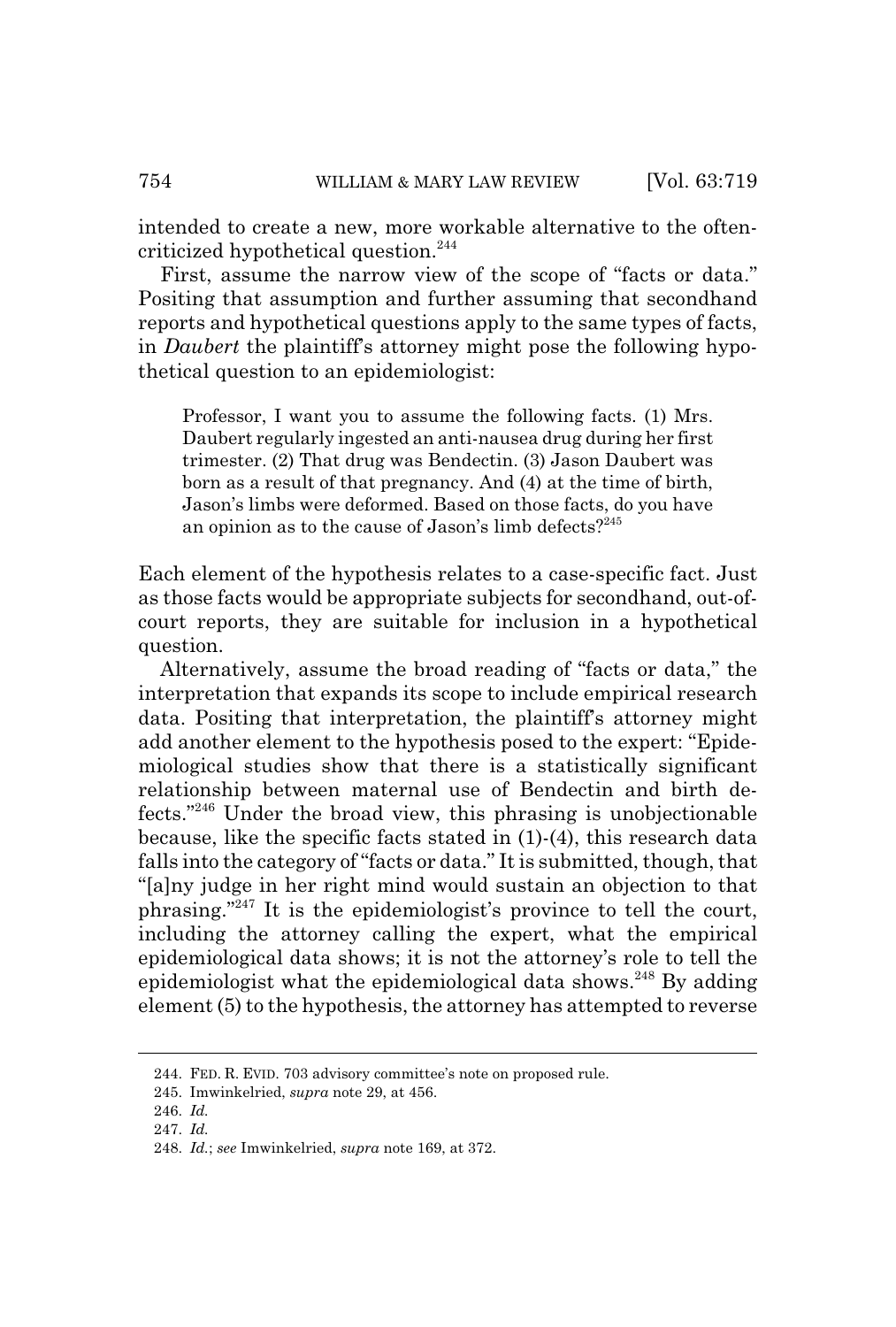the roles of expert and attorney—an absurd outcome.<sup>249</sup> If the attorney wants to make that assertion in open court in the jury's hearing, the attorney should withdraw from the case, take the stand, qualify as an expert, and then attempt to defend the assertion.

#### *2. The Meaning of "Facts or Data" in Rules 702 and 705*

The narrow interpretation of "facts or data" in Rule 703, limiting the expression to case-specific data, is clearly the preferable reading of that Rule. As we have repeatedly noted, the identical language appears in Rules 702(b) and  $705.<sup>250</sup>$  Given the above analysis of the construction of Rule 703, it is a small step to conclude that the courts ought to ascribe the same, limited meaning to the language in those Rules. Part I cited the hoary interpretive maxim that when the drafters use the same language in different statutes in the same legislative scheme, the courts ought to presume that they intended the language to be construed identically in all the statutes.<sup>251</sup> Part I pointed out that that maxim is not only generally sensible but also that the maxim has special force here.<sup>252</sup> The drafters carefully scrutinized the wording of the Federal Rules; that wording was a product of seven years of deliberation by Judicial Conference bodies and two years of congressional study.<sup>253</sup> Further, Rules 702, 703, and 705 took effect at the same time. $254$  In addition, they all relate to the same core policy objective of ensuring the reliability of expert testimony.255 Finally, they are proximate provisions not only in the same Article of the Federal Rules but, in the case of Rules 702 and 703, immediately adjacent provisions. $256$  It defies reason to think that the drafters did not want the language construed the same way in the three Rules.

<sup>249.</sup> *See* Imwinkelried, *supra* note 169, at 372.

<sup>250.</sup> FED. R. EVID. 702, 703, 705.

<sup>251.</sup> *See supra* notes 32-41 and accompanying text.

<sup>252.</sup> *See supra* notes 43-48 and accompanying text.

<sup>253.</sup> *See supra* notes 43-48 and accompanying text.

<sup>254.</sup> *See* FED. R. EVID. 702, 703, 705.

<sup>255.</sup> *See id.*

<sup>256.</sup> *See id.*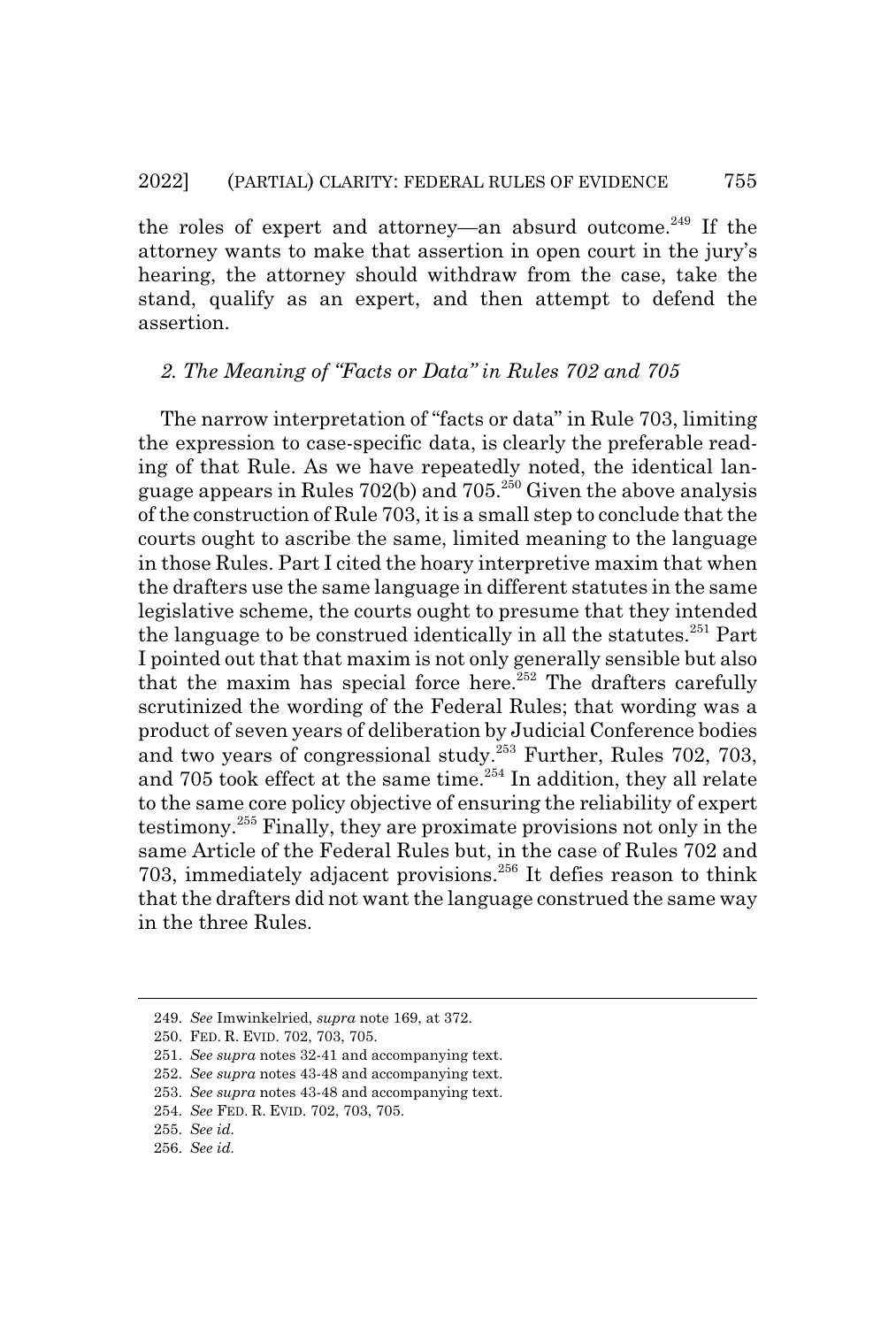#### IV. USING THIS INTERPRETATION TO CLARIFY THE JUDICIAL REGULATION OF THE FACTUAL BASES FOR EXPERT TESTIMONY

The objective of this Article is to contribute to ending the current confusion over regulation of the "factual" bases or underpinnings of expert testimony. Once we commit to a narrow interpretation of the expression "facts or data" in Article VII, we can use that key interpretation to largely banish that confusion. Part II.B pointed out that numerous opinions state the broad generalization that it is the jury's province to assess the factual bases or underpinnings of expert testimony.<sup>257</sup> As we shall now see, that generalization is only partially true. The broad topic of regulation of factual bases of expert opinions raises three more specific issues about the division of authority or labor among judge, jury, and expert: Can the judge pass on the credibility of the "facts or data" underlying the expert's opinion? Qualitatively, does the judge or the expert determine which "kinds" of "facts or data" the expert may factor into their minor premise?258 And, quantitatively, does the judge or jury decide the sufficiency of the "facts or data" to support the expert's opinion?<sup>259</sup> Despite the confusion in the cases,  $260$  if we embrace the narrow interpretation of "facts or data," the answer to each question is relatively straightforward.

#### *A. Who Has Final Authority to Decide the Credibility of the "Facts or Data" Underlying the Expert's Opinion—the Jury or the Judge?*

As the preceding paragraph observed, adopting the narrow interpretation of "facts or data" is central to resolving the three questions about the factual bases of the expert's opinion. That observation certainly holds true for the question of who has final authority to decide the credibility of the testimony comprising the expert's minor premise about the "facts or data" in the case.

<sup>257.</sup> *See supra* Part II.B.

<sup>258.</sup> Bernstein & Lasker, *supra* note 26, at 18, 46.

<sup>259.</sup> *Id.* at 18, 31, 33, 46.

<sup>260.</sup> *Id.* at 31, 33; Schroeder, *supra* note 25, at 2041.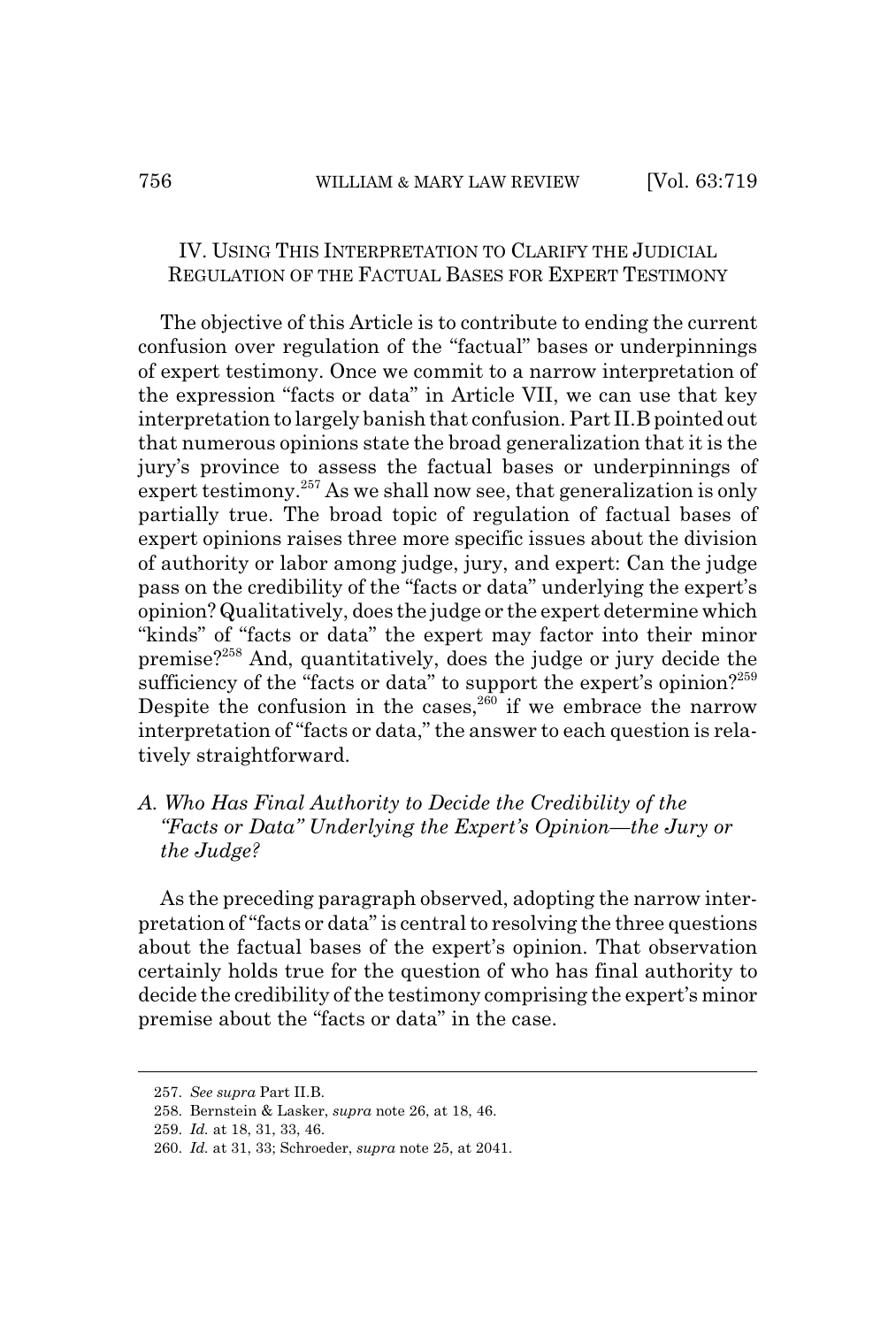Suppose that the courts adopted the broad view that "facts or data" extends to empirical scientific data relevant to the validation of the expert's methodology or hypothesis. As previously stated, in *Daubert* the plaintiffs proffered such evidence to validate the hypothesis of a causal nexus between maternal Bendectin use and the birth of babies with limb deformities.<sup>261</sup> The Court expressly declared that when the judge is deciding whether the proponent's foundational testimony has validated the relevant hypothesis, Federal Rule of Evidence  $104(a)$  governs.<sup>262</sup> The Advisory Committee Note to 104(a) states that when the judge rules on 104(a), "the judge acts as a trier of fact.... [T]he judge will of necessity receive evidence pro and con."263 In this setting, the judge may consider the credibility of the testimony.<sup>264</sup>

However, Part III demonstrated that the narrower interpretation of "facts or data" is preferable. On that assumption, the jury—not the judge—is the final arbiter of the credibility of the testimony. The jury's final authority becomes evident once we consider the three forms that the information about the case-specific facts can take under Rule 703: the expert's personal observation, third parties' testimony to facts specified in a hypothetical question posed to the expert, or the expert's reliance on third parties' secondhand reports in some circumstances.265 Consider the sources one by one.

If the witness purports to have observed the fact, such as when a physician testifies that she saw the patient's lesion, Rule 602 governs the admissibility of her testimony to the observation.<sup>266</sup> Rule 602 incorporates the 104(b) standard.<sup>267</sup> Under 104(b), the judge makes a limited legal sufficiency determination; the judge decides only whether the proponent's foundational testimony is "sufficient to support a finding that" the witness observed the fact or event.268 The judge asks this question: If the jury decides to believe the testimony, is its facial probative value sufficient to

<sup>261.</sup> Daubert v. Merrell Dow Pharms., Inc., 509 U.S. 579, 583 (1993).

<sup>262.</sup> *Id.* at 592.

<sup>263.</sup> FED. R. EVID. 104(a) advisory committee's note on proposed rules.

<sup>264.</sup> *See generally* Imwinkelried, *supra* note 69.

<sup>265.</sup> *See* MCCORMICK ON EVIDENCE, *supra* note 181, § 14.

<sup>266.</sup> *See* FED. R. EVID. 602.

<sup>267.</sup> FED. R. EVID. 104(b).

<sup>268.</sup> FED. R. EVID. 104(b), 602.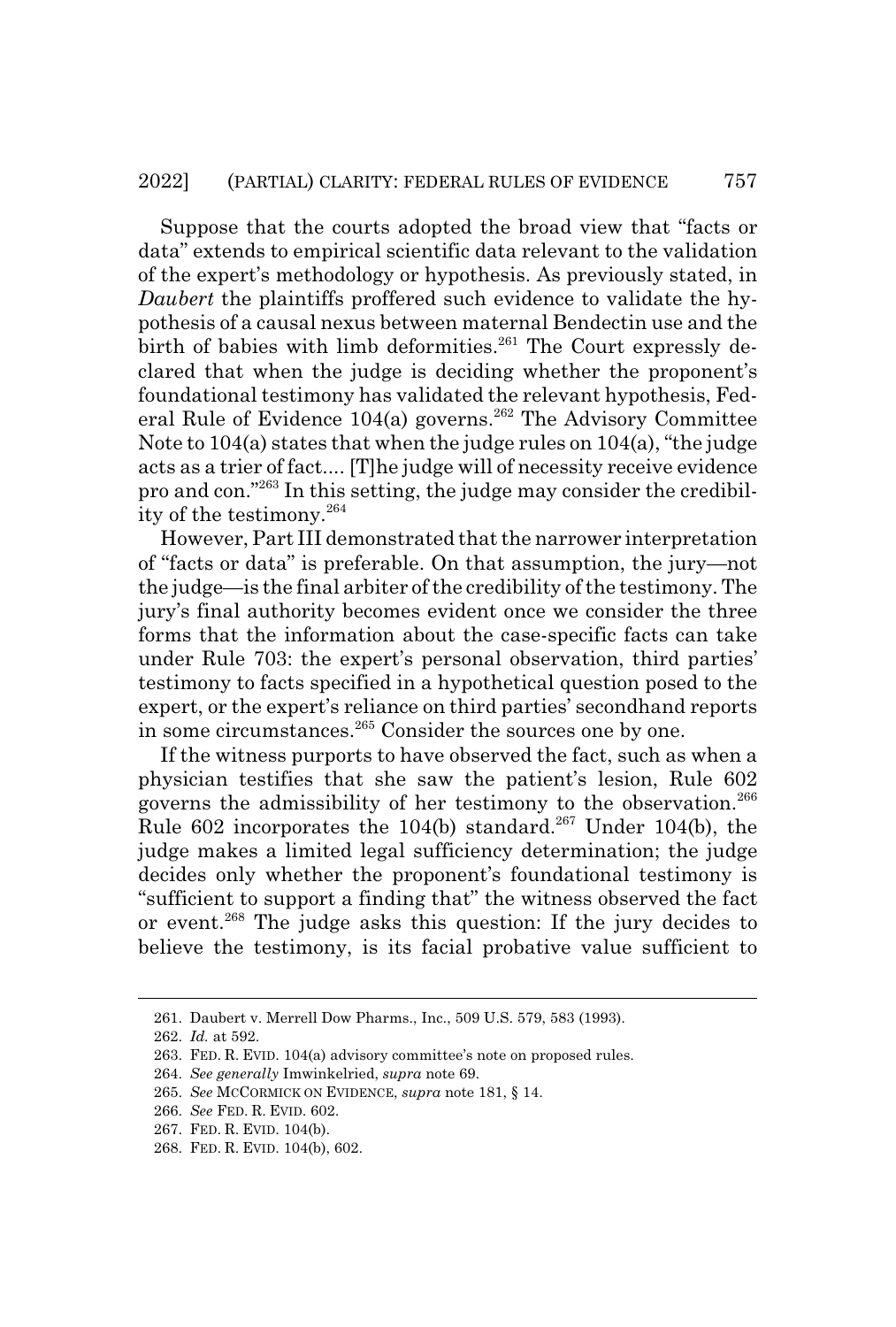support a rational finding that the witness observed the event?<sup>269</sup> It is not just that the jury is competent to make the final decision on such questions. Moreover, submitting that question to the jury does not imperil the integrity of the eventual jury deliberation. If during deliberation the juror finds that the witness lacked personal knowledge and "doesn't know what he's talking about,"<sup>270</sup> common sense will naturally lead the juror to disregard the testimony in the balance of the deliberations.

The same analysis obtains when the proponent uses the device of a hypothetical question to provide the expert with the assumptions about the case-specific facts. Typically, before permitting the hypothetical question, the judge demands that the proponent call other witnesses to testify that they have personal knowledge of the fact or event later mentioned in the hypothesis. $271$  When those prior witnesses attempt to testify to the facts or events they observed, again Rule 602 controls. The judge makes a limited legal sufficiency determination. The jury ultimately assesses the credibility of the testimony and decides whether to believe the testimony about the hypothesized fact.

Finally, consider secondhand reports. As previously stated, the innovative aspect of Rule 703 is that unlike the common law, Rule 703 allows experts to rely on secondhand, out-of-court reports when "experts in the particular field would reasonably rely on those kinds of facts or data in forming an opinion on the subject."272 The original Advisory Committee Note to Rule 703 explained the drafters' intent:

[T]o bring the judicial practice into line with the practice of the experts themselves when not in court. Thus a physician in his own practice bases his diagnosis on information from numerous sources and of considerable variety, including statements by patients and relatives, reports and opinions from nurses, technicians and other doctors.<sup>273</sup>

<sup>269.</sup> *See generally* Imwinkelried, *supra* note 69.

<sup>270.</sup> *See* CARLSON ET AL., *supra* note 23, at 95.

<sup>271.</sup> *See* MCCORMICK ON EVIDENCE, *supra* note 181, § 14.

<sup>272.</sup> FED. R. EVID. 703.

<sup>273.</sup> FED. R. EVID. 703 advisory committee's note to 1972 amendment.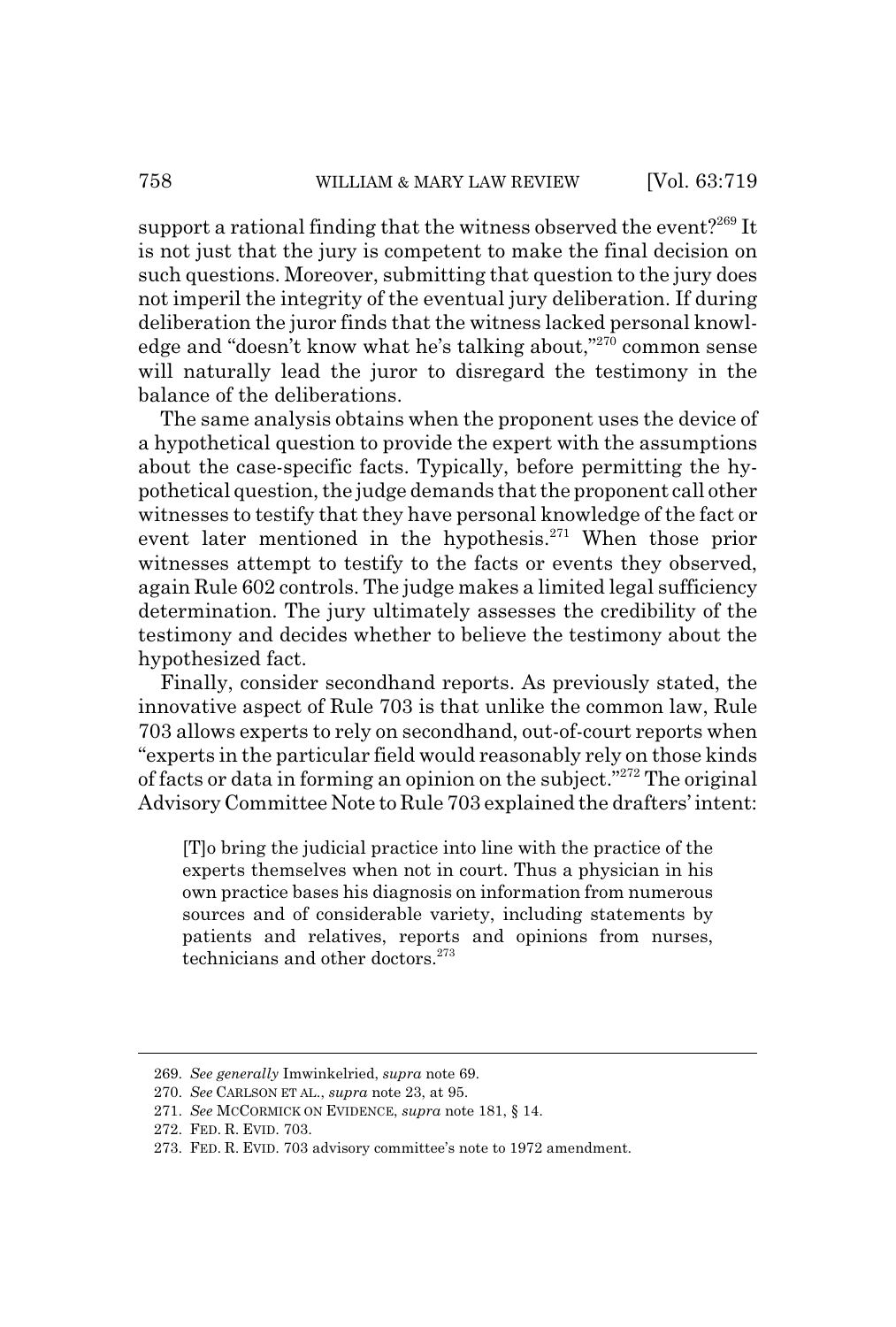It is true that under the third sentence of Rule 703, "the proponent of the opinion" ordinarily may not disclose the content of the secondhand report to the jury if the report does not independently qualify under the hearsay rule.<sup>274</sup> However, if the opponent believes that the report possesses minimal credibility, the opponent can expose the report during cross-examination. As the Advisory Committee Note to the 2000 amendment states, "Nothing in this Rule restricts the presentation of underlying facts or data when offered by an adverse party" as on cross-examination.<sup>275</sup> The opponent may use both cross-examination and extrinsic testimony to attack the report's believability. Then, during closing argument, the opponent can ask the jury to disbelieve and discount the report. And if it is obvious or the expert conceded that the truth of the report is an essential premise of the expert's opinion, the opponent can urge the jury to reject the opinion itself.

In his concurrence in one of the leading pre-*Daubert* expert testimony cases, *Christophersen v. Allied-Signal Corp.*, Chief Judge Clark presented a persuasive statutory construction argument for denying the judge the power to pass on the credibility of secondhand reports.<sup>276</sup> In that case, one of the questions was whether the decedent had been exposed to a lethal level of cadmium and nickel fumes.277 The plaintiff's expert relied on a coemployee's affidavit describing the level and duration of the decedent's exposure. The majority dismissed the affidavit as stating "grossly inaccurate dosage or duration data."278 Chief Judge Clark criticized the majority's assessment of the credibility of the testimony, stressing that Rule 703 authorized the judge to decide only whether the general "type" of information is the type that experts in his or her field reasonably rely on.<sup>279</sup> In the Chief Judge's mind, that statutory language sent a clear signal that the judge may not go further and assess the credibility of the specific secondhand report the expert is relying

<sup>274.</sup> FED. R. EVID. 703.

<sup>275.</sup> FED. R. EVID. 703 advisory committee's note to 2000 amendment.

<sup>276.</sup> *See* 939 F.2d 1106, 1116-23 (5th Cir. 1991) (Clark, C.J., concurring), *cert. denied*, 503 U.S. 912 (1992).

<sup>277.</sup> *Id.* at 1108 (majority opinion).

<sup>278.</sup> *Id.* at 1114.

<sup>279.</sup> *Id.* at 1118 (Clark, C.J., concurring). The restyled Rule 703 changes the term from "type" to "kinds." FED. R. EVID. 703.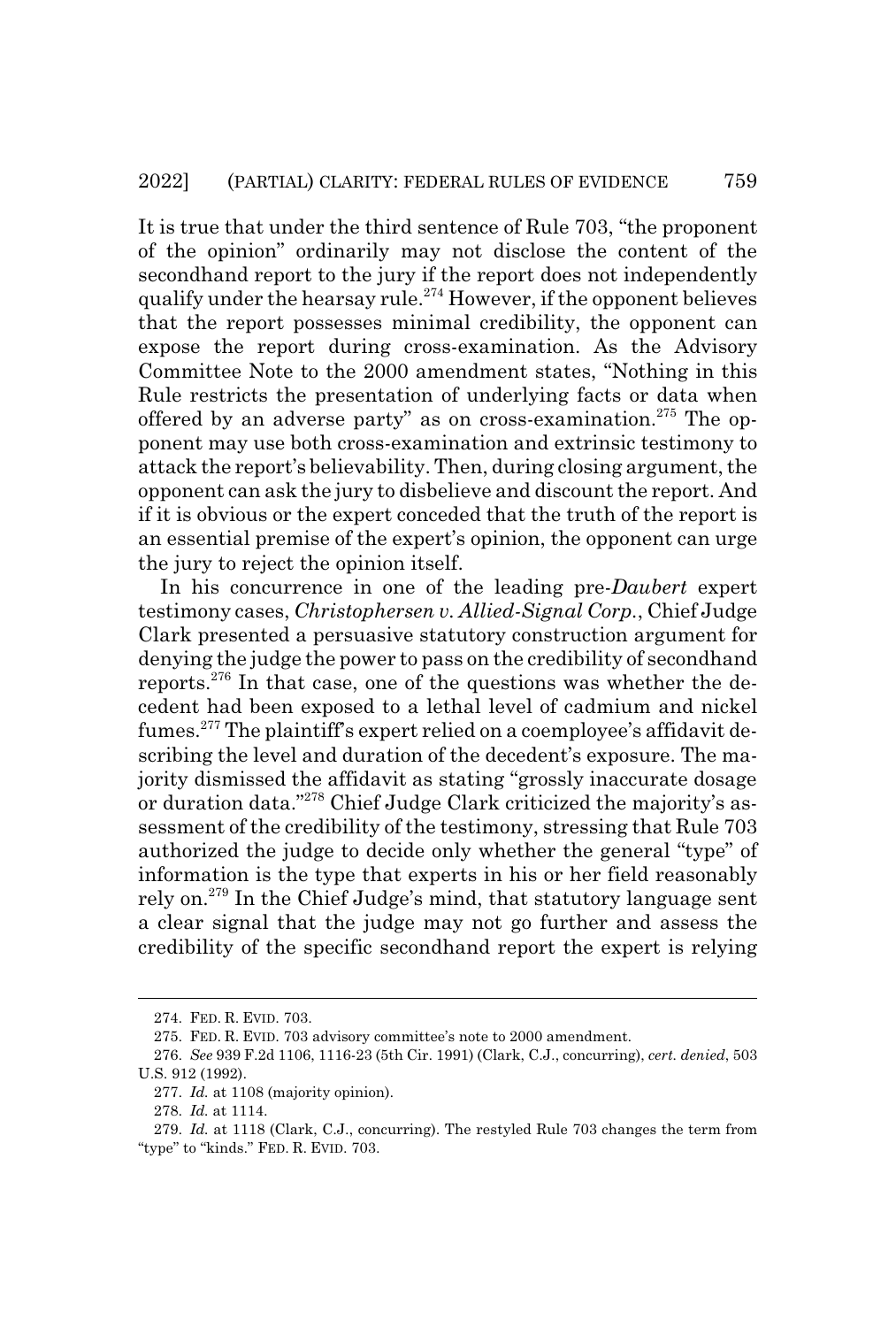on.280 Because under 703 secondhand reports are simply an alternative to testimony about personally observed facts and hypothetical questions and Rule 602 governs the latter alternatives, Chief Judge Clark is right; and all three types of information are treated consistently.

The denouement is that on this aspect of the opinion's "factual" basis, the generalization holds true; the jury has the authority to make the final decision on credibility. However, as previously stated, there are two other related questions. The opponent has occasion to mount a credibility attack in the jury's hearing only if the judge rules that the expert's opinion is admissible. If the judge excludes the opinion, the issue is moot; the jury will not hear either the expert's opinion or the supporting testimony about the expert's minor premise. The remaining two issues relate directly to the preceding admissibility determination.

*B. Who Has the Final Authority to Decide Whether the Secondhand Report That Serves as the Expert's Minor Premise Is "the Kind" That "Experts in the Particular Field Would Reasonably Rely on ... in Forming an Opinion on the Subject"—the Judge or the Expert?*

The admissibility ruling has a qualitative dimension.<sup>281</sup> Suppose that the expert is relying on a secondhand, out-of-court report that does not qualify for admission as substantive evidence under the hearsay rule. Nevertheless, the second sentence of Rule 703 allows the expert to premise an opinion on the report "[i]f experts in the particular field would reasonably rely on those kinds of facts or data in forming an opinion on the subject."282 When we reach this issue, the generalization that the jury decides the factual underpinnings of the opinion breaks down badly. As we shall see, the choice for final arbiter on this question is either the judge or the expert.

Once again assume that the courts embraced the broad interpretation of "facts or data" in Rule 703. Given that assumption, there would be a strong case that the final authority ought to be assigned

<sup>280.</sup> *Christophersen*, 939 F.2d at 1118 (Clark, C.J., concurring).

<sup>281.</sup> Bernstein & Lasker, *supra* note 26, at 18, 46.

<sup>282.</sup> FED. R. EVID. 703.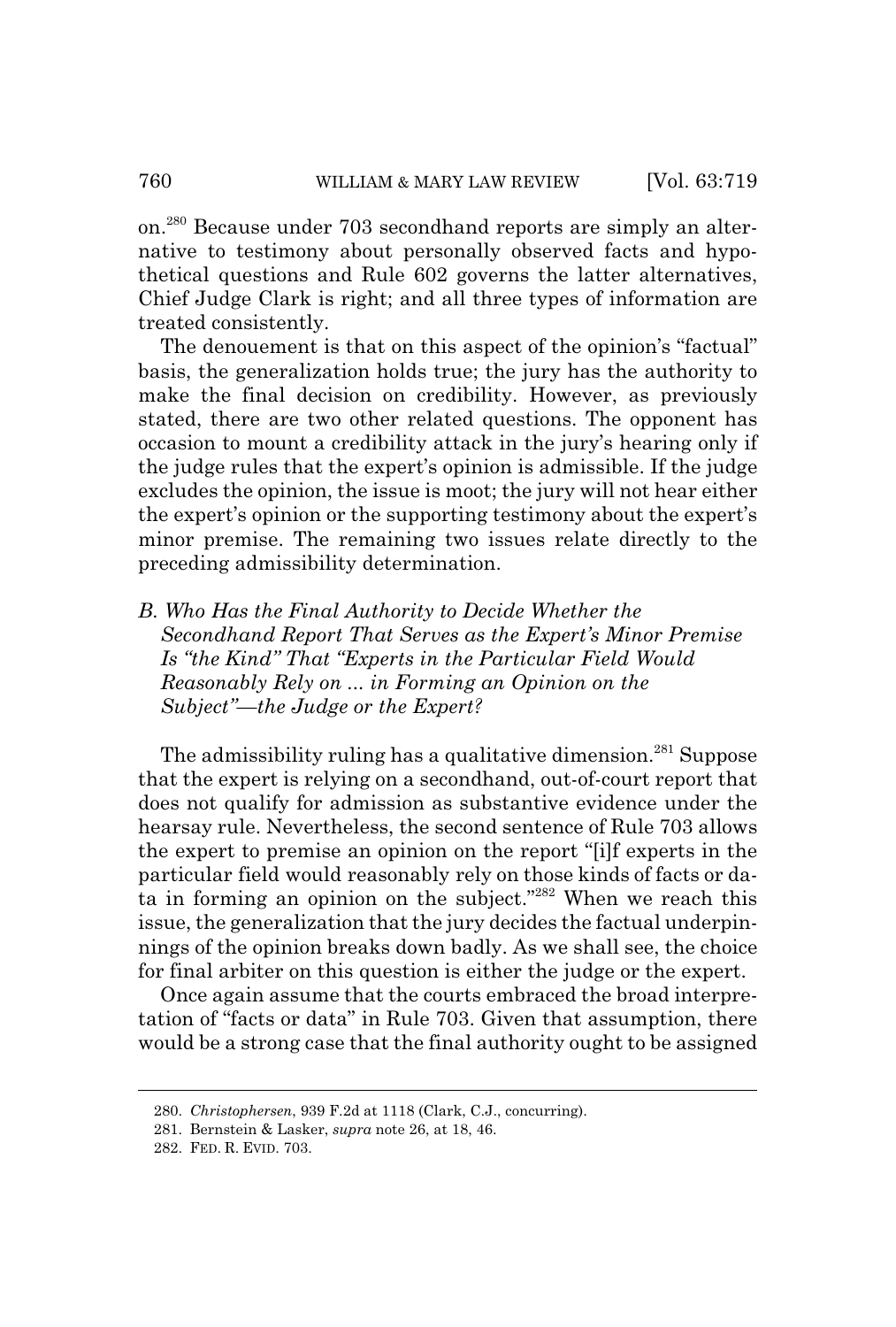to the expert. The judge would arguably have to defer to the expert's choice and could not override the expert's selection of a particular type of data as the basis for the expert's opinion. Prior to *Daubert,* most jurisdictions adhered to the *Frye* standard for determining the admissibility of scientific testimony.283 According to *Frye,* a scientific methodology could serve as a basis for courtroom testimony only if it had "gained general acceptance in the particular field in which it belongs."<sup>284</sup> The prevailing sentiment in the pertinent expert fields was not only relevant; it was dispositive. The *Frye* line of authority gave experts the "determinative" because the courts argued that experts were more "qualified [than judges or jurors] to assess the general validity of a scientific method."285 If "facts or data" subsumed empirical research data, a similar argument could be made here.

However, as Part III explained, the better view is that "facts or data" is strictly limited to case-specific factual information and does not encompass the sort of empirical research data that the *Daubert* Court reviewed. Nevertheless, the cases are divided over the question of the final authority to decide the qualitative question; early on, some courts took the so-called liberal position that the expert's choice was dispositive.<sup>286</sup> In effect, these courts equated "reasonably" in 703's second sentence with "customarily."287 The courts routinely applied Rule 104(a) to this determination; if the expert vouched that it was the customary practice in his or her field to consider a certain type of information and the judge found that testimony credible, the judge's hands were tied. The judge had to allow the expert to factor

286. Imwinkelried, *supra* note 29, at 466-67 (collecting cases).

287. *Id.* at 466.

<sup>283.</sup> Frye v. United States, 293 F. 1013, 1014 (D.C. Cir. 1923); *see* 1 GIANNELLI ET AL., *supra* note 162, § 1.08.

<sup>284.</sup> *Frye*, 293 F. at 1014.

<sup>285.</sup> United States v. Addison, 498 F.2d 741, 743-44 (D.C. Cir. 1974); *see also* People v. Barbara, 255 N.W.2d 171, 194 (Mich. 1977) ("[E]xperts know most about a procedure to experiment and to study it. In effect, they form a kind of technical jury."). Although *Daubert* held as a matter of statutory construction that *Frye* was no longer good law in federal practice, even the *Daubert* Court listed general acceptance as a relevant factor in the judge's admissibility analysis. 509 U.S. 579, 594 (1993). General acceptance can be relevant circumstantial evidence of the methodology's empirical validity. If a methodology has been in circulation for years and managed to garner widespread acceptance, a number of experts in the field have presumably reviewed the underlying empirical data and found it to be satisfactory support.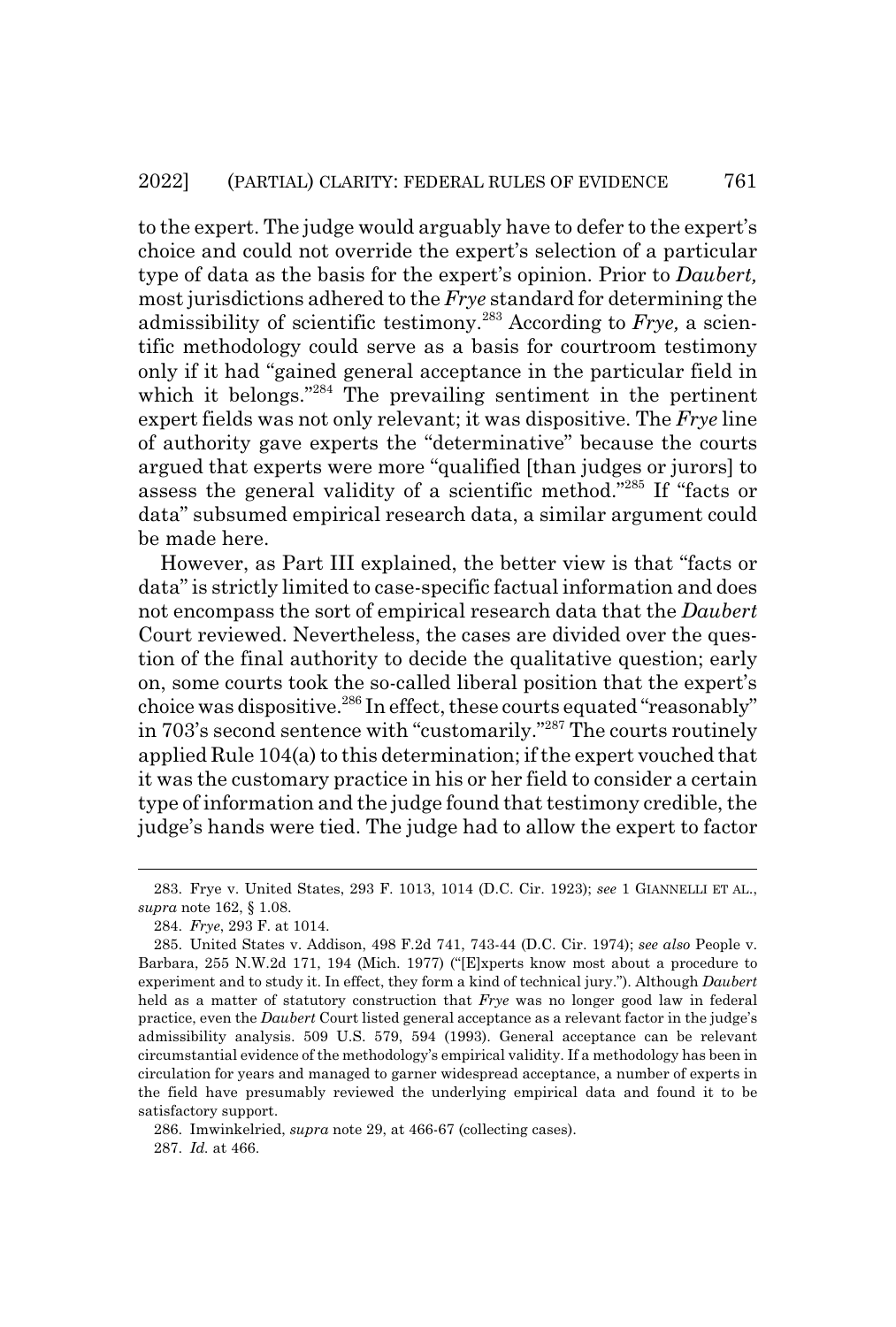that type of information into the expert's minor premise even if the judge had grave doubts about the trustworthiness of information from that type of source.

However, there is a competing restrictive view that is both sensible and superior as a matter of statutory interpretation. In a sense, this question is analogous to the problem of customary practice in negligence law in torts.288 Suppose that the question is whether a particular industrial or manufacturing practice is negligent. On the one hand, to decide that question, the judge will admit testimony that the practice is customary in that industry. The widespread acceptance of the practice by the persons most familiar with the field is some relevant evidence that the practice is prudent.289 On the other hand, the courts do not give the custom dispositive weight. When the terms of the rule of law refer to "reasonable"—not "customary"—there is a connotation that the courts are to apply an objective standard and not automatically approve the industry's practice. Similarly, as some courts have held, in deciding whether it is reasonable for an expert to rely on a particular "kind" or "type" of secondhand report, it is relevant that in the expert's field it is a customary practice to do so. These courts give the experts' customary practice "due regard."290 If the expert's testimony is convincing, the court may treat the testimony as "strong evidence" of reasonableness.291 Some courts have even gone to the length of holding that proof of the existence of the custom raises a rebuttable presumption of objective reasonableness under Rule 703.292 However, in the final analysis, since the term of the evidentiary rule is "reasonable"—not "customary"—the judge retains a residual discretion to second-guess the experts' practice.<sup>293</sup>

The restrictive view is not only sounder as a matter of policy; it is also superior as a matter of statutory construction. As in Part III.B, the contextual argument carries the day.294 The context includes Rules 406 and 803(17). Rule 406 deals with evidence of "a person's

<sup>288.</sup> *Id.* at 467-68.

<sup>289.</sup> *See* FED. R. EVID. 401.

<sup>290.</sup> Epps, *supra* note 108, at 61.

<sup>291.</sup> *Id.* at 78, 81.

<sup>292.</sup> *See, e.g.*, Ryan v. KDI Sylvan Pools, Inc., 579 A.2d 1241, 1247 (N.J. 1990).

<sup>293.</sup> Epps, *supra* note 108, at 78.

<sup>294.</sup> *See* Imwinkelried, *supra* note 29, at 467-68.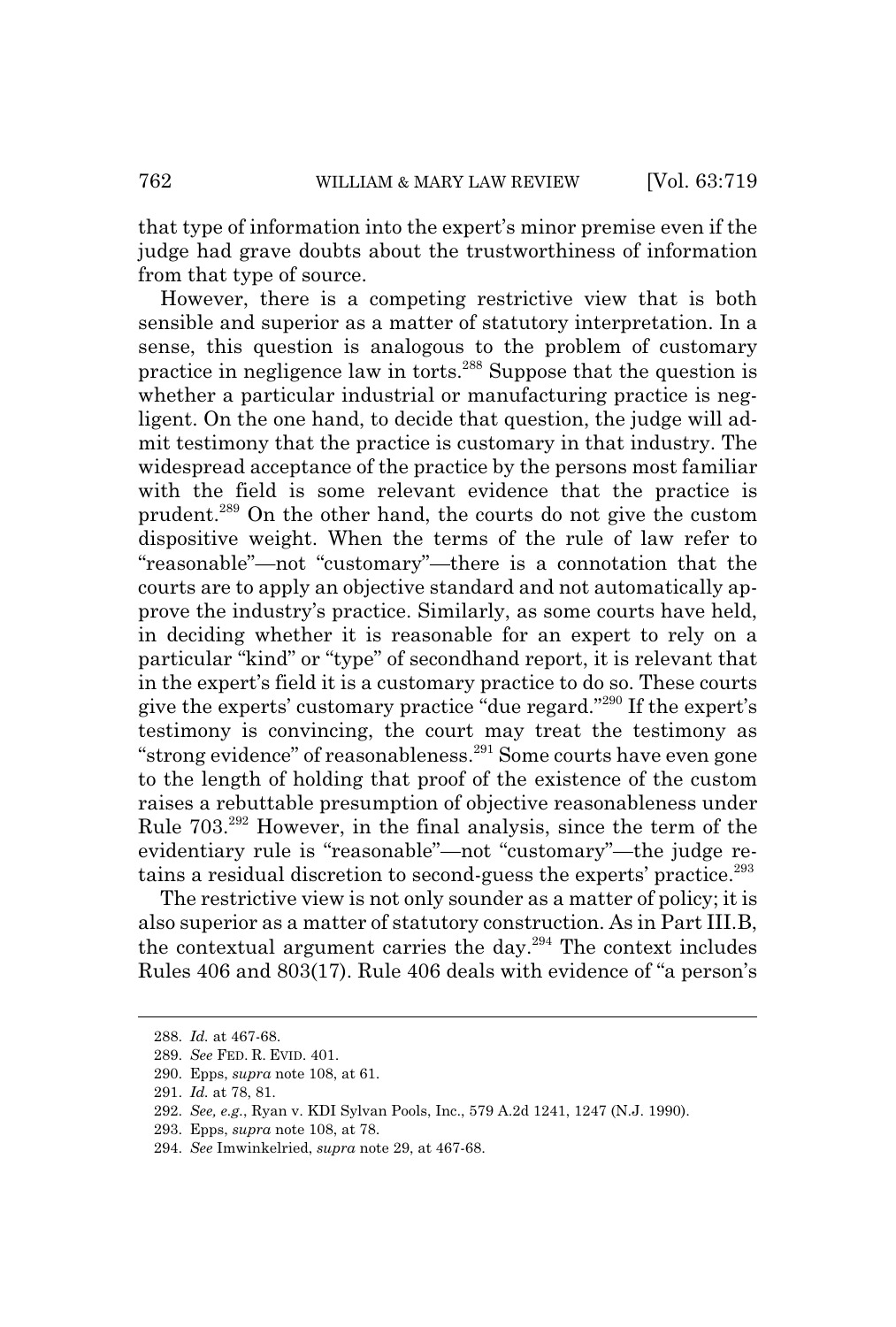habit or an organization's routine practice."<sup>295</sup> For its part, Rule 803(17) carves out a hearsay exception for "[m]arket quotations, lists, directories, or other compilations that are generally relied on ... by persons in particular occupations."296 When the drafters wanted to make a customary or routine practice controlling, they knew how to find apt language to manifest that precise intent. Given the careful examination of the wording of the Federal Rules seven years of study in the Judicial Conference followed by two years of congressional deliberation—the inclusion of the adverb "reasonably" in Rule 703 is persuasive.

#### *C. Who Has Final Authority to Decide Whether the Case-Specific Information Contained in the Expert's Minor Premise Includes "Sufficient Facts or Data" to Support the Expert's Opinion—the Judge or the Jury?*

There is a quantitative aspect to the admissibility decision.<sup>297</sup> Here, too, the generalization that questions relating to the expert opinion's factual bases are matters for the jury breaks down. It is justifiable for Federal Rule 702(b) to task the judge with ruling whether the expert's opinion "is based on sufficient facts or data."298 Although the jury passes on the credibility of the underlying casespecific testimony when the judge rules the opinion admissible, as a general proposition the judge has an overarching responsibility to protect against irrational determinations by a jury. Concededly, to an extent in criminal cases, we tolerate irrational jury factfinding during the final deliberation by permitting the jury to return a general verdict; occasionally, a general verdict serves to shield jury nullification from public scrutiny.

However, until we reach that stage in criminal cases the judge enjoys considerable power to keep the jury's decision-making within the range of rationality. Rules 104(b), 602, and 901 are illustrative: Rule 104(b) sets out a lax general standard that the later Rules apply to determinations of a witness's personal knowledge (Rule

<sup>295.</sup> FED. R. EVID. 406.

<sup>296.</sup> FED. R. EVID. 803(17).

<sup>297.</sup> Bernstein & Lasker, *supra* note 26, at 18, 31, 33, 46.

<sup>298.</sup> FED. R. EVID. 702(b).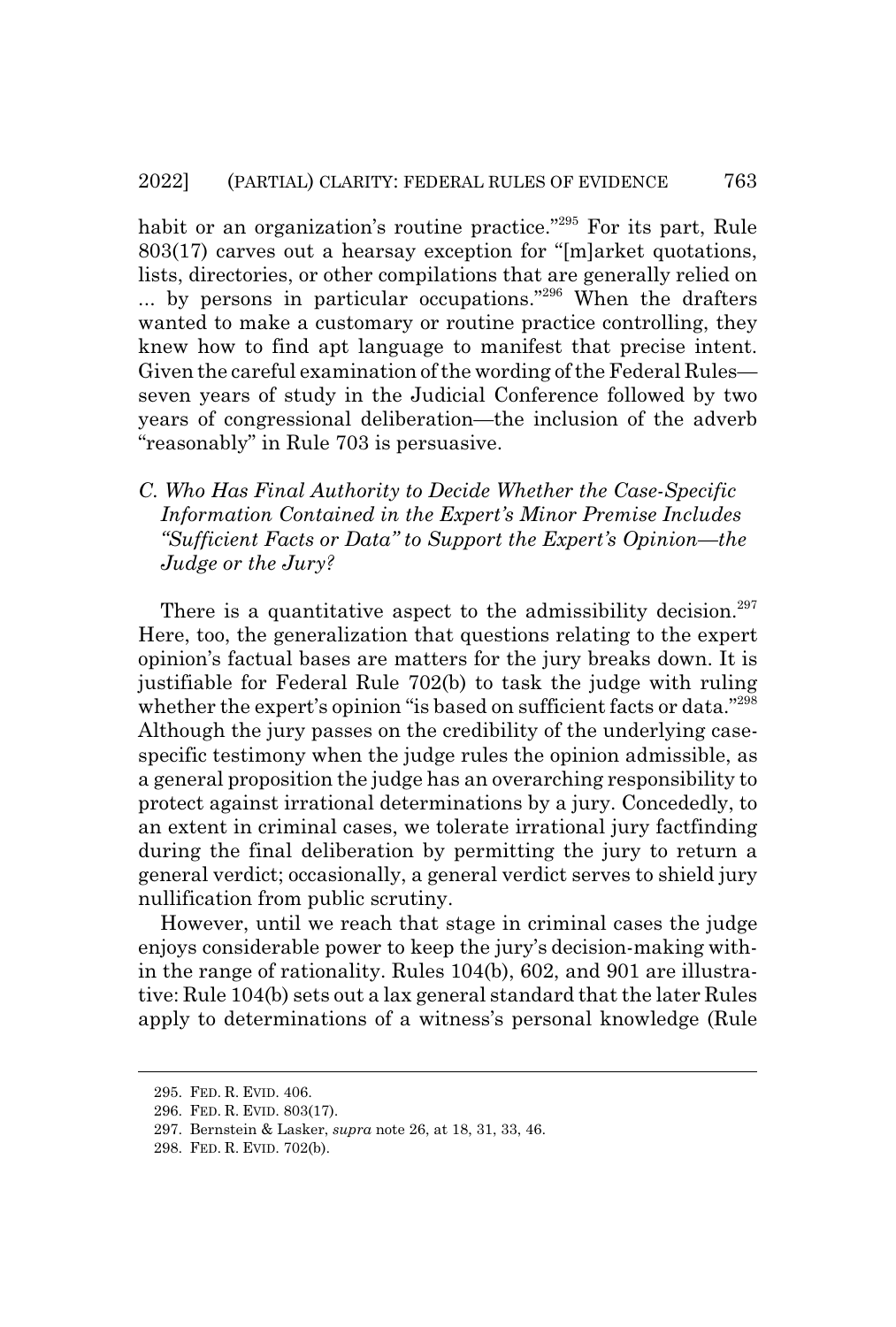602) and an exhibit's authenticity (Rule 901).299 Although the Rule 104(b) standard is a low bar, a lay witness's testimony about an alleged perceived fact or event is submissible to the jury only if the judge finds that the facial probative value of the foundational testimony is "sufficient to support a finding that" the witness saw and recalls the fact or event.<sup>300</sup> Likewise, the proponent may submit a purported author's letter to the jury only if, on its face, the foundational testimony is "sufficient to support a finding that" the purported author wrote the letter.<sup>301</sup> If the foundational testimony falls short of even Rule 104(b)'s minimal standard, it would be irrational for the jury to conclude that the witness saw the accident or that the purported author wrote the letter.

The judge's power to prevent irrational jury behavior is not only manifest in the microcosm of the treatment of individual items of evidence; it is also evident in the macrocosm of the decision whether to allow the case to go to the jury. With respect to every element of the plaintiff's or prosecutor's prima facie case, the judge assigns the proponent an initial burden of production going forward.302 To satisfy that burden, a civil litigant must present enough testimony to support a permissive inference that the alleged fact existed or that the alleged event occurred.<sup>303</sup> Just as the judge passes on the legal sufficiency of the foundational testimony under Rule 104(b), the judge makes a legal sufficiency determination when, at the end of the plaintiff's or prosecutor's case-in-chief, the defense moves for a directed verdict or judgment of acquittal as a matter of law. The thrust of the motion is a contention that, even if the jurors choose to believe all the testimony presented in the case-in-chief, it would be irrational for them to make a finding in favor of the burdened party.304 If the judge believes that contention is correct, the judge

<sup>299.</sup> FED. R. EVID. 104(b), 602, 901.

<sup>300.</sup> FED. R. EVID. 104(b), 602.

<sup>301.</sup> FED. R. EVID. 104(b), 901.

<sup>302. 2</sup> EDWARD J. IMWINKELRIED, PAUL C. GIANNELLI, FRANCIS A. GILLIGAN, FREDRIC I. LEDERER & LIESA RICHTER, COURTROOM CRIMINAL EVIDENCE § 2903 (6th ed. 2016).

<sup>303.</sup> *Id.* § 2904. In criminal cases, to protect the preeminent value of liberty, *Jackson v. Virginia* prescribes a higher standard. 443 U.S. 307, 319, 324 (1979). The judge must conclude that the prosecution's evidence is sufficient to permit a rational, hypothetical juror to find beyond a reasonable doubt that the fact existed or the event occurred. IMWINKELRIED ET AL., *supra* note 302, § 2919.

<sup>304.</sup> *See* IMWINKELRIED ET AL., *supra* note 302, § 2905.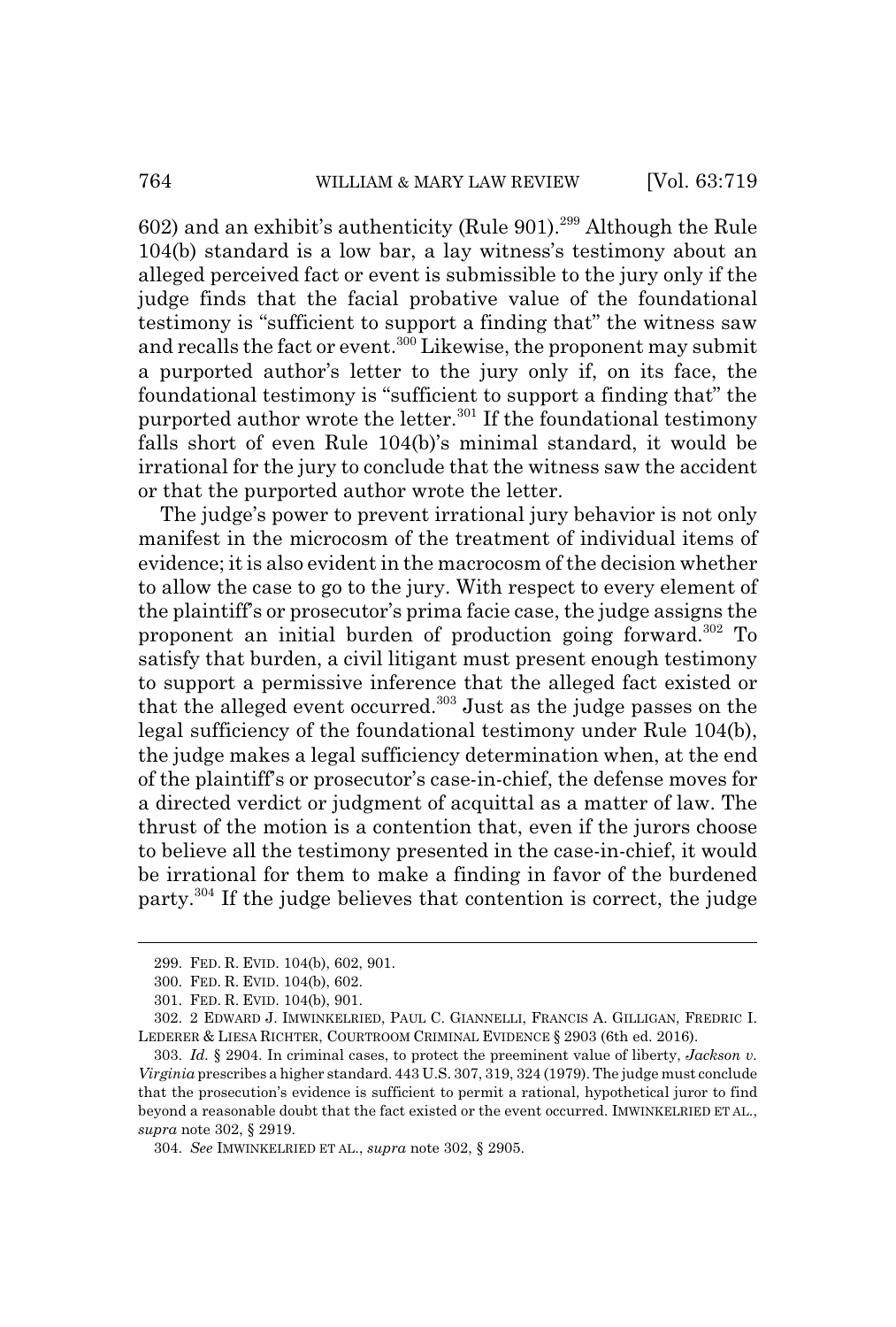precludes an irrational jury finding by making a peremptory ruling in favor of the defendant.<sup>305</sup> For that matter, even in a criminal case, if the defense fails to present sufficient evidence to support a defense, the judge may refuse to instruct on the defense in the final jury charge.<sup>306</sup>

Rule 702(b)'s mandate that the judge find that "sufficient" facts support the expert's opinion is not an anomaly; rather, it is simply another facet of the judge's power to guard against irrational jury decision-making.307 Suppose that in a trial relating to a traffic accident, the plaintiff calls an accident reconstruction expert to opine about the speed at which the defendant was driving. As his major premise, the expert relies on one of the recognized formulae for estimating speed from physical evidence such as the length of skidmarks.<sup>308</sup> Assume further that the expert proposes relying on a particular formula with a variable for drag factor.<sup>309</sup> The drag factor depends on considerations such as the type of road surface, the dry or wet condition of the surface, and the vehicle's braking system.<sup>310</sup> In voir dire by the defense counsel, the plaintiff's expert concedes that he did not bother to learn anything about the type of surface at the site of the accident, the weather conditions, or the defendant's vehicle's braking system. He admits that rather than going to that trouble, he "ballparked" the drag factor value to insert as the variable in the formula. If the expert's source for the casespecific information is nothing more than a guess, the flimsiness of the opinion's factual basis should render it inadmissible; $311$  it would be irrational for the jury to make a factual finding based on nothing more than the expert's speculation.<sup>312</sup>

<sup>305.</sup> *Id.*; *see also* MCCORMICK ON EVIDENCE, *supra* note 181, § 338.

<sup>306.</sup> IMWINKELRIED ET AL., *supra* note 302, § 2905.

<sup>307.</sup> FED. R. EVID. 702.

<sup>308. 3</sup> GIANNELLI ET AL., supra note 162, § 29.06[2][c], at 29-22.

<sup>309.</sup> *See id.* § 29.06[2][b][ii], at 29-18.

<sup>310.</sup> *Id.*

<sup>311.</sup> *Id.* § 29.10[4][c], at 29-70.

<sup>312.</sup> *See id.* In this example, the proper outcome is clear-cut. The expert is using a formula that requires input for a certain variable, and the expert lacks any reliable basis for estimating the variable. In other cases, though, the ruling will be more debatable. Suppose that the expert is a psychiatrist rather than a physicist or accident reconstruction expert. While the physicist relied on an arithmetic formula as his major premise, the psychiatrist might derive her major premise, the diagnostic criteria for a certain mental illness, from the American Psychiatric Association's Diagnostic and Statistical Manual (5th ed. 2013). Assume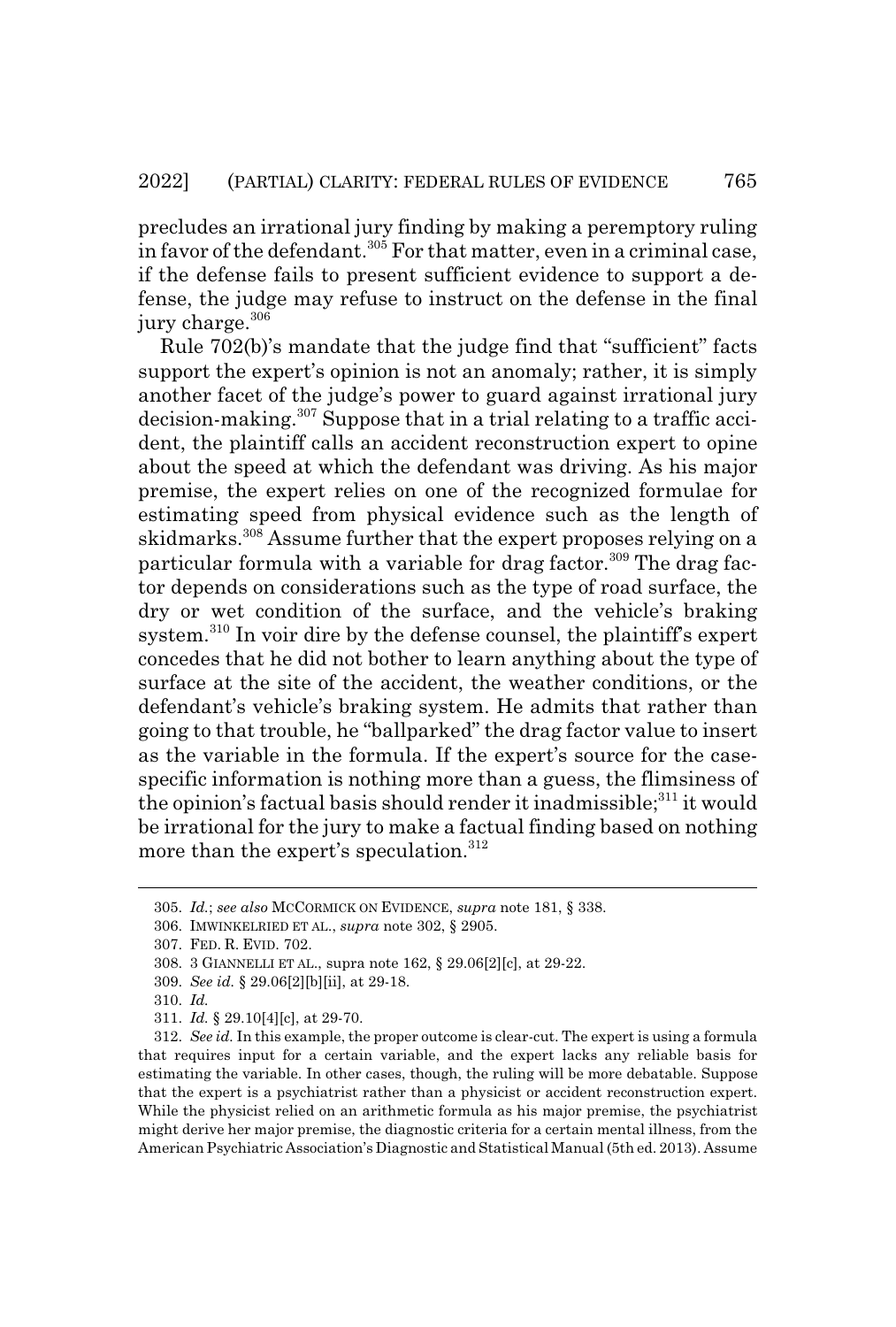#### *D. The Legal Sufficiency of the Case-Specific Factual Information to Support the Expert's Opinion vs. the Adequacy of the Empirical Factual Information to Validate the Expert's Methodology*

To understand the limited nature of the judge's power under Rule 702(b) to determine the legal sufficiency of the case-specific information to support the expert's opinion, before closing, we should distinguish that power from the judge's authority under *Daubert* and Rule 702(c) to determine the adequacy of the validation of the "principles and methods" that serve as the expert's major premise. To an extent, the two powers are parallel. In the former setting, the judge passes on the sufficiency of the case-specific data to justify the expert's opinion.<sup>313</sup> In the latter setting, the judge must decide the adequacy of the empirical data that supposedly validates the expert's methodology; that is, the judge must determine whether the expert has marshaled enough empirical data and reasoning to prove by a preponderance of the evidence that by using the general methodology, the expert can accurately draw the type of inference that he or she proposes testifying to. $314$ 

However, in another respect, the parallel breaks down; the judge's Rule 702(b) authority is much more limited than the latter power. Part IV.A explained that the judge cannot pass on the credibility of the case-specific information underlying the opinion; the credibility

that the manual describes one of the criteria listed for the disorder in question in rather ambiguous terms. For example, the criterion might be that the patient experienced "frequent" or "numerous" bouts of anxiety. In the instant case, the expert's minor premise information includes secondhand, out-of-court reports about three such incidents over a two-year period. The expert testifies that, in her judgment, proof of three incidents satisfies the frequency or numerosity criterion. The same judge who has no difficulty ruling the physicist's opinion inadmissible may struggle in deciding whether to admit the psychiatrist's opinion. If the ultimate objective is to prevent the jury from making a truly irrational decision, the judge may be reluctant to exercise his or her power under Rule 702(b) to exclude the psychiatrist's opinion. The judge may be inclined to defer to the expert's experience in deciding whether to characterize three incidents in a two-year period as frequent or numerous. Part IV.B pointed out that, in applying the second sentence of Rule 703, it is legitimate to consider the customary practices in the expert's field.

<sup>313.</sup> *See* Edward J. Imwinkelried, *The* Daubert *Line of Authority: Perspective and Synthesis*, 56 CRIM. L. BULL. 978, 988-1002 (2020).

<sup>314.</sup> Edward J. Imwinkelried, *The Best Insurance Against Miscarriages of Justice Caused by Junk Science: An Admissibility Test that Is Scientifically and Legally Sound*, 81 ALBANY L. REV. 851, 857 (2018); *see* Imwinkelried, *supra* note 313, at 988-1002.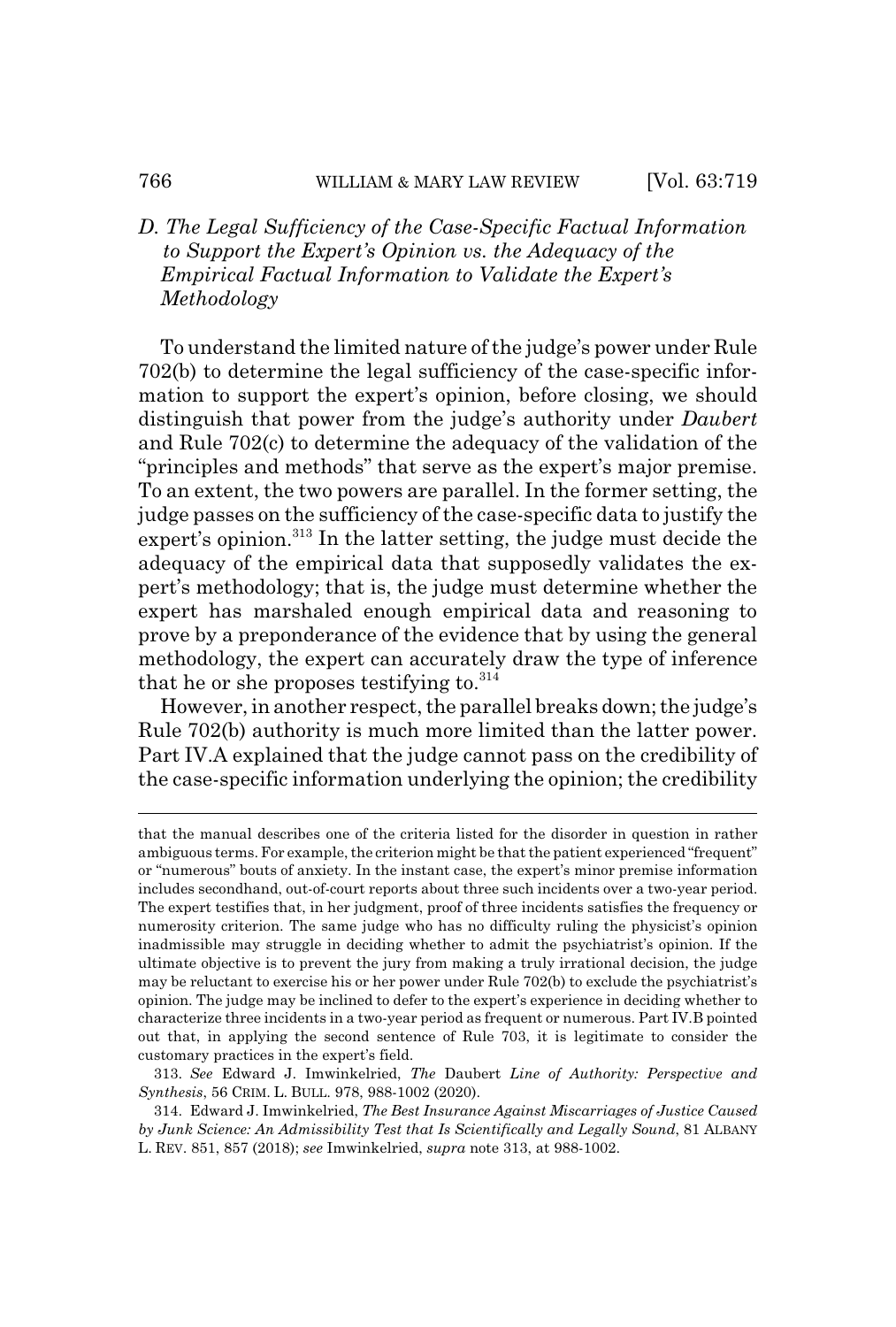decision belongs to the jury. Yet, as previously stated, the *Daubert* Court explicitly stated that when the judge determines the adequacy of the validation, the judge applies the Rule 104(a) procedure315 that empowers the judge to assess the credibility of the information.316 One might ask: If the drafters had enough faith in lay jurors' decision-making to restrict the judge's role in determining whether a lay witness possesses personal knowledge (Rule  $602)^{317}$  or a letter is authentic (Rule 901),  $^{318}$  why give the judge a much larger role in determining whether the expert's general methodology is valid?

The answer is that we can afford to place much greater faith in the jury on issues such as whether a lay witness has personal knowledge of the fact or event they allegedly observed or whether a letter was written by the purported author. We are confident that lay jurors are competent to decide such straightforward questions. More significantly, we can be reasonably confident that if they conclude during deliberations that the witness did not see the fight or that the letter is a forgery, their exposure to the evidence and the related foundational testimony will not distort the remainder of their deliberations. To use the vernacular, the jury has decided that the witness "doesn't know what he's talking about" or that the exhibit "isn't worth the paper it's written on."<sup>319</sup> Even without the benefit of any legal training, once the jurors reach that conclusion, common sense will naturally lead them to put the evidence and the related foundational testimony out of mind. They will disregard it. There is thus little risk that their exposure to the evidence will distort the balance of their deliberations.

In sharp contrast, that risk is acute when the issue is the validation of an expert methodology.<sup>320</sup> Several factors drastically increase the magnitude of the risk.

<sup>315.</sup> Daubert v. Merrell Dow Pharms., Inc., 509 U.S. 579, 592-93 (1993).

<sup>316.</sup> *See* FED. R. EVID. 104 advisory committee's note to 1987 amendment; Imwinkelried, *supra* note 69, at 12.

<sup>317.</sup> *See* FED. R. EVID. 602.

<sup>318.</sup> *See* FED. R. EVID. 901.

<sup>319.</sup> See CARLSON ET AL., *supra* note 23, at 95-96.

<sup>320.</sup> *See* Edward J. Imwinkelried, *Judge Versus Jury: Who Should Decide Questions of Preliminary Facts Conditioning the Admissibility of Scientific Evidence?*, 25 WM.&MARY L. REV. 577, 581 (1984).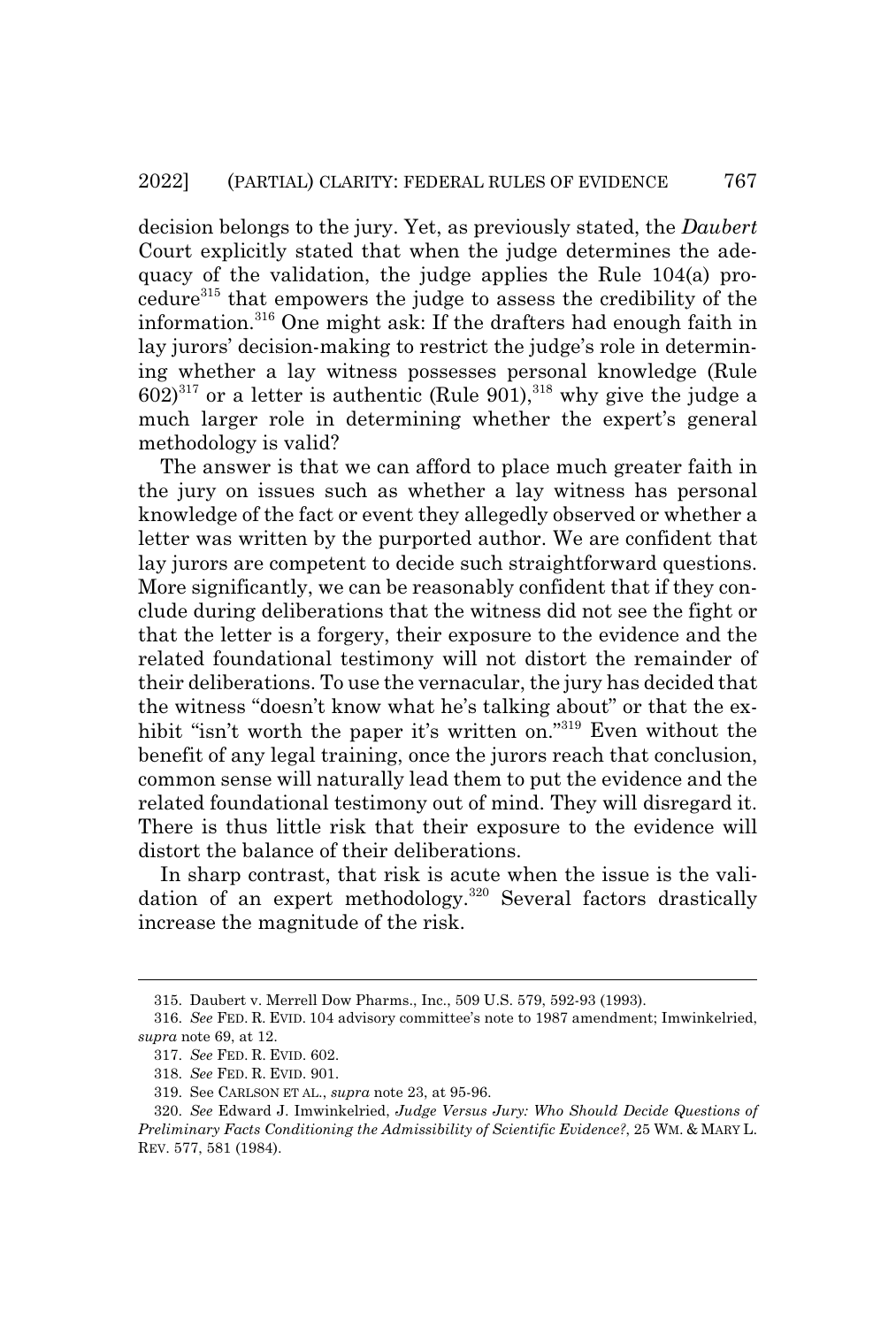While the foundational testimony for facts governed by Rule 104(b) usually tends to be short, the validation testimony for expert methodologies is ordinarily quite lengthy. It may take all of a minute to lay a perfectly proper Rule 602 foundation to show that a witness observed the event that she proposes testifying about.<sup>321</sup> In a famous Florida case involving a challenge to moving radar speedometers, the record of the hearing consumed over two thousand pages.<sup>322</sup> It is one thing to put aside the memory of testimony that consumed less than a handful of minutes at trial. It is quite another matter to disregard testimony that you sat through for hours or even days.

In the jurors' minds, issues such as firsthand knowledge and authenticity are binary: either the witness saw the accident, or she did not.<sup>323</sup> Either the purported author wrote the letter, or he did not.324 In contrast, validation testimony is often probabilistic in nature.325 As the *Daubert* Court recognized, expert techniques and theories have an error rate.<sup>326</sup> What if the technique in question has such a high error rate that, at a conscious level, the juror decides that the technique is invalid, but the accuracy rate hovers around random chance, and the expert on the stand had either dazzling credentials or a charismatic personality? There is an obvious risk that, at least at a subconscious level, the exposure to the witness's testimony will influence the jurors' deliberation.<sup>327</sup>

While testimony about everyday facts and events is usually readily comprehensible, validation testimony can be dense material, which requires the jurors to expend substantial mental energy to understand.328 When a juror has invested considerable effort into thinking about the testimony, it may make it all the more difficult for the juror to put the testimony out of mind even if, at a conscious

<sup>321.</sup> *See* EDWARD J.IMWINKELRIED, EVIDENTIARY FOUNDATIONS §3.03[3], at 30-31 (11th ed. 2020).

<sup>322.</sup> *See Florida Trial Court Finds Radar Evidence Unreliable*, 25 CRIM.L.REP. 2189, 2189 (1979) (discussing *State v. Aquilera*, a case from the County Court for Dade County, Florida).

<sup>323.</sup> *See* Imwinkelried, *supra* note 320, at 600-01.

<sup>324.</sup> *See id.*

<sup>325.</sup> *See id.* at 604.

<sup>326.</sup> *See* Daubert v. Merrell Dow Pharms., Inc., 509 U.S. 579, 594 (1993).

<sup>327.</sup> *Id.* at 602-04.

<sup>328.</sup> *See id.* at 604-05.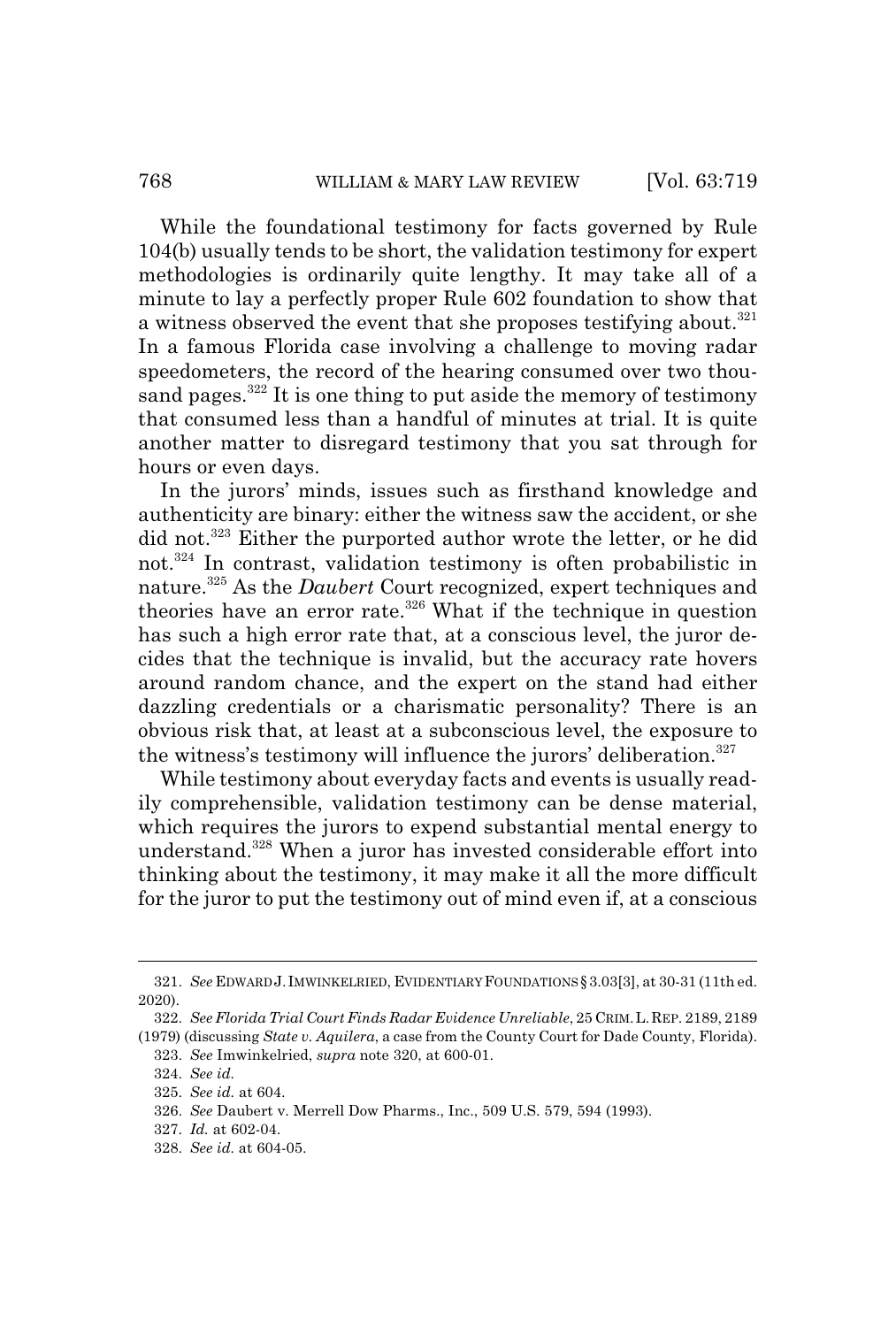level, they have decided that the testimony is technically inadmissible.<sup>329</sup>

In short, if our objective is a rational division of authority between the judge and the jury, it makes eminently good sense to give the judge much more extensive power over the testimony validating the expert's major premise than over the testimony identifying the case-specific information constituting the expert's minor premise.

#### **CONCLUSION**

As the Introduction pointed out, this Article has a very limited objective. The Article does not address many of the major current controversies about expert testimony. For example, as previously stated, the Article does not advance any proposals for improving the analysis of the reliability of nonscientific expert methodologies. That has proven to be a vexing epistemological problem for the courts.330 Likewise, the Article does not discuss the question of whether the courts should expand the notion of validating a methodology to include a showing of validity as applied as well as foundational validity.331 Nor does the Article offer any proposals for the problem that the Federal Rules Advisory Committee is now studying, namely, overstated expert testimony, such as testimony by experts who make the ludicrous claim that their methodology has "a zero error rate."332

This Article has a much more modest goal: eliminating some of the confusion about the analysis of the "factual" bases for expert opinions admitted under the Federal Rules. Provisions such as Federal Rules 702(b) and 703 purport to assign the judge certain

<sup>329.</sup> *See id.* (citing psychological authorities I.HUNTER, MEMORY 24-25 (1966); R.KLATZKY, HUMAN MEMORY: STRUCTURES AND PROCESSING 21-26 (2d ed. 1980); and E. ZECHMEISTER & S. NYBERG, HUMAN MEMORY: AN INTRODUCTION TO RESEARCH AND THEORY (1982) as supporting the propositions that a memory is likely to be durable and more indelible if a person must study the information more intently to understand it and that psychology recognizes the notion of depth of processing).

<sup>330.</sup> *See generally* Imwinkelried, *Evaluating the Reliability of Nonscientific Expert Testimony*, *supra* note 28; Edward J. Imwinkelried, *Admissibility of Nonscientific Expert Testimony*, supra note 28; Imwinkelried, *Next Step After* Daubert, *supra* note 28.

<sup>331.</sup> *See* Imwinkelried, *supra* note 4, at 817.

<sup>332.</sup> *See* Susan Steinman, *Expert Witness Amendments in the Works*, 57 TRIAL, Feb. 2021, at 60.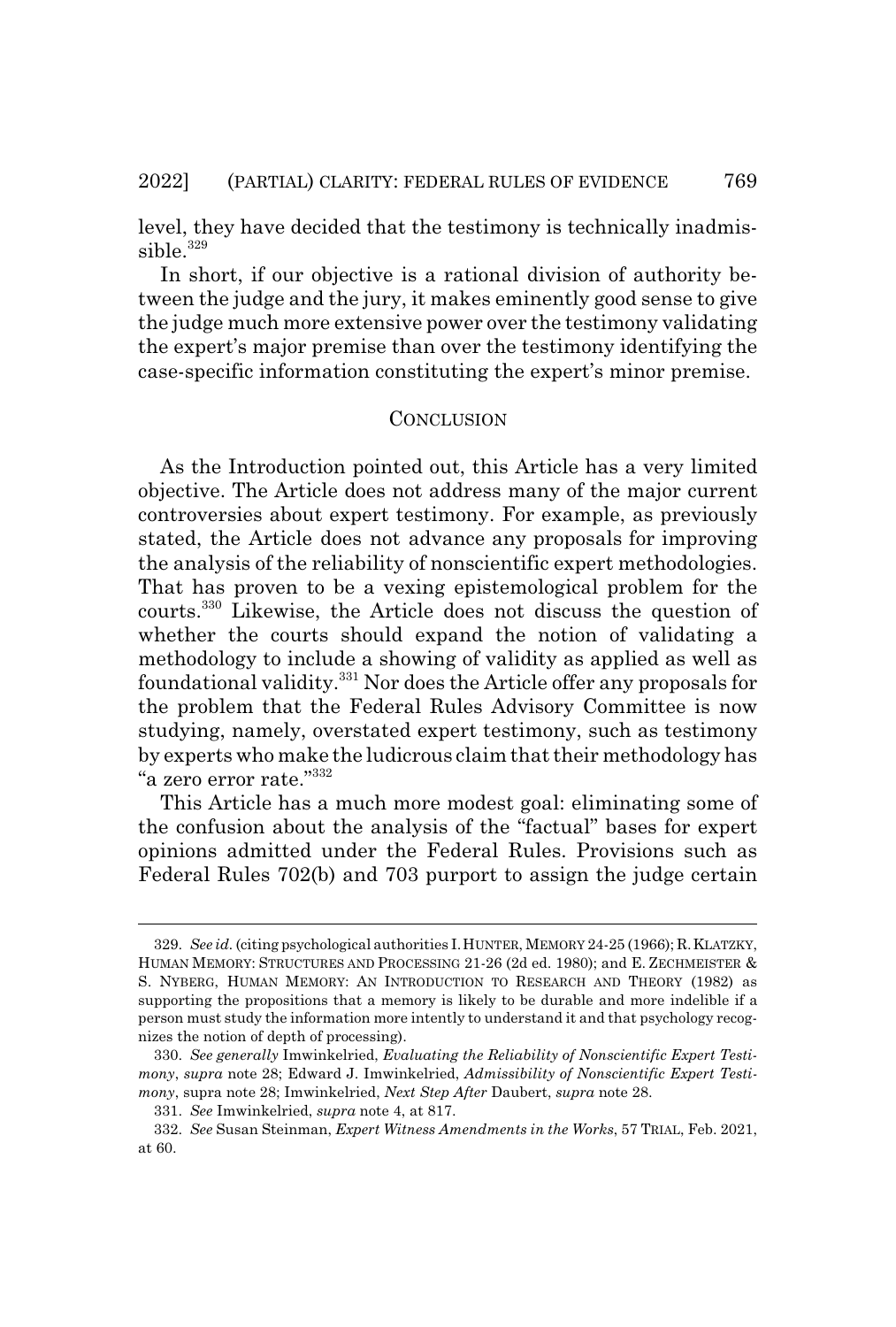responsibilities in conducting that analysis.333 Yet, many judicial opinions contain the sweeping generalization that under the Federal Rules, all questions about the credibility, soundness, weakness, or weight of the opinion's factual bases are matters for the jury.

To eliminate that confusion, the Article begins at the most logical starting point, the Federal Rule provisions that contain the expression "facts or data": Rules 702(b), 703, and 705. Because those words were the product of careful parsing by both the Judicial Conference and Congress, it is reasonable to assume that the drafters intended the expression to have the same meaning in each Rule.<sup>334</sup> The problem is that considered in isolation, the words are problematic. "Facts" could easily mean case-specific facts related to the minor premise in the expert's reasoning. However, "data" has the connotation of empirical research data related to validating the expert's major premise, the general methodology, technique, or theory that the expert proposes to rely on. Determining the meaning of "facts or data" presents a classic problem in statutory construction. Although this problem has divided the courts in the past, the trend and the better view is that the expression denotes only casespecific facts.<sup>335</sup> The text, context, and legislative history of Rule 703 all point toward that narrow view; and if that is the proper interpretation of the expression in Rule 703, it should also dictate the meaning of the identical words in Rules 702(b) and 705.<sup>336</sup>

Once we accept that construction of "facts or data," it becomes evident that the generalization that all questions about the factual bases of expert opinions are matters for the jury is badly overstated. The generalization holds true only in the sense that the jury has the ultimate authority to decide the credibility of any case-specific information that the expert premises his or her opinion upon. $337$ Whether the expert purports to have personal knowledge of the fact under Rule 602, a third party supplies testimony under Rule 602 to provide an element of a hypothetical question posed to the expert,

<sup>333.</sup> *See* FED. R. EVID. 702, 703.

<sup>334.</sup> Imwinkelried, *supra* note 169, at 369; *see In Pari Materia*, BLACK'S LAW DICTIONARY (11th ed. 2019) (defining the canon of statutory construction which states that statutory language of the same subject matter should be construed together).

<sup>335.</sup> *See* Imwinkelried, *supra* note 169, at 361, 365.

<sup>336.</sup> *Id.* at 365.

<sup>337.</sup> *See* Imwinkelried, *supra* note 320, at 592.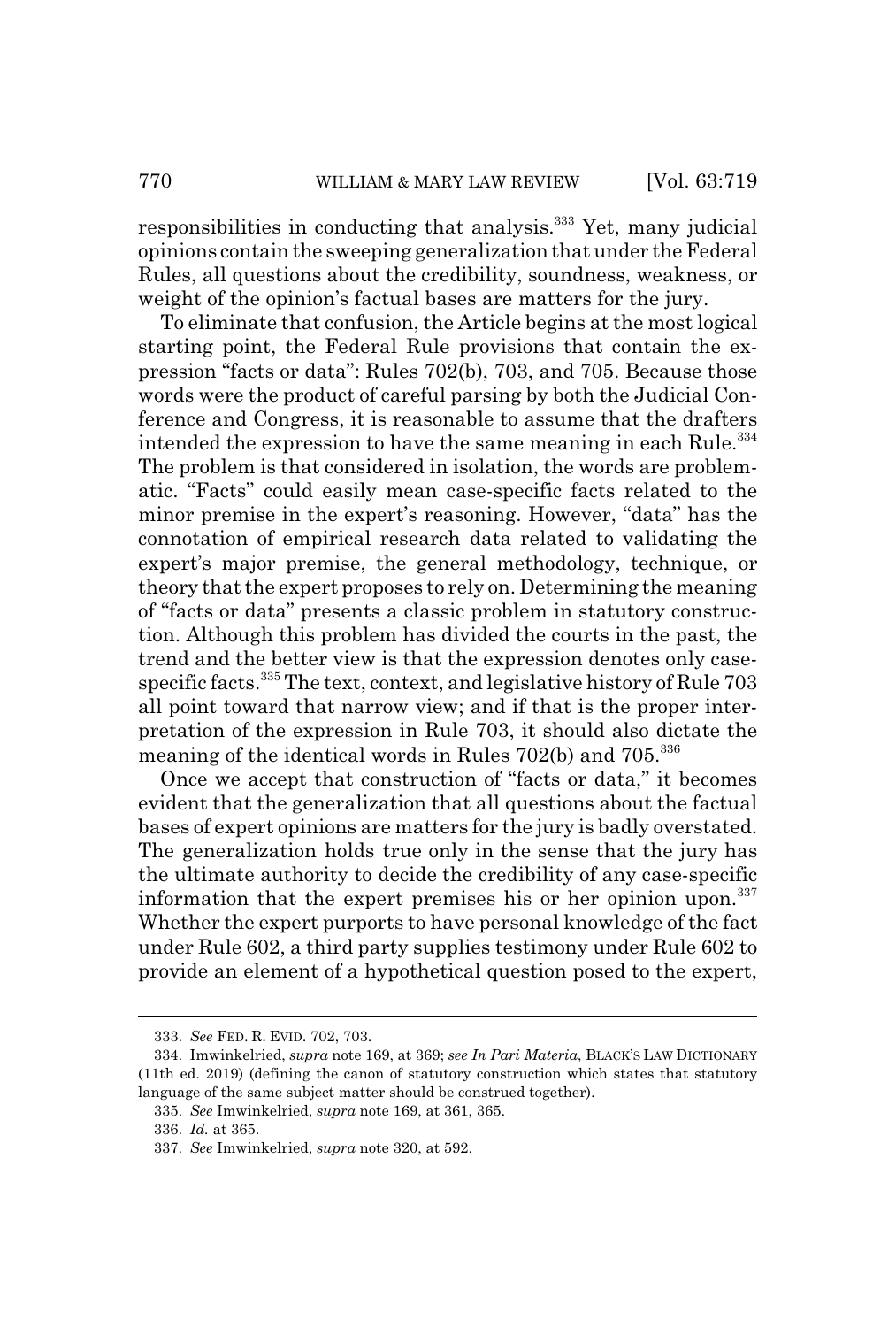or the judge allows the expert to rely on a secondhand, out-of-court report under 703, the judge cannot bar the testimony merely because he or she disbelieves the information; the judge plays a limited screening role, and the jury makes the final decision whether to believe the testimony.<sup>338</sup>

However, in two other significant respects, the generalization is plainly false. First, under Rule 703, the judge makes the qualitative determination of whether the expert is including in his or her minor premise a kind or type of information that experts in his or her field reasonably rely on.<sup>339</sup> Since Rule 703 uses the expression "reasonably" rather than "customarily" or "routinely," the ultimate authority rests with the judge.<sup>340</sup> The judge may certainly consider the expert's testimony about the customary practice in his or her discipline; and in many, if not most, cases the judge will likely defer to the expert's choice.<sup>341</sup> However, the judge may not delegate that decision to either the expert or the jury.<sup>342</sup> Rule 703 casts the judge in the role of the final arbiter of the reliability of the type of information or source that the expert proposes factoring into their minor premise. Hence, the judge has a residual discretion to override the specialty's customary practice.<sup>343</sup>

Likewise, the generalization breaks down with respect to the quantitative determination of whether the expert has cited "sufficient" facts to support the opinion. Rule 702(b) requires the judge to make that determination. As Part IV.C explained, assigning that task to the judge is perfectly consistent with the allocation of the credibility determination to the jury. At trial, the jury ordinarily determines the credibility of the testimony. However, the judge has an overarching responsibility to police the rationality of the jury's fact-finding.<sup>344</sup> At the microcosm level, even when Rule  $104(b)$  assigns to the jury the final decisions on such issues as a lay witness's personal knowledge or an exhibit's authenticity, the judge can prevent the jury from ever hearing the witness's testimony about

<sup>338.</sup> *Id.*

<sup>339.</sup> *See* Imwinkelried, *supra* note 29, at 467-68.

<sup>340.</sup> *See id.*

<sup>341.</sup> *See id.*

<sup>342.</sup> *See id.*

<sup>343.</sup> *See id.* at 467.

<sup>344.</sup> *See* Imwinkelried, *supra* note 320, at 579.